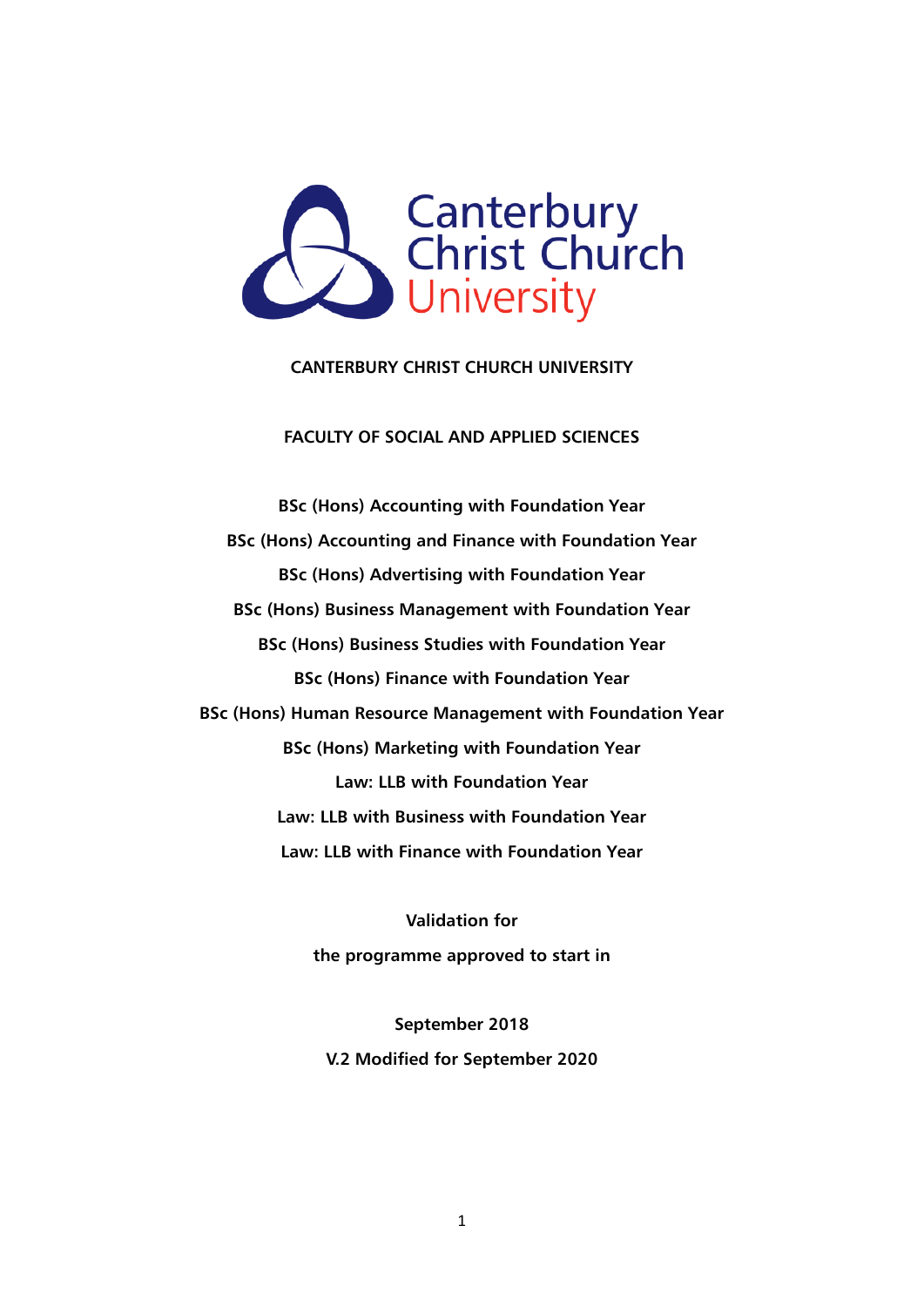## **PROGRAMME SPECIFICATION**

## **PART ONE: FOR STUDENTS**

| <b>Faculty and School/Centre(s)</b><br>responsible | <b>Faculty of Social and Applied</b><br>Sciences.                                                                                                                                                                                                                                                                                                                                                                                                                                                                                                                                                                                                                                       |  |
|----------------------------------------------------|-----------------------------------------------------------------------------------------------------------------------------------------------------------------------------------------------------------------------------------------------------------------------------------------------------------------------------------------------------------------------------------------------------------------------------------------------------------------------------------------------------------------------------------------------------------------------------------------------------------------------------------------------------------------------------------------|--|
|                                                    | <b>The Business School</b>                                                                                                                                                                                                                                                                                                                                                                                                                                                                                                                                                                                                                                                              |  |
| Title of the programme award                       | BSc (Hons) Accounting with<br>$\bullet$<br><b>Foundation Year</b><br>BSc (Hons) Accounting and Finance<br>with Foundation Year<br>BSc (Hons) Advertising with<br><b>Foundation Year</b><br><b>BSc (Hons) Business Management with</b><br><b>Foundation Year</b><br>BSc (Hons) Business Studies with<br><b>Foundation Year</b><br>BSc (Hons) Finance with Foundation<br>Year<br><b>BSc (Hons) Human Resource</b><br>Management with Foundation Year<br>BSc (Hons) Marketing with Foundation<br>Year<br>Law: LLB with Foundation Year<br>• Law: LLB with Business with<br><b>Foundation Year</b><br>Law: LLB with Finance with Foundation<br>Year<br>Please see relevant subject-specific |  |
|                                                    | Programme Specifications for details<br>of Levels 4-6.                                                                                                                                                                                                                                                                                                                                                                                                                                                                                                                                                                                                                                  |  |
| <b>Target Award</b>                                | BSc (Hons) Accounting with<br><b>Foundation Year</b><br>BSc (Hons) Accounting and Finance<br>with Foundation Year<br>BSc (Hons) Advertising with<br>٠<br><b>Foundation Year</b><br><b>BSc (Hons) Business Management with</b><br><b>Foundation Year</b><br>BSc (Hons) Business Studies with<br><b>Foundation Year</b><br>BSc (Hons) Finance with Foundation<br>Year<br><b>BSc (Hons) Human Resource</b><br>Management with Foundation Year<br>BSc (Hons) Marketing with Foundation                                                                                                                                                                                                      |  |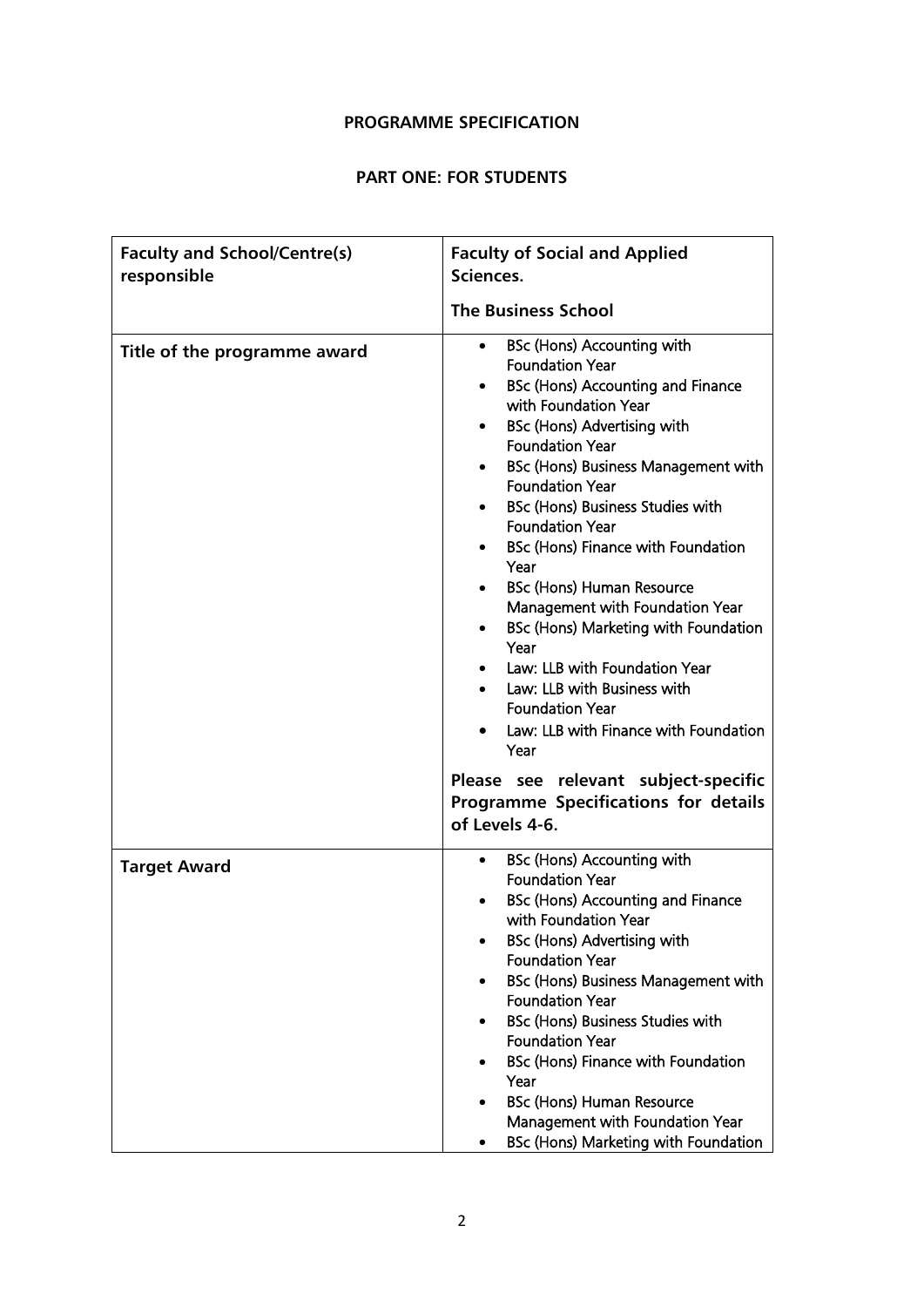|                                                                                                                             | Year<br>Law: LLB with Foundation Year<br>Law: LLB with Business with<br><b>Foundation Year</b><br>Law: LLB with Finance with Foundation<br>Year |
|-----------------------------------------------------------------------------------------------------------------------------|-------------------------------------------------------------------------------------------------------------------------------------------------|
| <b>Default Exit Awards</b>                                                                                                  | <b>None</b>                                                                                                                                     |
| <b>UCAS</b> code (where relevant)                                                                                           |                                                                                                                                                 |
| <b>Credit rating per level</b>                                                                                              | 0 Credits; Level 0                                                                                                                              |
| <b>ECTS</b>                                                                                                                 | n/a                                                                                                                                             |
| <b>University Regulations</b>                                                                                               | <b>Regulation and Credit Framework for</b><br>the Conferment of Awards                                                                          |
| Scheme/Protocols (if applicable)                                                                                            |                                                                                                                                                 |
| Suite (if applicable)                                                                                                       | <b>Business School Suite of programmes</b><br>and LLB programmes                                                                                |
| <b>Programme Director</b>                                                                                                   | <b>Lorraine Duffy</b>                                                                                                                           |
| Mode of attendance (full time/part<br>time/blended<br>learning/distance<br>learning, etc)                                   | Level 0: Full time<br>Levels 4-6: Full time / Part time                                                                                         |
| <b>Target recruitment numbers</b>                                                                                           | 20                                                                                                                                              |
| Details of accreditation<br>professional/statutory/regulatory<br>body (if applicable)                                       | by a   See Parent Programme                                                                                                                     |
| Subject Benchmark Statements<br>or <sub>l</sub><br>other relevant reference point                                           | <b>See Parent Programme</b>                                                                                                                     |
| Date at which<br>this<br>programme<br>specification becomes effective (i.e.<br>first intake under it)                       | September 2018                                                                                                                                  |
| <b>Version number</b>                                                                                                       | 1                                                                                                                                               |
| Date and details of student cohort to<br>which<br>modified<br>programme<br>specification applies (if revision is<br>sought) | N/A                                                                                                                                             |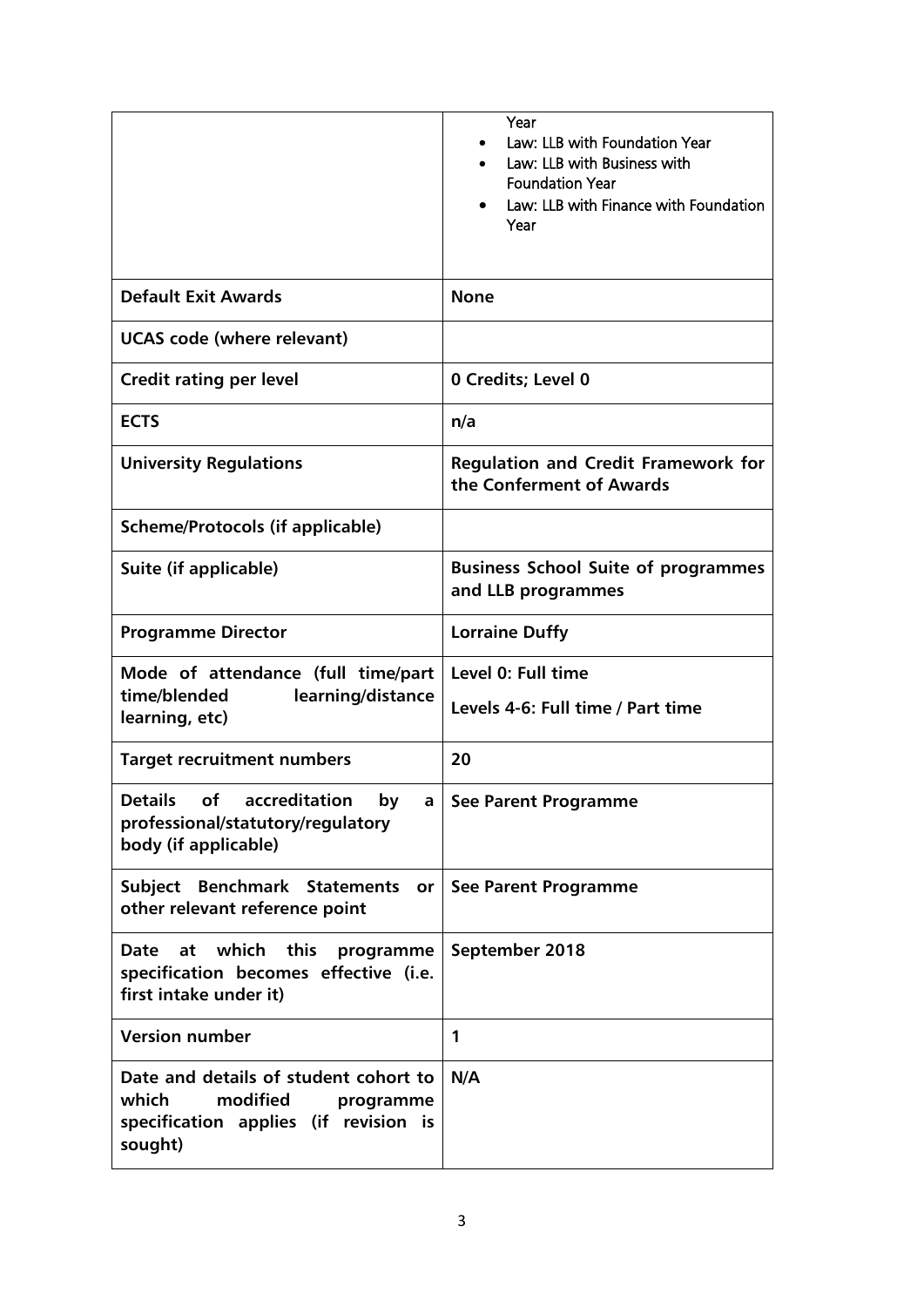## **1 General introduction to the Foundation Year**

The Business School and School of Law, Criminal Justice and Computing offers successful undergraduate degree programmes in Business, Human Resource Management, Accounting, Finance, Marketing, Advertising and Law. The School's Foundation Year provides an opportunity for those students who, for various reasons, do not meet the current entry requirements for these degrees to gain the requisite level of achievement needed for entry to the parent programme. On successful completion of the Foundation Year, you are able to progress onto your chosen undergraduate parent programme within either School leading to a full honours degree in your chosen subject. (To learn more about your programme of study after the Foundation Year, please see the Programme Specification for the relevant undergraduate degree programme in either the Business School or the School of Law, Criminal Justice and Computing.

## **2 What are the aims of the programme?**

The Foundation Year prepares you for Level 4 study in a variety of business and law programmes, while giving you a strong cross-disciplinary grounding in these subjects. On successfully completing the Foundation year, you are not only equipped for further study in your chosen subject, but have a good interdisciplinary understanding of Business and Law more generally that will when you begin the first year of your degree programme. Therefore you will have an effective understanding in both business and legal issues that you will be discussing during your Foundation Year. The Foundation Year also gives you experience of applying what you study to the solution of real-world problems. In this way, it gives you the necessary skills for further academic study, inquiry and problem-solving, and helps you become an independent learner.

## **3 What should you achieve at the end of the programme?**

On successful completion of the Foundation Year, you should be able to:

- 1. Demonstrate an understanding of the key principles of all the subjects studied and a broad awareness of the associated theories in a way commensurate with preparation for Level 4 Study.
- 2. Show the ability to construct an organised, reasoned argument by analysing material and with some insight and creativity.
- 3. Show an ability to determine the strength and validity of arguments and opinions within the subject areas and demonstrate the ability to undertake practical work.
- 4. Demonstrate a range of relevant personal and interpersonal skills related to working both independently and collaboratively, adapting to new methods of working and planning for self-development.
- 5. Communicate your learning in a clear, coherent, self-reflective fashion, through the use of speech, writing, and graphical representation.

## **4 What will you study?**

On the Foundation Year all students study five core modules: Contemporary Issues in Business, Management and Marketing, Contemporary Issues in Law, Individual Project,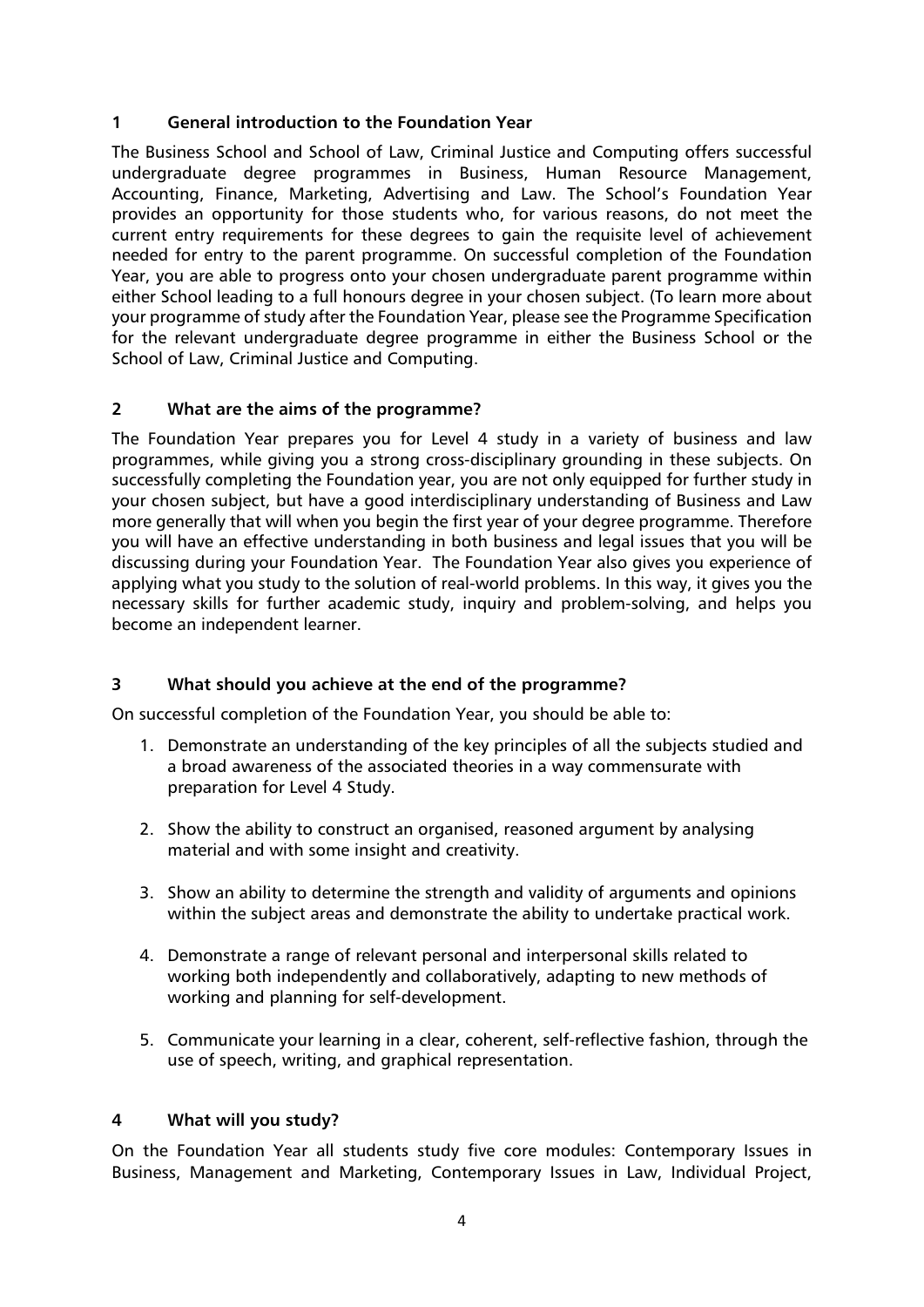Communication and Academic Skills for HE and Personal and Career Development. In addition to this Business students will study Contemporary Issues in Accounting, whilst Law students will study an Introduction to Law module.

These modules will introduce you to key concepts, skills and ideas in the disciplines of Business and Law by exploring key current issues and engaging you in lively debates.

Having gained a grounding in each subject area you will then undertake a supervised 'Individual Project' investigating a particular topic within your chosen subject area. This module is designed to prepare you for further study at Level 4 within your chosen subjectspecific degree pathway.

The Foundation Year will enable you to attain all the basic transferable skills you need to undertake research, reflect on your learning, and communicate effectively in speech, writing and other formats, giving you the confidence to study in Higher Education.

# **5 How will you be taught?**

We are committed to your development as a skilled and inquiring student, ethically engaged with the world and its future, and aim to use a variety of methods and approaches tailored to your individual needs in order to achieve this. The modules in the first semester employ a mix of lectures, tutorials, and online material provided via our virtual learning environment (VLE), as well as student-centred workshops and learning exercises. This provides you with a wide range of differentiated activities, and plenty of regular 1:1 feedback and support throughout the first Semester. Building on this, teaching in the second semester uses also includes individual supervision specifically to support your 'Individual Project'. Study on all these modules is supported by the Communication and Academic Skills for HE module. In this way, basic skills learned and developed in semester 1 are integrated and further developed in semester 2, with appropriate individualised support and scaffolding provided throughout. At the end of this process, you should be a more independent, self-confident learner ready to embark on degree level study at Level 4.

# **6 How will you be assessed?**

Our research-informed assessment strategy is based on current best practice, and takes differential student learning and teaching styles into account. You will get feedback on some tasks, and a chance to revise them in light of this, before their final assessment. This means that you benefit from regular feedback on your development of a wide range of knowledge and skills, and a diverse selection of tasks on which you may be assessed. Modules in both semesters make use of a mix of assessments such as presentation formats (e.g. posters, or websites), written essay/reports, exams and reflective logs. All of which are common forms of communication and assessment used at degree level.

The essay used to assess the 'Individual Project' is the final assignment of your Foundation Year, and effectively brings together all the skills and knowledge you have acquired across the year.

# **7 What are the entry requirements?**

Applicants should normally have 32 UCAS Tariff points, although those without formal qualifications may be considered on an individual basis, however these students should still apply through UCAS.

Business School students are also required to have GCSE Mathematics at Grade C or equivalent.

# **8 How should you apply and how will you be selected?**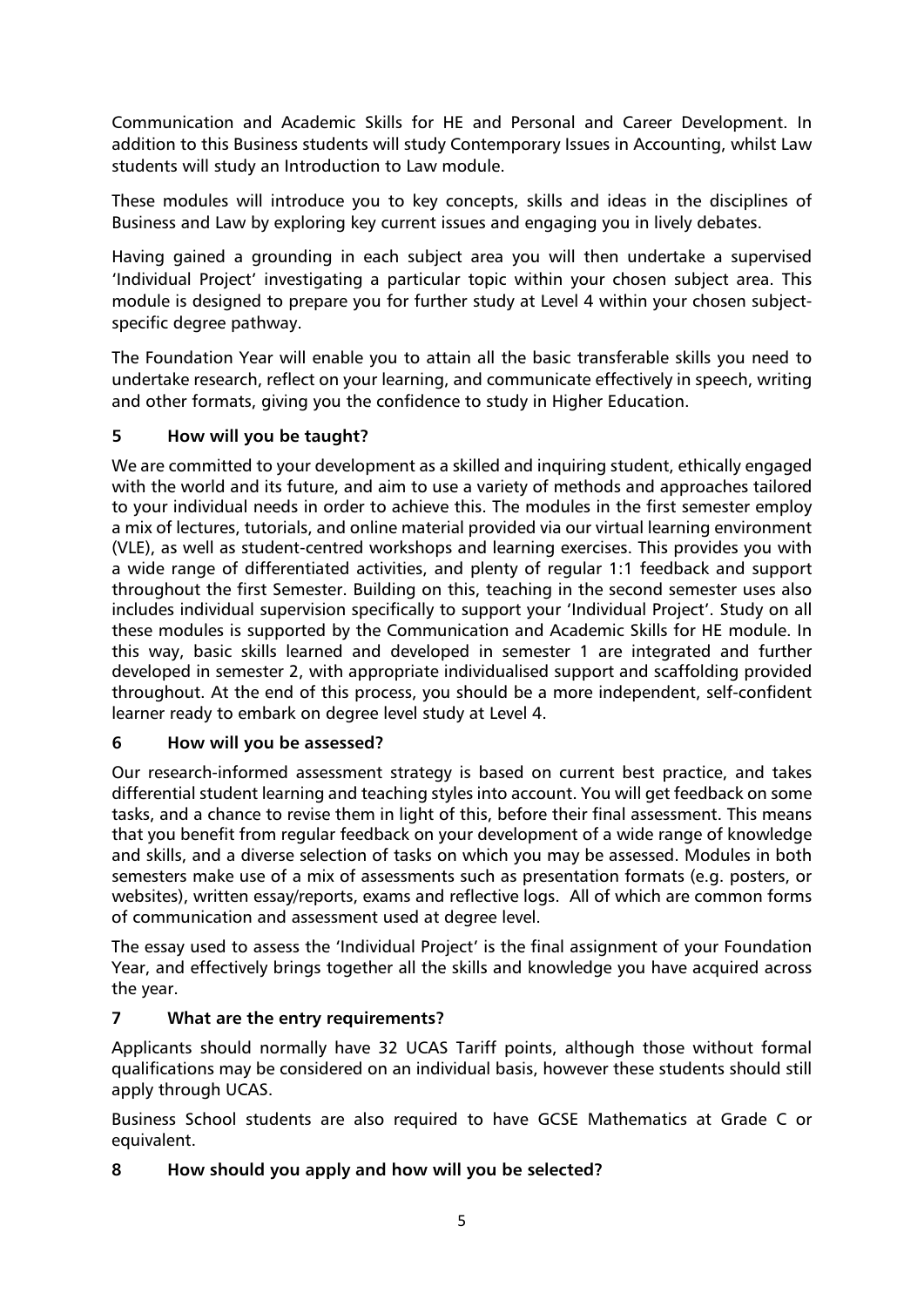Selection, application and admission arrangements operate in line with the standard arrangements of the University. Applications should normally be made through UCAS (www.ucas.com) for the relevant undergraduate subject 'with Foundation Year'; for example, 'BSc Accounting with Foundation Year'.

# **9 Where will you be taught?**

All teaching normally takes place on our Canterbury campus in North Holmes Road, in easy walking distance of the University Library, city centre, bus station and train stations.

## **10 How long will you normally need to study to complete this programme?**

All students complete the Foundation Year in one year (at present, part-time study is not possible at Foundation level). On completion of the Foundation Year, full-time students would normally complete the remainder of their degree in three years, and part-time students in four-to-six years.

## **11 Does the programme feature progression between levels or stages, and if so, what will you need to achieve to progress from one level or stage to the next?**

To progress from Foundation Year (Level 0) to the first year of parent programme (Level 4) you will need to achieve a pass in all modules. Subsequent degree programme and awards requirements at each year of study (Levels 4-6) conform to Section 7 of the University's Regulation and Credit Framework for the Conferment of Awards: [http://www.canterbury.ac.uk/quality-and-standards-office/regulation-and-policy](http://www.canterbury.ac.uk/quality-and-standards-office/regulation-and-policy-zone/regulation-and-credit-framework.aspx)[zone/regulation-and-credit-framework.aspx.](http://www.canterbury.ac.uk/quality-and-standards-office/regulation-and-policy-zone/regulation-and-credit-framework.aspx)

## **12 What will you need to achieve in order to graduate and how will your overall grade be calculated?**

This does not apply to the Foundation Year directly. However, for your final honours degree see Section 8 of the University's Regulation and Credit Framework for the Conferment of Awards. By way of summary, to qualify for an Honours degree, you must pass Levels 4, 5 and 6. To qualify for an Ordinary Degree, you must pass Level 4 and Level 5 and pass a further 60 credits at Level 6. Award requirements for an Honours Degree are fully set out in the University's Regulation and Credit Framework for the Conferment of Awards: [http://www.canterbury.ac.uk/quality-and-standards-office/regulation-and-policy-](http://www.canterbury.ac.uk/quality-and-standards-office/regulation-and-policy-zone/regulation-and-credit-framework.aspx)

[zone/regulation-and-credit-framework.aspx.](http://www.canterbury.ac.uk/quality-and-standards-office/regulation-and-policy-zone/regulation-and-credit-framework.aspx) Honours degrees are classified into four categories (1st, 2(i), 2(ii) and 3rd) and the award will be made according to the criteria set out in the Undergraduate Conventions in operation at the point when you embark the programme.

## **13 Are there any external bodies involved in the development and approval of the programme?**

There are no external bodies involved in the development and approval of the Foundation Year. However, a variety of professional bodies e.g. CMI (Chartered Management Institute and the LLB (Bachelor of Law) accredit some of our degree programmes. For details, please see the relevant Programme Specifications.

## **PROGRAMME SPECIFICATION**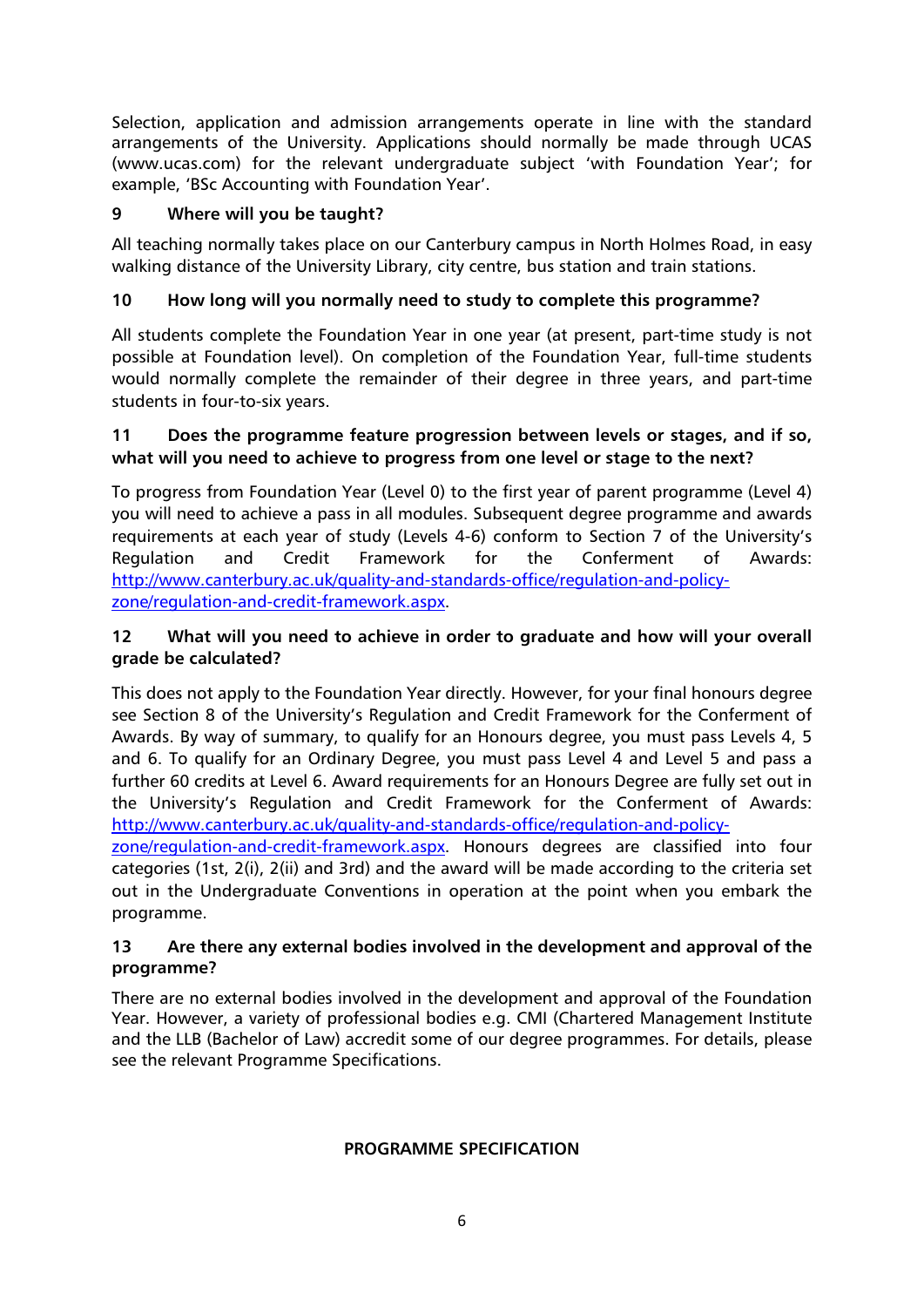## **PART TWO: FOR THE UNIVERSITY**

## **1 Programme rationale**

The purpose of the Foundation Year is to provide a common Level 0 entry route to existing single honours programmes at levels 4-6 within the Business School and the School of Law, Criminal Justice and Computing in the Faculty of Social and Applied Sciences. Foundation Years are already offered by Schools/Programmes across the University; both the Faculty of Education and the Faculty of Arts and Humanities have a modular Foundation Year framework, while the School of Human and Life Sciences within the Faculty of Social and Applied Sciences has separate Foundation year in Biosciences, Sport Science and Politics, Psychology and Sociology.

All such Foundation Years are embedded into a four-year degree programme with a view to ensuring an overall increase in undergraduate enrolment numbers in the University via progression. This Foundation Year provides a common Level 0 programme for the following undergraduate degrees:

- BSc (Hons) Accounting with Foundation Year
- BSc (Hons) Accounting and Finance with Foundation Year
- BSc (Hons) Accounting and Management with Foundation Year
- BSc (Hons) Advertising with Foundation Year
- BSc (Hons) Business Management with Foundation Year
- BSc (Hons) Business Studies with Foundation Year
- BSc (Hons) Finance with Foundation Year
- BSc (Hons) Human Resource Management with Foundation Year
- BSc (Hons) Marketing with Foundation Year
- BSc (Hons) Management with Foundation Year
- LLB with Foundation Year
- LLB with Business with Foundation Year
- LLB with Finance with Foundation Year

This validation document covers the Foundation Year only. For details of all degree programmes at Levels 4-6, please the see the corresponding parent programmes.

This Foundation Year aims to provide prospective students not achieving the current grade tariff(s) for the existing undergraduate programmes with an opportunity to gain a requisite level of achievement to enter those programmes. As such, while complementing and supporting the existing Business and Law portfolios, it aims not only to consolidate – and grow – recruitment to the Schools and University, but to widen participation to Higher Education in line with the University's mission and values. The addition of a Foundation year to the degree programmes already in place allows students without previous formal learning experience to embark on a higher education journey that would not otherwise be accessible or available, enabling more people such as mature students, to begin their quest for lifelong learning from an appropriate learning level. This in turn is informed by our Teaching and Learning philosophy, a detailed description of which is given in section 9 below. Additionally this programme will allow students, who may find direct entry onto a Level 4 programme of study challenging, the opportunity to develop the required skills to enable them to succeed at Level 4, which will lead to a reduction in student attrition rates across both schools.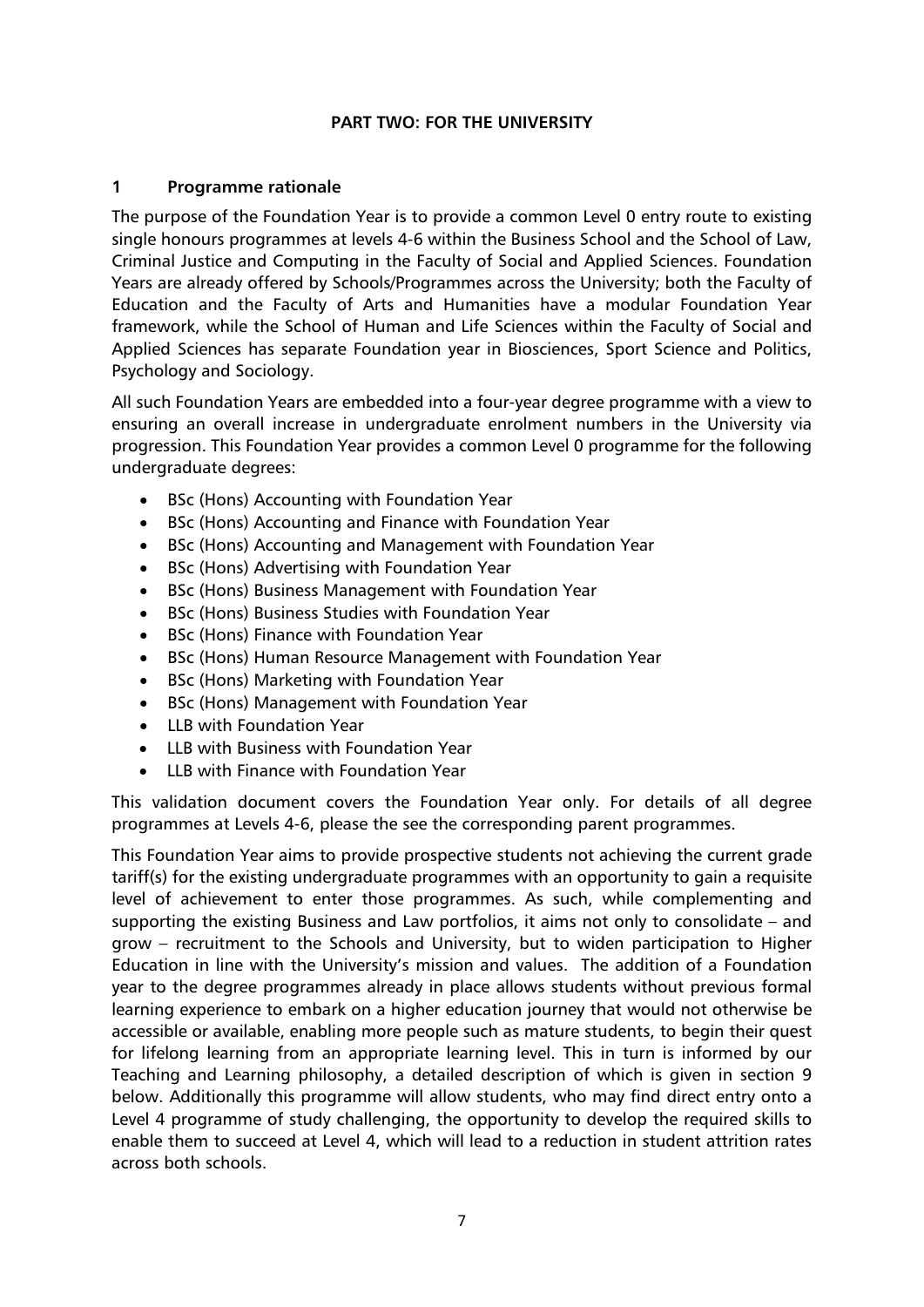## **2 Relationship of the programme with national and subject reference points**

While there are no level-specific national or subject reference points for the Foundation Year itself, the individual, already-validated degree pathways into which it feeds at Levels 4-6 are each designed in accordance with the relevant Subject Benchmark statements for the corresponding subjects (Business and Management (2015) and Law (2015). Additionally, design of the LLB degree accords with the undergraduate accreditation criteria of the LLB. Details of all such statements and criteria, together with their mapping onto relevant curricular content and assessment at levels 4-6, are given in the relevant validation documents for the subjects concerned.

Design of this Foundation Year has also been informed by scoping of existing Foundation years at other UK HEIs and meetings and/or correspondence with academic leaders of already-existing Foundation Years elsewhere in the University (Faculty of Arts and Humanities and PPS within the Faculty of Social and Applied Sciences). It has also taken into account student feedback at Level 4 on the undergraduate programmes in the Business School and the School of Law, Criminal Justice and Computing (module evaluations, minutes of Staff Student Liaison Committees etc., as relevant), which highlight that some students find some of the Level 4 modules challenging. Although Level 4 attrition rates have reduced it has hoped that offering a Foundation Year will reduce these rates even further.

## **3 Aims of the programme**

The Foundation Year aims to prepare students for Level 4 study in their parent programme within the Business School and School of Law, Criminal Justice and Computing. Students completing the Foundation Year will thus be equipped for further discipline-specific study, yet have a critical perspective on that study informed by an understanding of the Social Sciences more generally. It further aims to promote and provide experience of the application of their study to the solution of real-world problems. To these ends, it aims to facilitate students' development of the necessary skills for academic study and communication, and for inquiry and problem-solving, enabling them to become independent learners equipped for success in their personal aspirations and for wider contribution to society, beyond graduation.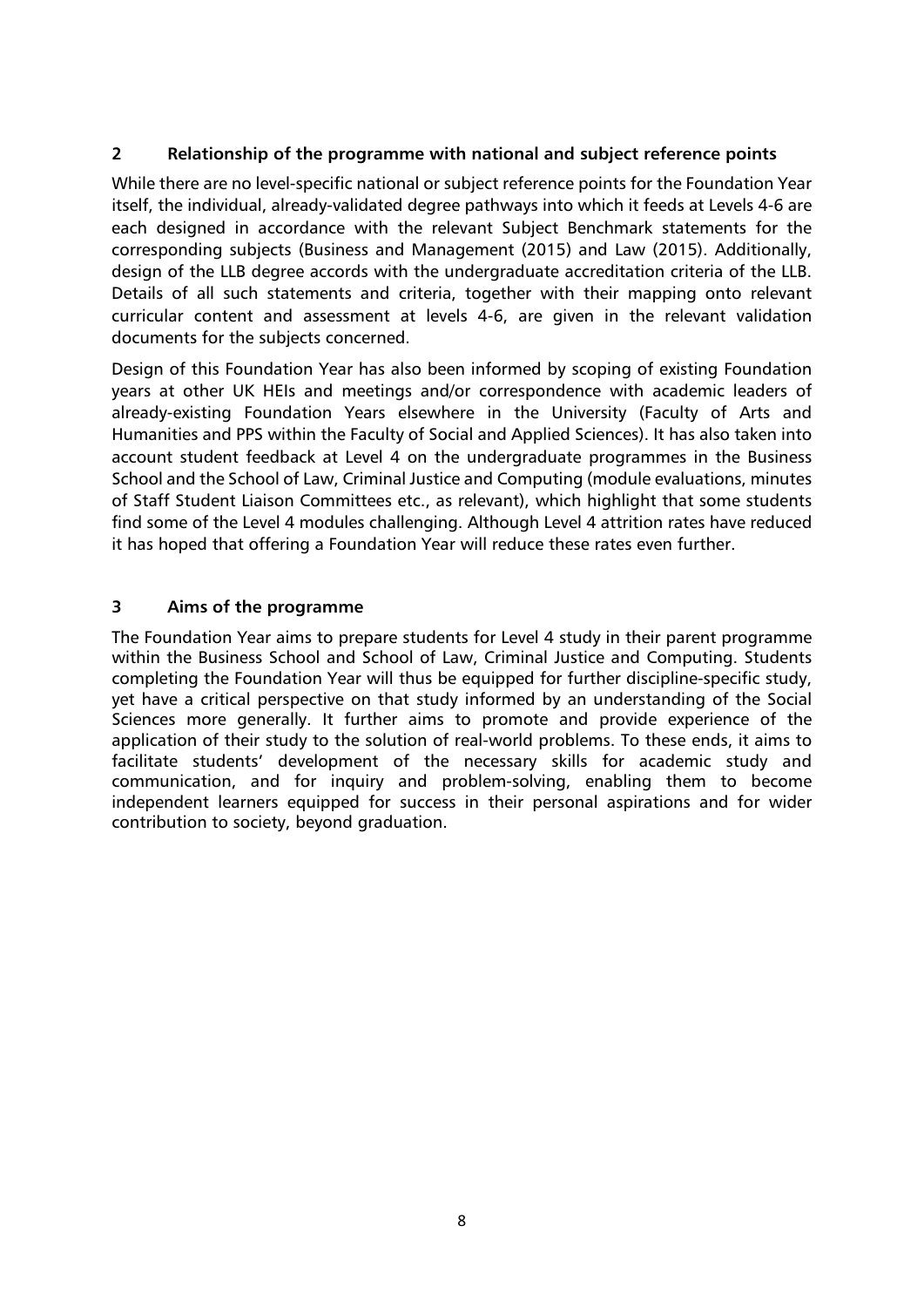## **4 Programme Learning Outcomes**

## **4a Level 0 Programme Learning Outcomes**

On successful completion of the Foundation Year, students will be able to:

- 1. Demonstrate an understanding of the key principles of all the subjects studied and a broad awareness of the associated theories in a way commensurate with preparation for Level 4 Study.
- 2. Show the ability to construct an organised, reasoned argument by analysing material and with some insight and creativity.
- 3. Show an ability to determine the strength and validity of arguments and opinions within the subject areas and demonstrate the ability to undertake practical work.
- 4. Demonstrate a range of relevant personal and interpersonal skills related to working both independently and collaboratively, adapting to new methods of working and planning for self-development.
- 5. Communicate your learning in a clear, coherent, self-reflective fashion, through the use of speech, writing, and graphical representation.

Subject-specific Programme Learning Outcomes for Levels 4, 5 and 6 are given in the alreadyvalidated Programme Specifications for each respective area.

#### **5 Programme Structure**

The following table shows the Foundation year structure in terms of relationship and progression between component modules, and their individual/collective coverage of Level 0 Programme Learning Outcomes as given in section 4.

| Semester 1                                                                 | Semester 2                         |
|----------------------------------------------------------------------------|------------------------------------|
| Communication and Academic Skills for HE   Personal and Career Development |                                    |
| Contemporary Issues in Business, and Contemporary Issues in Accounting     |                                    |
| <b>Management and Marketing</b>                                            | (Business students)                |
| Contemporary Issues in Law                                                 | Introduction to Law (Law Students) |
|                                                                            | <b>Individual Project</b>          |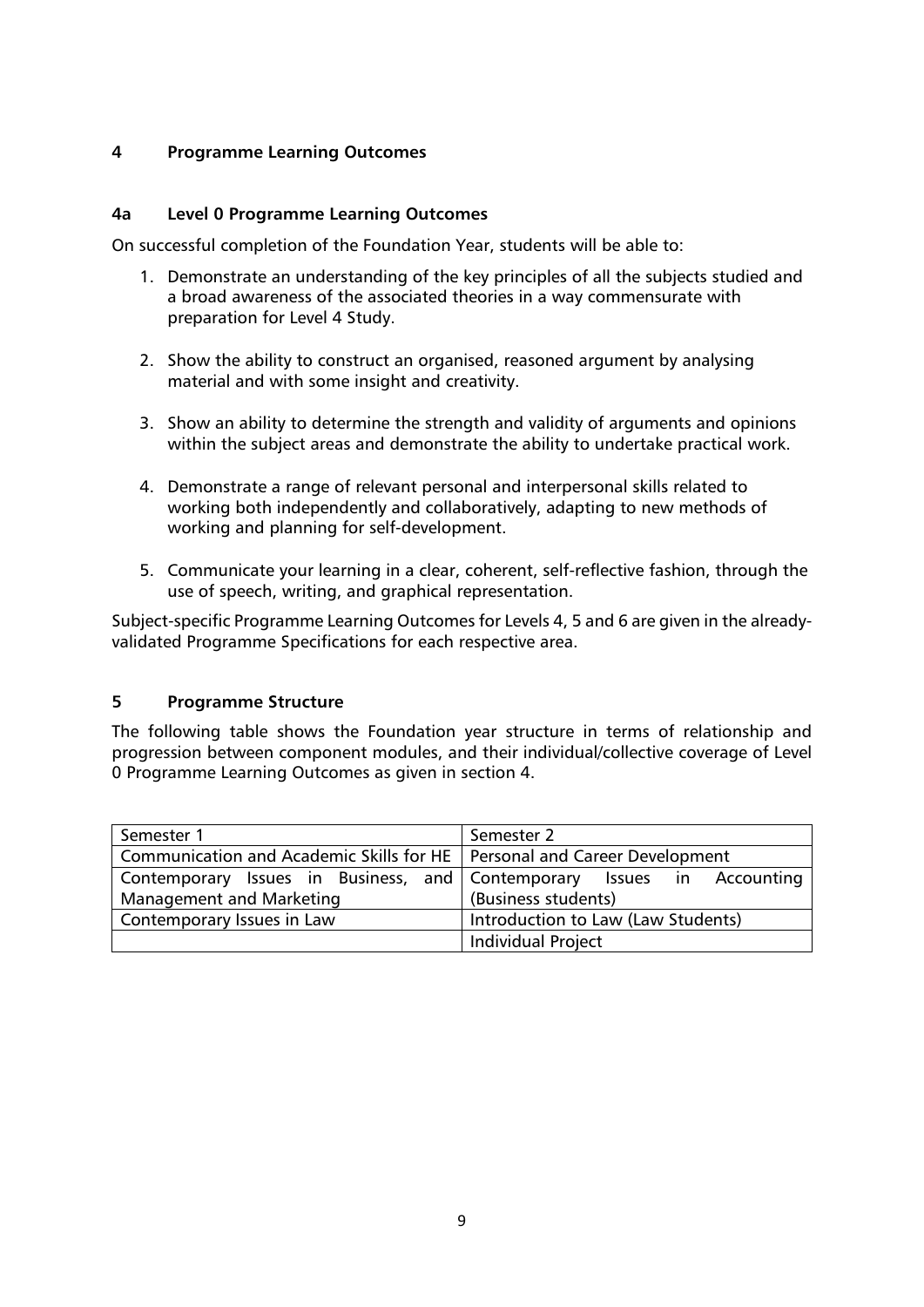| Module                                                              | <b>Learning Outcomes</b> |              |    |              |   |
|---------------------------------------------------------------------|--------------------------|--------------|----|--------------|---|
|                                                                     | 1                        | 2            | 3  | 4            | 5 |
| <b>Communication and Academic Skills</b><br>for HE                  |                          | X.           | X. | X.           | X |
| Personal and Career Development                                     |                          | X            | X  | X            | X |
| Contemporary Issues in Accounting                                   | X                        |              |    |              | X |
| Contemporary Issues in Business,<br><b>Management and Marketing</b> | X.                       | X            | X  | X.           | X |
| Contemporary Issues in Law                                          | X                        | $\mathsf{X}$ | X  | X.           | X |
| <b>Individual Project</b>                                           | X                        | $\mathsf{X}$ | X  | $\mathsf{X}$ | X |
| Introduction to Law                                                 | x                        | X            | X  | X.           | X |

Table 1: Module coverage of Foundation Year Learning Outcomes.

Details of individual modules are given in section 17. Indicative content may be summarised as follows:

#### *Communication and Academic Skills for HE*

This module builds on skill-development embedded in Semester 1 modules e.g. the ability to research, analyse and interpret information, and provides and supports students with the necessary skills base for engaging with modules in Semester 2. It also enables students to identify and develop a range of transferable skills in preparation for studying at degree level.

#### *Personal and Career Development*

The aim of this module is to provide and support students with the necessary skills base for engaging with Foundation Year modules, and to help students identify and develop a range of transferable skills in preparation for studying at degree level. The module aims to develop a reflective approach by helping students identify their own strengths and weaknesses, and plan for their personal, educational and career development.

#### *Contemporary Issues in Accounting*

This module is designed to prepare students for degree studies in Business Studies, Accounting and Finance by introducing them to the basic mechanics and processes of financial accounting in both theory and practice. The module also aims to help students to understand the importance of financial and management accounting procedures in running a business effectively and the contemporary issues that are currently affecting these disciplines.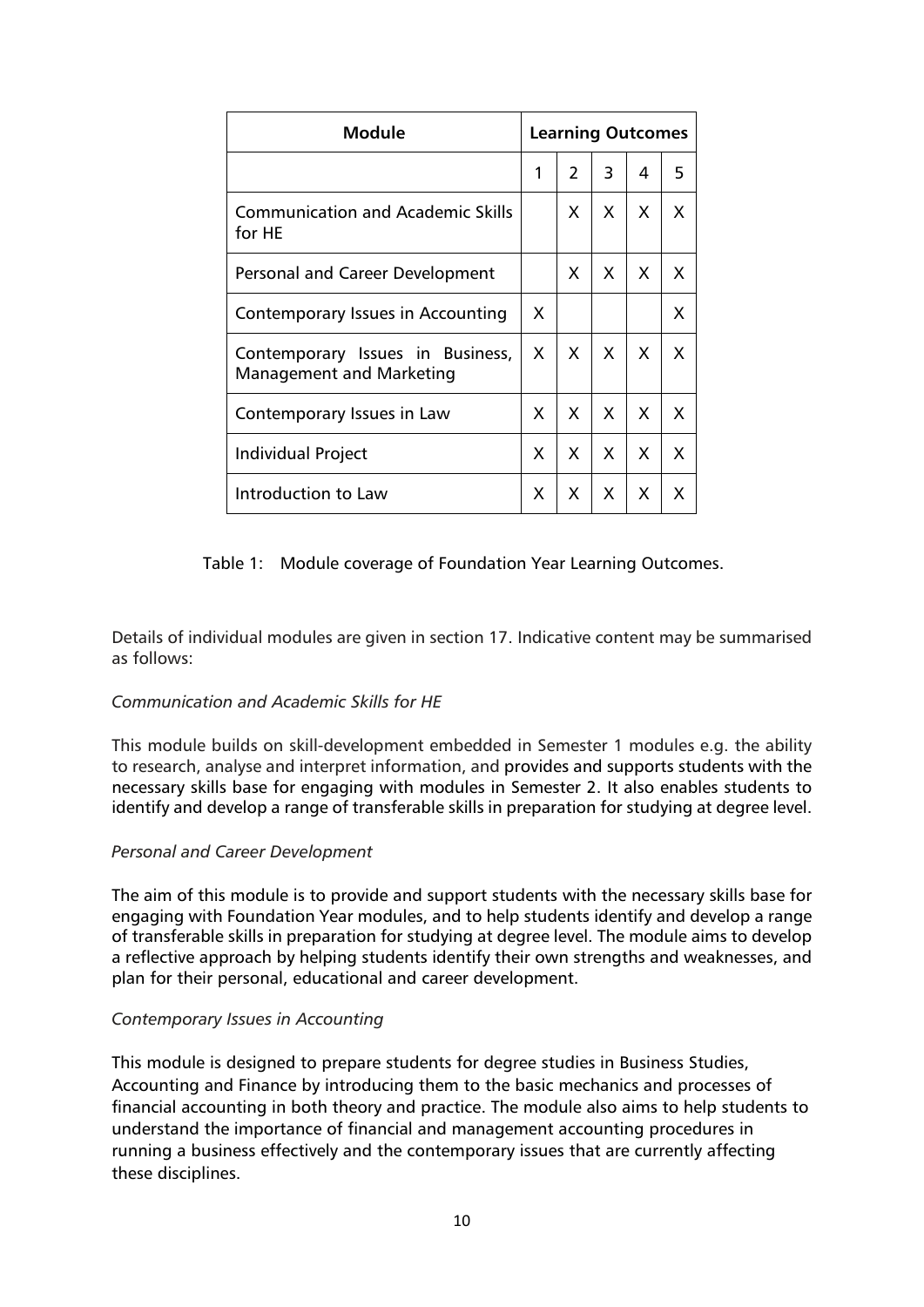## *Contemporary Issues in Business, Management and Marketing*

This module prepares students for the academic study of business and marketing by developing a knowledge of contemporary and emerging business issues that will support their personal, academic and professional development in preparation for work in the modern business environment or the legal profession. This will be achieved through addressing key questions concerning current business issues. Students will begin to put into practice the study skills that are required at university level and begin to use tools of analysis to discuss important contemporary issues.

The module further aims to help students to understand the importance of issues around work and people in organisations by looking at basic HRM functions, activities and issues.

## *Contemporary Issues in Law*

This module is designed to prepare students for their degree studies by introducing them to contemporary issues in law. Students will be introduced to a number of contemporary issues, either related to business or otherwise, through the perspective of different areas of legal study. Students will be able to look into a range of contemporary issues that require the application of legal rules and structures to develop their awareness of the implications and limitations of different areas of law in regards to specific issues.

## *Individual Project*

This module allows students to investigate a particular topic within the chosen subject area within the Business School suite or Law. As such, it is designed to prepare them for further study at Level 4 within their chosen subject-specific degree pathway. During initial meetings with supervisors, students will select and agree an appropriate topic, method and timetable for their study, including key deadlines that are closely monitored by the supervisor throughout.

## *Introduction to Law*

This module is designed to prepare students for degree studies in Law by introducing them to the study of Law and a theories and concepts in Law with an overview of legal practice and wider implications for society. This will enable students to understand Law both as a discipline and in its practical role within society. Practical examples are provided through case studies to support or illustrate the theory. Students will also be helped to develop their academic and communication skills by researching and delivering an individual presentation on a legal topic.

## **6 Indicative Annual Calendar**

All modules are delivered on a short/fat basis. There is no provision for part-time study at Foundation Year level at present, as the interrelated nature of the modules and chronological requirements of the timetable prohibit it; however, subsequent part-time study across levels 4-6 is possible for those students wishing to pursue it. The Foundation Year as a whole is organised and delivered in accordance with the University's semesterised timetable for undergraduate programmes in the General Modular Scheme (GMS), and as such follows the calendar summarised in table 2. Delivery in semester 1 starts in week 5 with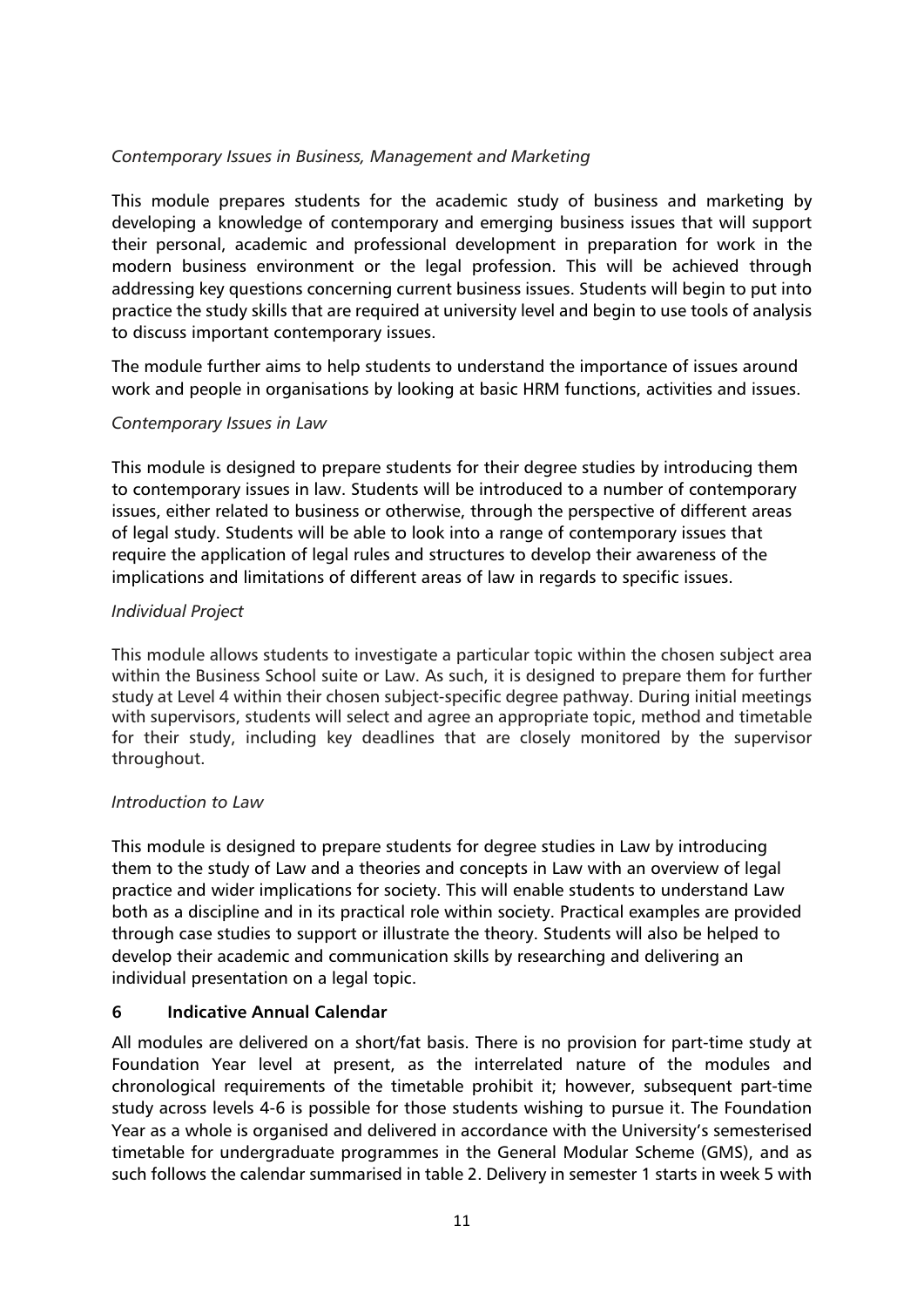a personal academic development week at week 9 and an end of semester assessment period at weeks 19-22 followed by a module board in week 24. Delivery in semester 2 starts in week 23 with an end of semester assessment period at weeks 36-38 followed by exam boards at weeks 41 and 42. Reassessment opportunities are at week 46 with reassessment boards at week 48.

| <b>Month</b>    | <b>Semester</b> | <b>Week</b> | <b>Key activities</b>                |
|-----------------|-----------------|-------------|--------------------------------------|
| September       |                 | 3           |                                      |
|                 |                 | 4           | <b>Welcome Week</b>                  |
|                 |                 | 5           |                                      |
| <b>October</b>  |                 | 6           |                                      |
|                 |                 | 7           |                                      |
|                 |                 | 8           |                                      |
|                 |                 | 9           | <b>Academic Development Week</b>     |
|                 | Semester 1      | 10          |                                      |
| <b>November</b> | (Teaching)      | 11          |                                      |
|                 |                 | 12          |                                      |
|                 |                 | 13          |                                      |
|                 |                 | 14          |                                      |
| <b>December</b> |                 | 15          |                                      |
|                 |                 | 16          |                                      |
|                 |                 | 17          | <b>Christmas Holiday</b>             |
|                 |                 | 18          | <b>Christmas Holiday</b>             |
| January         | Assessment      | 19          | Study Week / Deadline for submission |
|                 | period          |             | of coursework portfolios             |
|                 |                 | 20          | End of Semester 1 Assessment period  |
|                 |                 | 21          | End of Semester 1 Assessment period  |
|                 |                 | 22          | Personal Development Week            |
|                 |                 | 23          | <b>Start of Semester 2 Teaching</b>  |
| <b>February</b> |                 | 24          |                                      |
|                 |                 | 25          |                                      |
|                 | Semester 2      | 26          | <b>Modules Boards</b>                |
|                 | (Teaching)      | 27          | <b>Progression and Award Boards</b>  |
| <b>March</b>    |                 | 28          |                                      |
|                 |                 | 29          |                                      |
|                 |                 | 30          |                                      |
|                 |                 | 31          |                                      |
| April           |                 | 32          |                                      |
|                 |                 | 33          |                                      |
|                 | Semester 2      | 34          | <b>Easter Holiday</b>                |
|                 | (Teaching)      | 35          | Easter Holiday                       |
|                 | Assessment      | 36          | Study Week / Deadline for submission |
|                 | period          |             | of Individual Project and coursework |
|                 |                 |             | portfolio                            |
| May             |                 | 37          | End of Semester 2 Assessment period  |
|                 |                 | 38          | End of Semester 2 Assessment period  |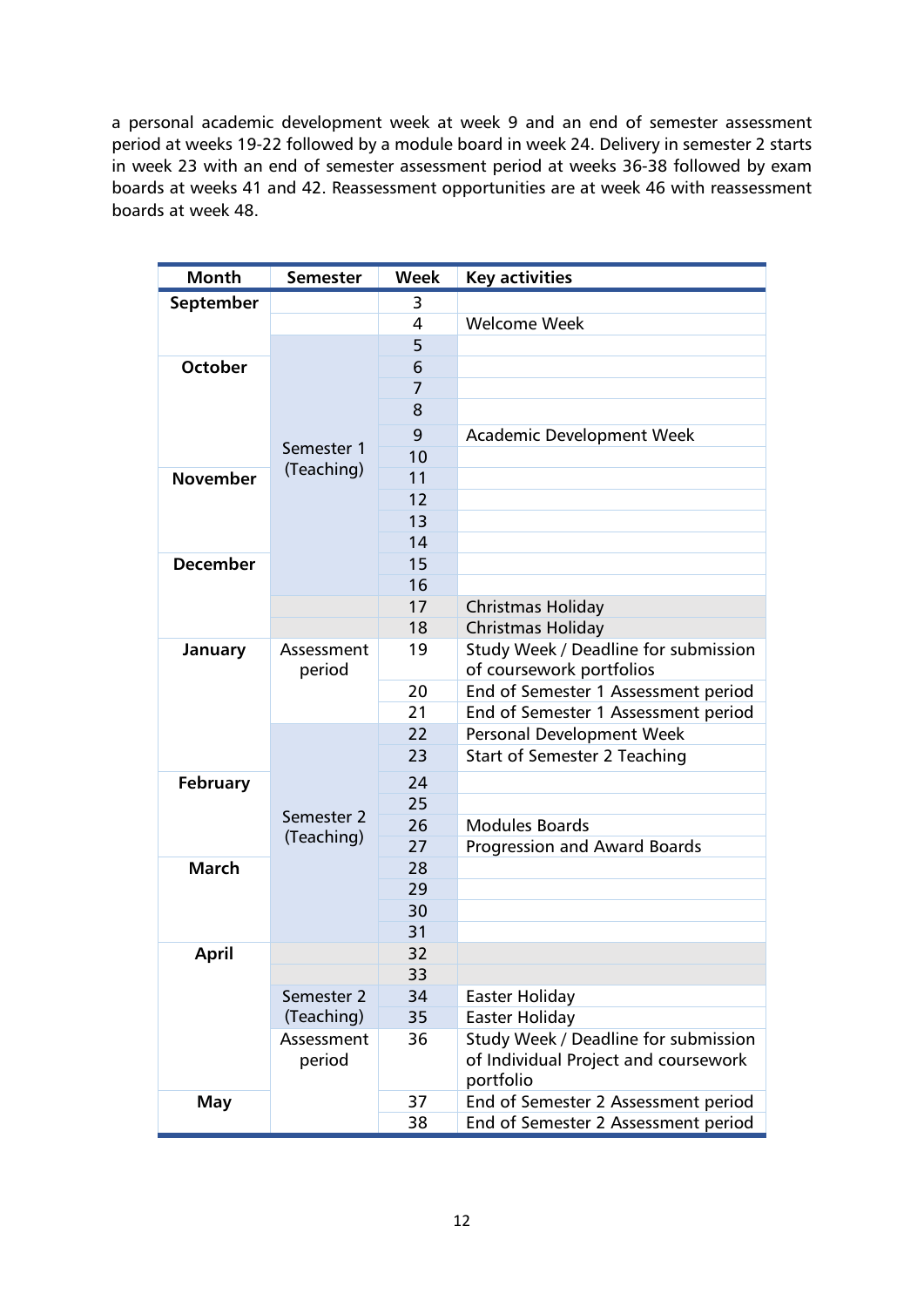## Table 2: Indicative calendar.

## **7 Recognition of Prior Learning**

Prior learning is accredited in accordance with the University's regulations.

## **8 Entry requirements and selection, application and admission arrangements in addition to standard University requirements**

Selection, application and admission arrangements operate in line with the standard arrangements of the University and/or any relevant scheme, which are linked in the **Standard Information Items for Validation**.

Applicants should normally have 32 UCAS Tariff points, although those without formal qualifications may be considered on an individual basis. Business School applicants are also required to have GCSE Mathematics at Grade C or equivalent.

## **9 Learning, Teaching and Assessment Strategy**

This Foundation Year has been designed in light of, and is fully concordant with, the University's Learning and Teaching Strategy (2015-2020). Table 3 summarises how learning, teaching and assessment across the six component modules enables students to achieve the Programme Learning Outcomes (for full details, see Module Descriptors in section 17).

| <b>Module</b>                                  | <b>Module Los</b>                                                                                                                                                                                                                                                                                                                                                                                                                                                                                                                              | Learning and<br><b>Teaching</b>                                                                           | Assessment                                               |
|------------------------------------------------|------------------------------------------------------------------------------------------------------------------------------------------------------------------------------------------------------------------------------------------------------------------------------------------------------------------------------------------------------------------------------------------------------------------------------------------------------------------------------------------------------------------------------------------------|-----------------------------------------------------------------------------------------------------------|----------------------------------------------------------|
| Communication<br>and Academic<br>Skills for HE | By the end of this module<br>students should be able to:<br>1. understand how to<br>communicate orally<br>and in writing in a<br>clear and concise style;<br>appreciate the benefits<br>2.<br>of effective time<br>management and<br>organisation;<br>demonstrate<br>3.<br>an<br>understanding of the<br>research process and<br>basic<br>concepts<br>underpinning social /<br>business research;<br>demonstrate an ability<br>4.<br>to collect, manipulate,<br>summarise and present<br>data using computer<br>software<br>as<br>appropriate; | Small group<br>seminars,<br>workshops, VLE/e-<br>learning resources,<br>tutorials with<br>personal tutors | Group Coursework<br>(70%)<br>Group<br>presentation (30%) |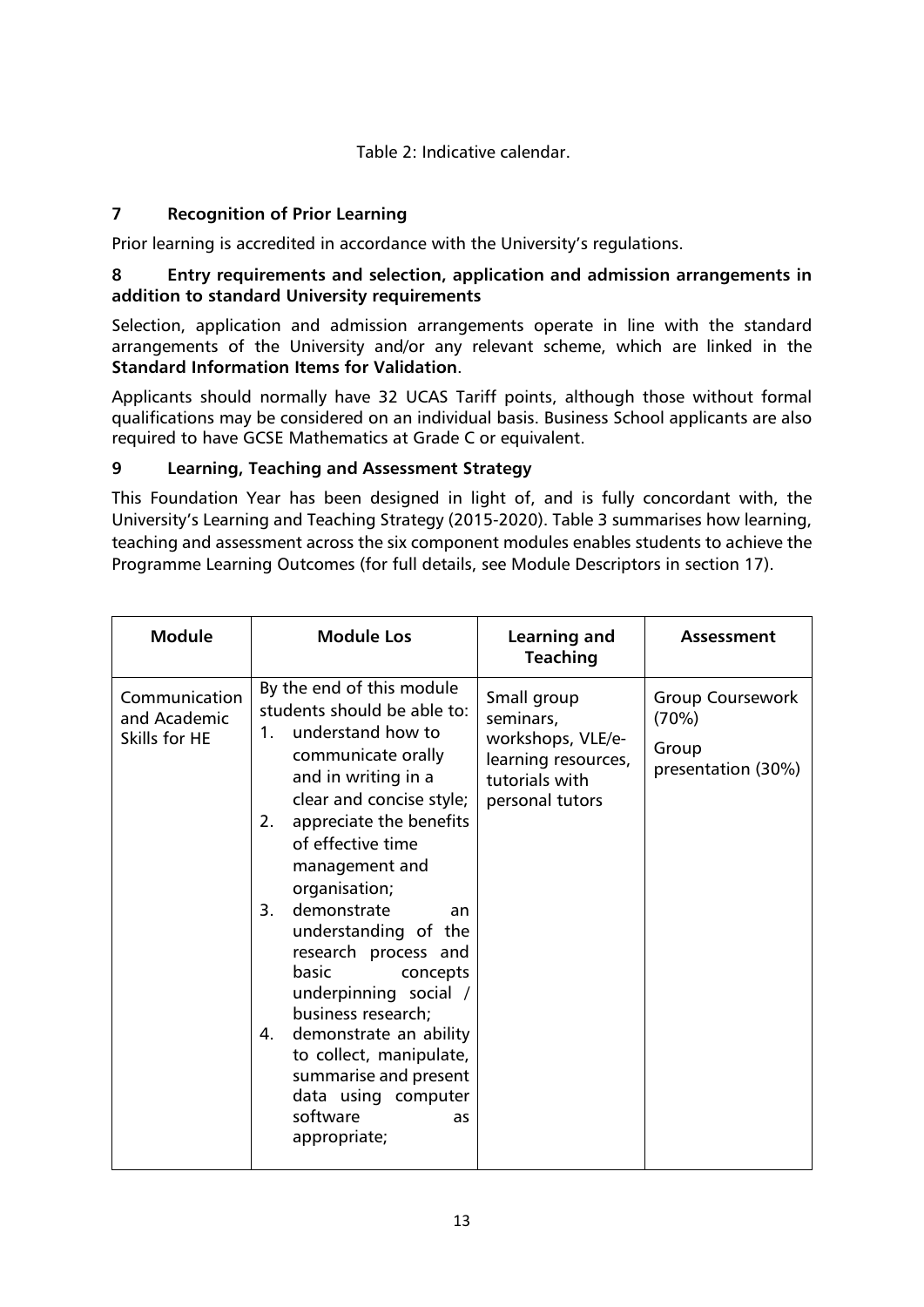| Personal and<br>Career<br>Development   | By the end of this module<br>students should be able to:<br>1. Understand and act<br>upon specific gaps in<br>their skills as define<br>during the module;<br>2. Demonstrate an<br>awareness of the value<br>of study at HE level in<br>the context of their<br>individual and career<br>development;<br>3. Understand how to<br>communicate more<br>effectively both in an<br>oral and written<br>manner.                                                                                                                                                                             |                                                                                                        | Individual written<br>coursework (30%)<br><b>Reflective Writing</b><br>(70%) |
|-----------------------------------------|----------------------------------------------------------------------------------------------------------------------------------------------------------------------------------------------------------------------------------------------------------------------------------------------------------------------------------------------------------------------------------------------------------------------------------------------------------------------------------------------------------------------------------------------------------------------------------------|--------------------------------------------------------------------------------------------------------|------------------------------------------------------------------------------|
| Contemporary<br>Issues in<br>Accounting | By the end of this module<br>students should be able to:<br>1. Demonstrate an<br>understanding of basic<br>theory and practice of<br>financial and<br>management<br>accounting and its basic<br>terms and concepts.<br>2. Explain the value of<br>financial and<br>management<br>accounting processes to<br>a business.<br>3. Use key ratios to<br>interpret Statement of<br><b>Financial Position and</b><br>Income Statement.<br>4. Demonstrate how ICT<br>supports the<br>contemporary<br>accounting function.<br>5. Demonstrate an<br>understanding of the<br>current contemporary | Seminar discussion,<br>VLE, case-study<br>scenarios, small<br>group project<br>work, and<br>tutorials. | Individual poster<br>(50%)<br>2 hour open book<br>exam (50%)                 |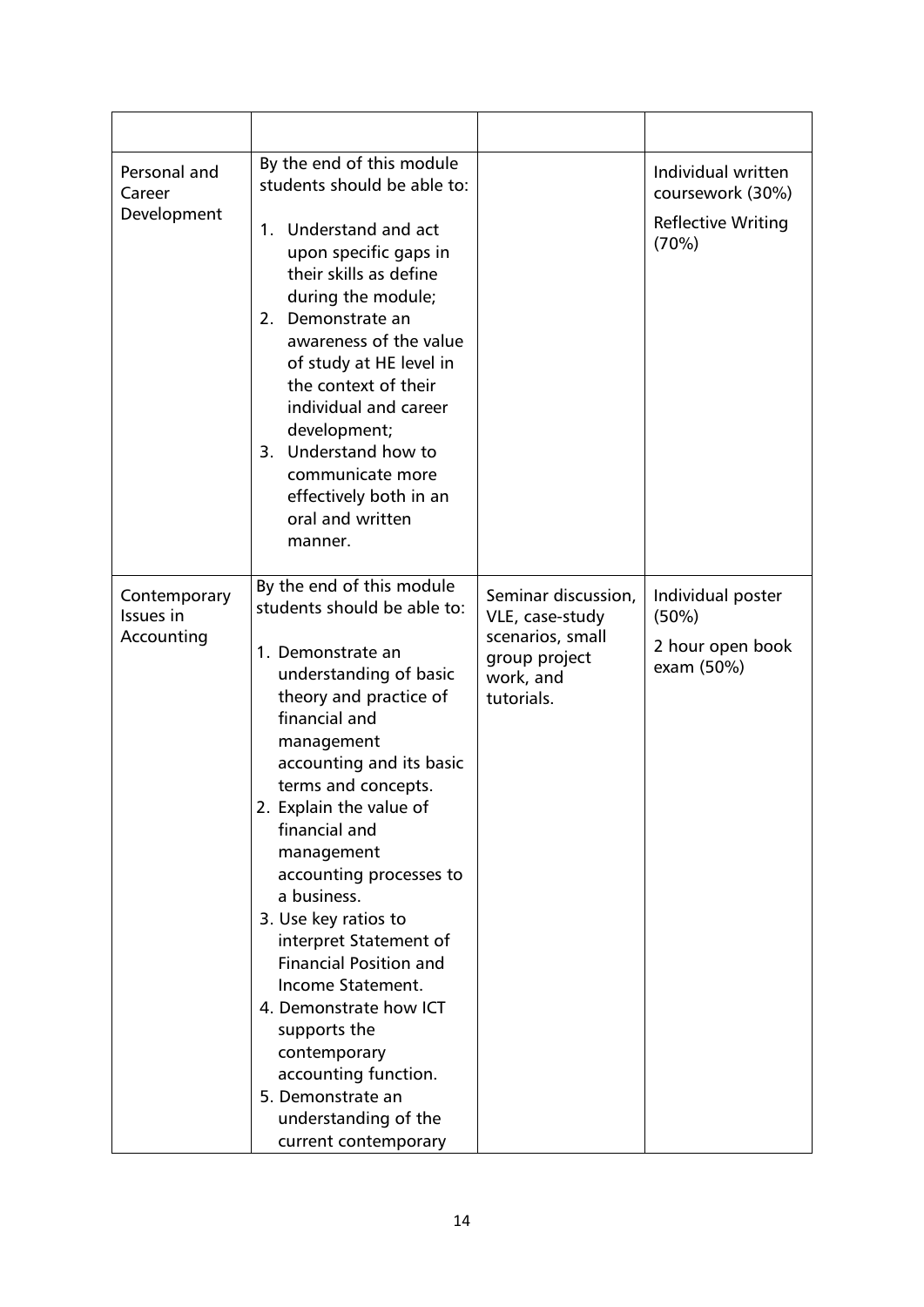|                                                                       | issues affecting the<br>accounting discipline.                                                                                                                                                                                                                                                                                                                                                                                                                                                                                                                                                                                                                                                                                                                                                                                                                                                                                                                                       |                                                                                         |                                                                                        |
|-----------------------------------------------------------------------|--------------------------------------------------------------------------------------------------------------------------------------------------------------------------------------------------------------------------------------------------------------------------------------------------------------------------------------------------------------------------------------------------------------------------------------------------------------------------------------------------------------------------------------------------------------------------------------------------------------------------------------------------------------------------------------------------------------------------------------------------------------------------------------------------------------------------------------------------------------------------------------------------------------------------------------------------------------------------------------|-----------------------------------------------------------------------------------------|----------------------------------------------------------------------------------------|
| Contemporary<br>Issues in<br>Business,<br>Management<br>and Marketing | 1. Demonstrate an<br>understanding of the<br>significant and<br>influential issues<br>shaping the operation,<br>management, marketing<br>and performance of the<br>modern organisation;<br>2. Demonstrate the ability<br>to research, analyse and<br>interpret business<br>information and<br>evaluate the impact on<br>business organisations<br>3. Explain the HR role and<br>functions in terms of<br>recruitment,<br>appointment, training<br>and appraisal of staff<br>and show how HR can<br>contribute to change<br>management and<br>conflict resolution<br>within businesses;<br>4. Define the development,<br>role, scope and<br>definition of marketing<br>as a function in different<br>types of organisations,<br>applying knowledge<br>gained to relevant<br>business situations.<br>5. Demonstrate a range of<br>relevant personal,<br>interpersonal and<br>professional skills and<br>behaviours relating to<br>work in the<br>contemporary business<br>environment. | Lectures, tutorials,<br>VLE, and student-<br>centred<br>workshops/learning<br>exercises | <b>Group Report</b><br>(2000 words) 50%<br><b>Individual Essay</b><br>(2000 words) 50% |
|                                                                       |                                                                                                                                                                                                                                                                                                                                                                                                                                                                                                                                                                                                                                                                                                                                                                                                                                                                                                                                                                                      |                                                                                         |                                                                                        |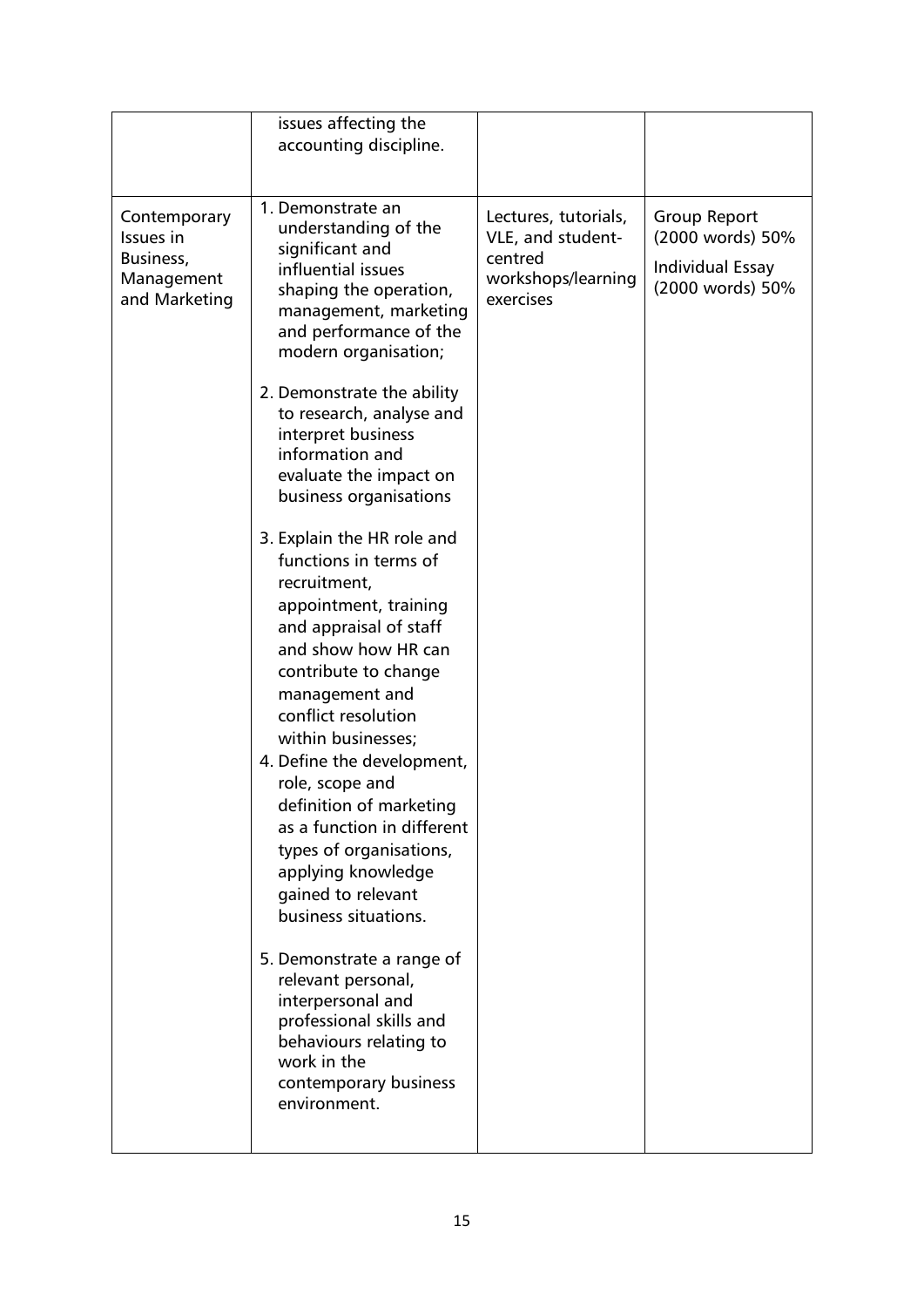| Contemporary<br><b>Issues in Law</b> | 1) Demonstrate an<br>understanding and<br>knowledge of a<br>contemporary issue in<br>law.<br>2) Demonstrate an ability<br>to evaluate and discuss<br>the implications of<br>contemporary issue(s) in<br>law within the wider<br>socio-economic context.<br>3) Be able to construct a<br>simple piece of written<br>work on a contemporary<br>issue in law.<br>4) Develop the ability of<br>making effective use of<br>library and electronic<br>resources to research<br>the relevant specific<br>legal information. | Lectures, tutorials,<br>VLE, and student-<br>centred<br>workshops/learning<br>exercises | Preparatory<br>Assessment 800<br>words equivalent<br>(20%)<br>Essay 3,200 words<br>(80%)                              |
|--------------------------------------|----------------------------------------------------------------------------------------------------------------------------------------------------------------------------------------------------------------------------------------------------------------------------------------------------------------------------------------------------------------------------------------------------------------------------------------------------------------------------------------------------------------------|-----------------------------------------------------------------------------------------|-----------------------------------------------------------------------------------------------------------------------|
| Individual<br>Project                | 1. Undertake a basic,<br>subject-specific literature<br>review relevant to the<br>focus of study<br>2. Employ a simple,<br>discipline-appropriate<br>methodology for their<br>investigation<br>3. Communicate their<br>ideas, arguments and<br>findings clearly.                                                                                                                                                                                                                                                     | 1:1 supervision,<br>small group<br>seminars, and<br>VLE/e-learning<br>resources.        | 15 min Individual<br>Presentation<br>800 words (20%)<br>Written essay<br>3,200 words (80%)                            |
| Introduction to<br>Law               | 1. Demonstrate an<br>understanding of the basic<br>theoretical principles of<br>law and identify relevant<br>case law.<br>2. Demonstrate an<br>understanding of the<br>techniques of legal                                                                                                                                                                                                                                                                                                                           | Lectures, tutorials,<br>VLE, and student-<br>centred<br>workshops/learning<br>exercises | 20 min Individual<br>presentation (50%)<br>(2000 word<br>Equivalent)<br>Written Exam 50%<br>(2000 word<br>Equivalent) |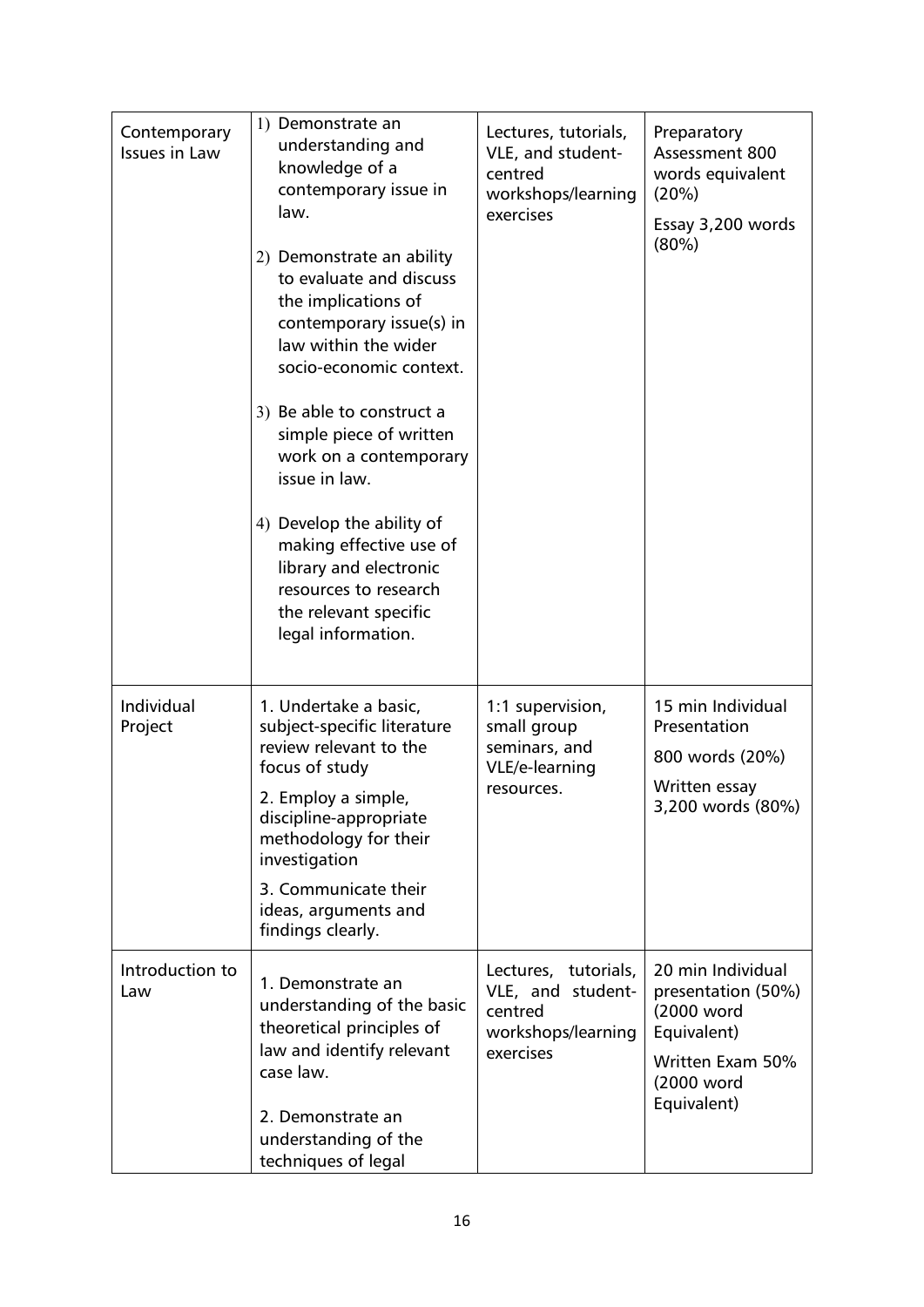| reasoning in order to be<br>able to identify and<br>develop basic legal<br>arguments.                                                                                                                                                                                                                                                                                              |
|------------------------------------------------------------------------------------------------------------------------------------------------------------------------------------------------------------------------------------------------------------------------------------------------------------------------------------------------------------------------------------|
| 3. Demonstrate an<br>understanding of the<br>basic structures of the<br>English legal system and<br>its relation to the wider<br>UK and EU legal scene.<br>4. Develop initial skills<br>of critical analysis<br>in relation to the<br>operation of the<br>English legal system<br>and its socio-<br>economic<br>implications and<br>show an<br>understanding of<br>legal research. |

Table 3: Learning, teaching and assessment across Foundation Year modules.

The subject-specific modules all employ a mix of lectures, tutorials, VLE materials, and student-centred workshops / learning exercises, and use a variety of methods as their means of assessment (see table 3). This allows for a range of differentiated activities, and plenty of regular 1:1 feedback and support throughout the programme. The Individual Project allows for individual supervision and other modules make use of poster/website presentations, written essay/reports, portfolios and reflective logs as forms of assessment. In this way, the basic skills learned and developed in the subject-specific modules, are complemented with appropriate individualised support and scaffolding provided throughout. The end result of this process should be more independent, self-confident learners ready to embark on degree level study at Level 4.

This developmental strategy is underpinned by our recognition of a difference in the needs of Level 0 and Level 4-6 learners, whilst cognisant of individual differential learning needs within the Level 0 cohort itself. As such, we aim to ensure the possibility of differentiated learning throughout, and particularly at the start, as we move our students gradually towards the learning skills they need to progress to Level 4 and beyond. We use diverse, innovative, and flexible learning techniques and methods in response to our students' needs during the transition to Level 4, as we prepare our students for learning in HE and becoming much more independent in their learning. As noted, learning and assessment are more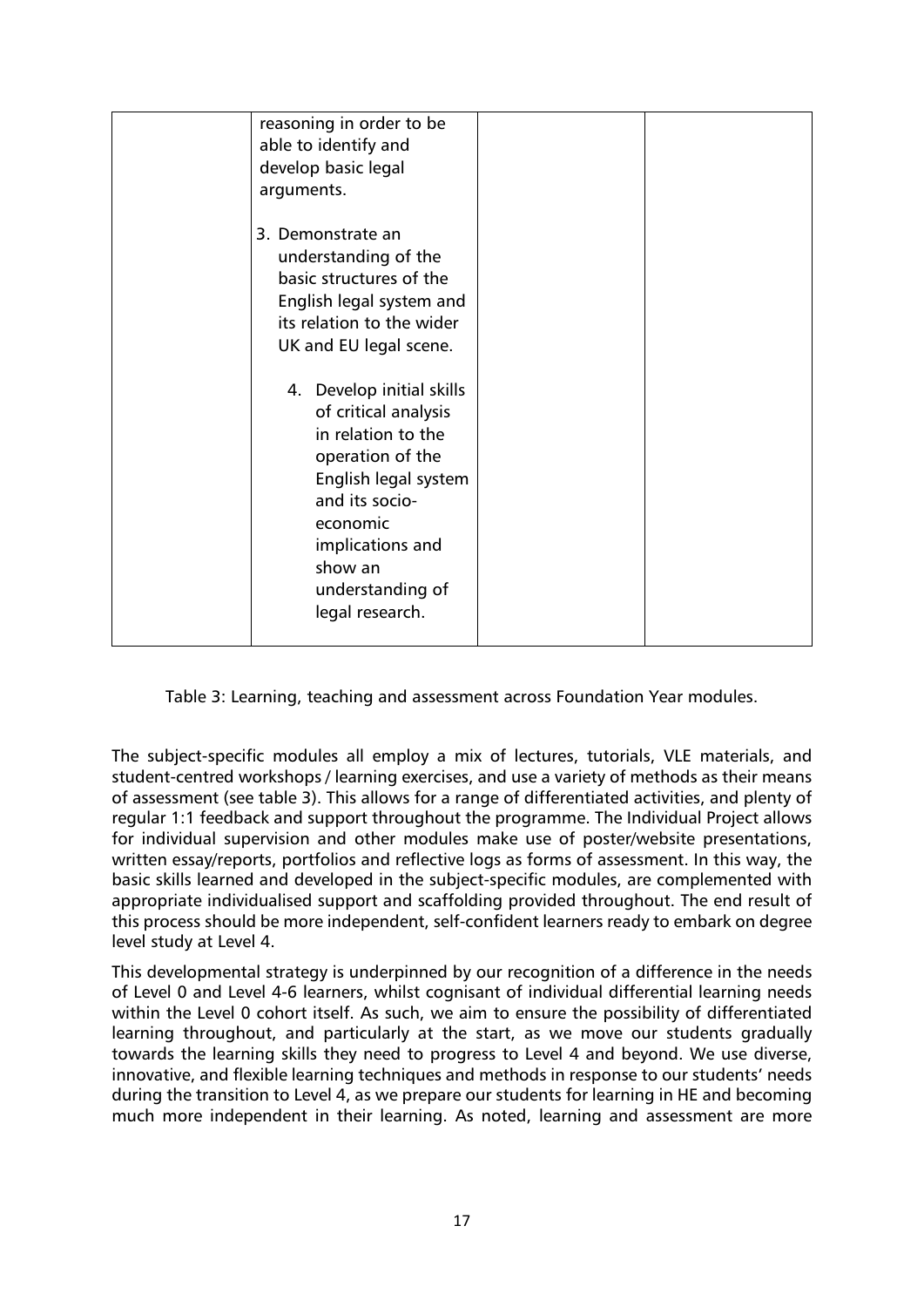highly scaffolded in the initial stages, becoming progressively more independent as the semesters progress.

This approach is in line with that adopted by the Business School, although not in the Law programmes, where each programme of study starts with a common set of modules at Level 4, which provide a strong foundation for more specific subject-based specialisation as students progress through their degree. The Foundation year builds upon this philosophy by providing a stepping stone between the general experience, knowledge and skills that students will have gained in life or school and the Higher Education experience that they will go on to enjoy at Levels 4-6. The Foundation year will therefore enable students to transition gradually to Level 4, building the knowledge, understanding and skills that are essential for success, in a structured, supportive environment.

This overall approach is influenced by our philosophy of learning and teaching, our understanding of teaching for Foundation years, and CCCU policies and strategies. Each of these is discussed in detail below.

## *Teaching for Foundation years*

The Foundation year is being established with the express aim to widen participation to Higher Education, in line with our University's mission and values. Inviting Level 0 students into a quest for life-long learning thus entails maintaining sensitivity to the diversity of Level 0 students, in terms of demographics, which in turn leads to diversity of learning styles and needs that may be different from the demographics, learning styles and needs of students entering at Level 4. Research suggests that a monolithic and inflexible 'one-size fits all' approach to teaching is detrimental to learning (c.f. Fallows & Ahmet, 1990; Jones, 1998; Rodriguez, 2012).

The Business School and School of LCJC has not yet run a Foundation year and, as such, we are unable to provide data on the students who may enrol on this course. However, based on HESA and HEFCE data (HESA, 2004; HEFCE, 2008), the literature on Foundation years (Dodgson and Whitam, 2005; Bainbridge, 2005; Caller, 2005; Edge Foundation, 2008; Harvey, 2009), and evidence which we have received from the University's existing Foundation years, we can make certain predictions regarding our upcoming Level 0 Student intake and this summarised in the Learning and Teaching Strategy table under the 4<sup>th</sup> Key Principle – Supporting Success for all students.

Each of these characteristics influences learning needs. We anticipate an intake of varied ages, abilities, disabilities, socio-economic and ethnic backgrounds and we expect that Level 0 will present students with less formal education experience and lower UCAS tariffs. The learning strategy employed with Level 0 students therefore takes this into consideration. All existing subject areas in the School have great experience working with students of different backgrounds, differing age ranges, varied abilities and with various disabilities.

## *Canterbury Christ Church University Policies and Strategies*

In addition to the above, our teaching approach has been designed to reflect the University's Learning and Teaching Strategy 2015-20, incorporating teaching methods that are appropriate to our students and the subject under investigation.

The University's Learning and Teaching Strategy contains 9 key principles: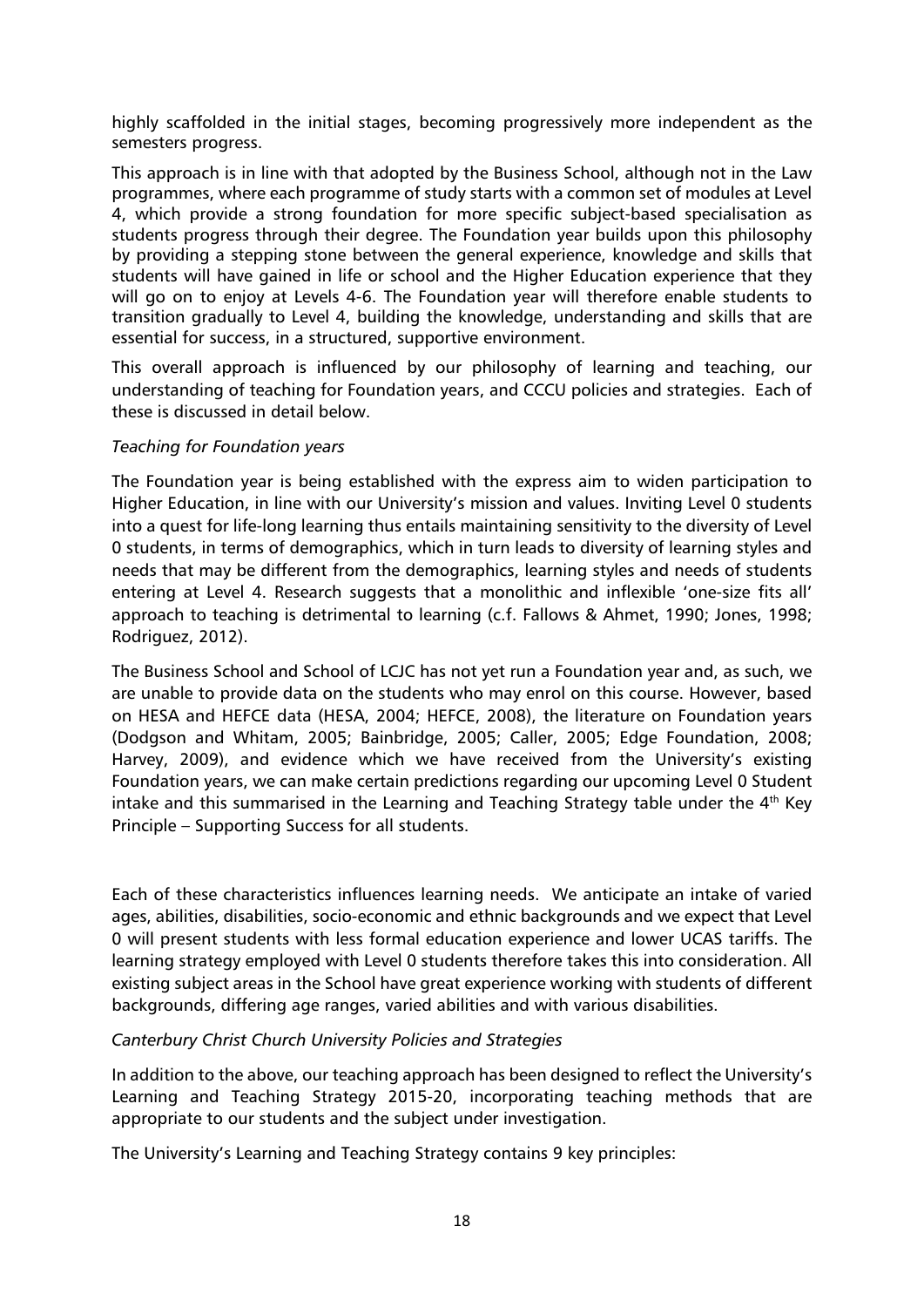- 1. Educating the whole person
- 2. Building learning communities
- 3. Students as partners in learning
- 4. Supporting success for all students
- 5. Outstanding teaching and assessment
- 6. Curriculum design for transformation
- 7. Integrated approach to graduate employability
- 8. International and global citizenship
- 9. Flexible and responsive learning environments

(See [http://www.canterbury.ac.uk/learning-and-teaching-enhancement/docs/Learning-](http://www.canterbury.ac.uk/learning-and-teaching-enhancement/docs/Learning-Teaching-Strategy-document-version.pdf)[Teaching-Strategy-document-version.pdf](http://www.canterbury.ac.uk/learning-and-teaching-enhancement/docs/Learning-Teaching-Strategy-document-version.pdf) )

We share the vision for CCCU, outlined in the LTS, namely, 'the development of a vibrant learning community of staff and students in which excellent learning, teaching and assessment practice plays a key role in providing an outstanding higher education experience and excellent outcomes'. The 9 principles have informed the design of our teaching activities: designed to educate the whole person and support success for all, through our learning community, our innovative and responsive teaching/assessment methods and our focus on preparing our graduates for employment and positive citizenship. Each of these 9 principles is mapped out in relation to our Learning and teaching strategy as follows:

| $\mathbf{1}$   | <b>Educating the</b><br>whole person          | One of the most important sections of CCCUs graduate attributes<br>statements is being self aware. Being self-aware is a key aspect of<br>'graduateness'. We will develop in our students attributes of<br>empathy and the appreciation of the points of view of others.                                                                                                                                                                                                                                                                                                                                                                                                                                                                                                                                           |
|----------------|-----------------------------------------------|--------------------------------------------------------------------------------------------------------------------------------------------------------------------------------------------------------------------------------------------------------------------------------------------------------------------------------------------------------------------------------------------------------------------------------------------------------------------------------------------------------------------------------------------------------------------------------------------------------------------------------------------------------------------------------------------------------------------------------------------------------------------------------------------------------------------|
| $\overline{2}$ | <b>Building learning</b><br>communities       | Foundation degrees tend to appeal to 'non-traditional' leaners, with<br>a range of experiences, expectations, and aspirations, and can<br>attract those who have not previously considered entering higher<br>education.                                                                                                                                                                                                                                                                                                                                                                                                                                                                                                                                                                                           |
| 3              | Students as<br>partners in<br>learning        | Students are encouraged to participate in their own learning via<br>formative teaching strategies which allow for learners to reflect on<br>the process of learning and the modes of teaching. This will help<br>students to cultivate the necessary skills and intellectual tools<br>which will enable them to successfully progress to a bachelor<br>degree, enhance student motivation and confidence.<br>Additionally, in accordance with the Foundation Degree<br>Qualification Benchmark, our Foundation Programme will seek to<br>encourage lifelong learning by offering Level 0 students sufficient<br>opportunity for self-directed learning and reflection, this will form<br>part of the learning and teaching strategy, and form a part of both<br>the formative and summative assessment strategies. |
| $\overline{4}$ | <b>Supporting success</b><br>for all students | In line with research into Foundation Years we expect the following<br>diversity of students:                                                                                                                                                                                                                                                                                                                                                                                                                                                                                                                                                                                                                                                                                                                      |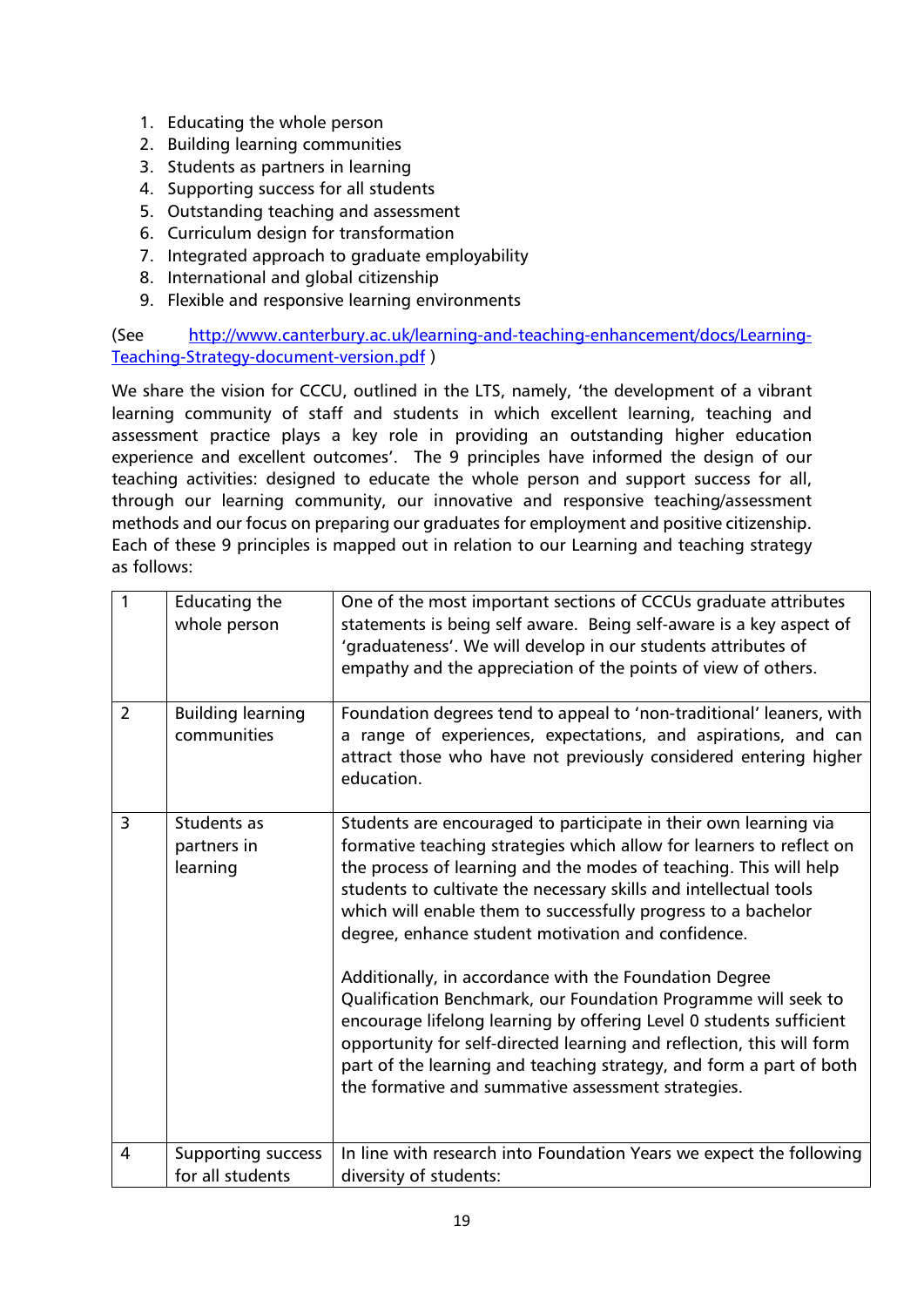|   |                                                                 | Many Level 0 students may have no formal qualifications i.e.<br>no A Levels or GCSEs.<br>Other foundation year degree programmes have noted a<br>$\bullet$<br>higher percentage of students with learning disabilities or<br>other disabilities: as high as 50%.<br>The proportions of Foundation degree entrants from low<br>participation neighbourhoods are generally higher than for<br>undergraduates as a whole, and also higher than for HND<br>entrants<br>Minority ethnic groups account for about 15% of Foundation<br>students<br>nationwide<br>degree<br>(similar to<br>the overall<br>undergraduate population).<br>Mature students.<br>To ensure success for all students, initial orientation sessions will be<br>held in the first weeks of Level 0. Students will carry out skills<br>orientation exercises, which enable the team to assess the student<br>skills base. These exercises are diagnostic and formative in focus.<br>Students are encouraged to reflect on their skills base. Level 0<br>modules focus on relevant academic and graduate skills in detail, to<br>provide appropriately comprehensive coverage of skills, but also to<br>target skills needs to an appropriate depth, commensurate with the<br>requirements of undergraduate studies. The aim is to enhance<br>student skills through formative work to an appropriate standard<br>to enter Level 4 undergraduate study. |
|---|-----------------------------------------------------------------|------------------------------------------------------------------------------------------------------------------------------------------------------------------------------------------------------------------------------------------------------------------------------------------------------------------------------------------------------------------------------------------------------------------------------------------------------------------------------------------------------------------------------------------------------------------------------------------------------------------------------------------------------------------------------------------------------------------------------------------------------------------------------------------------------------------------------------------------------------------------------------------------------------------------------------------------------------------------------------------------------------------------------------------------------------------------------------------------------------------------------------------------------------------------------------------------------------------------------------------------------------------------------------------------------------------------------------------------------------------------------------------------------------------------|
| 5 | Outstanding<br>learning teaching<br>and assessment<br>practices | Foundation degrees tend to appeal to 'non-traditional' learners,<br>with a range of experiences, expectations, and aspirations, and can<br>attract those who have not previously considered entering higher<br>education. We will use outstanding and innovative teaching and<br>learning strategies to ensure that these students find their way<br>through learning in higher education in a smooth and confident<br>manner. We will follow the wider programme assessment strategies<br>to ensure that students are aware of upcoming assessment formats<br>and that learning teaching and assessment flow through the four<br>years in a graduated and progressive manner. This will provide<br>students with the confidence to progress to Level 4 study, without<br>the need or desire plagiarise or panic.                                                                                                                                                                                                                                                                                                                                                                                                                                                                                                                                                                                                      |
| 6 | Curriculum design<br>for transformation                         | The expectation is that a large number of the students will have<br>failed to achieve the requisite number of UCAS tariff points to access<br>Level 4 study at CCCU, it is therefore important that on the<br>foundation year we ensure that teaching is aimed to 'add value' and                                                                                                                                                                                                                                                                                                                                                                                                                                                                                                                                                                                                                                                                                                                                                                                                                                                                                                                                                                                                                                                                                                                                      |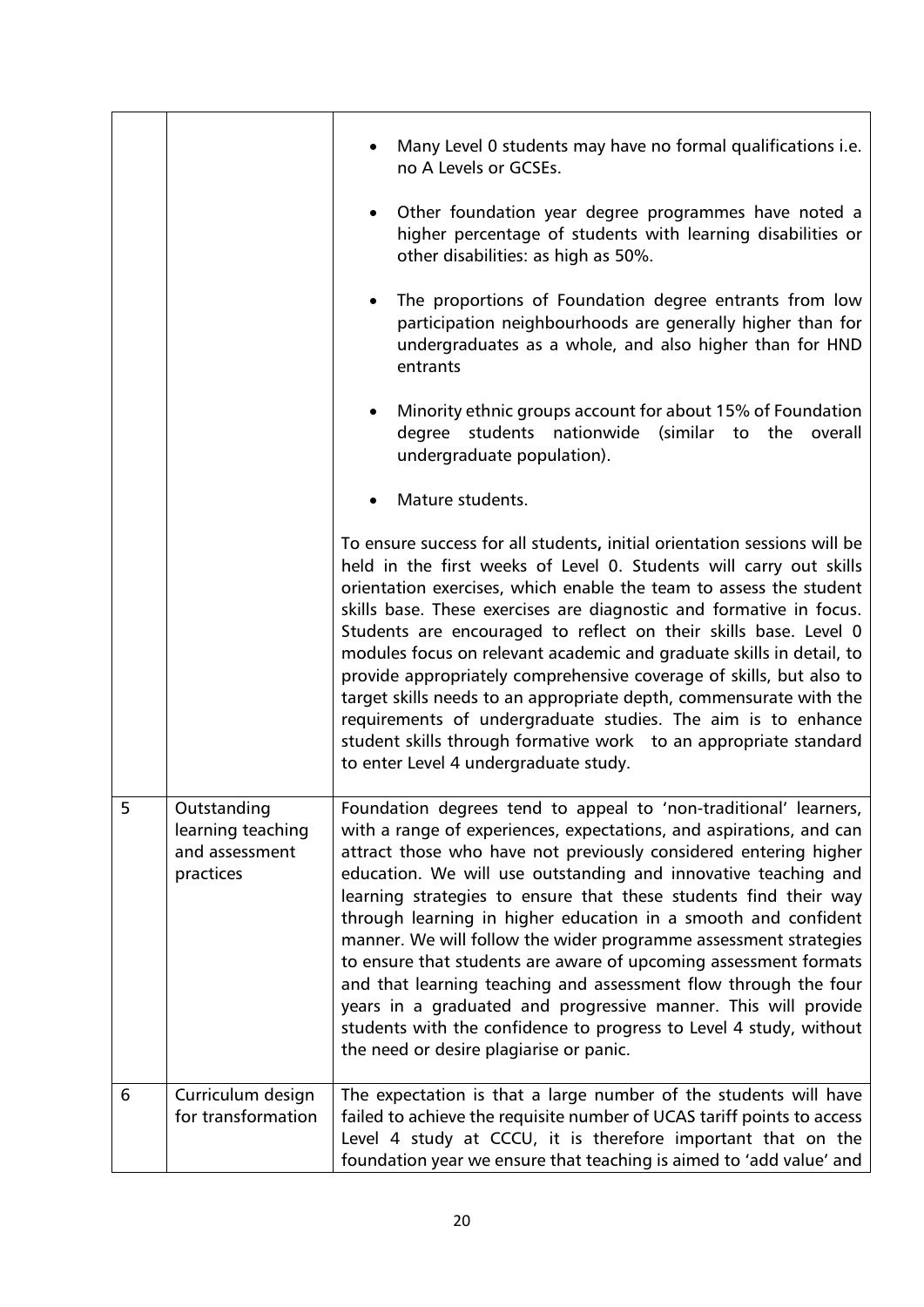|                |                                                        | to transform these students from non-higher education students to<br>Level 4 ready students.<br>This will be done through practices noted above, and monitored<br>through formative assessment and 'informal quality assurance<br>mechanisms' as specified in the teaching section of the document.                                                                                                                                                                                                                                                                                                                                                                                                                                                                                                                                                                                                                                                                                                                                                                                                                                                                                    |
|----------------|--------------------------------------------------------|----------------------------------------------------------------------------------------------------------------------------------------------------------------------------------------------------------------------------------------------------------------------------------------------------------------------------------------------------------------------------------------------------------------------------------------------------------------------------------------------------------------------------------------------------------------------------------------------------------------------------------------------------------------------------------------------------------------------------------------------------------------------------------------------------------------------------------------------------------------------------------------------------------------------------------------------------------------------------------------------------------------------------------------------------------------------------------------------------------------------------------------------------------------------------------------|
| $\overline{7}$ | Integrated<br>approach to<br>graduate<br>employability | The Foundation year integrates employability skills both in<br>preparation for ongoing undergraduate studies as well as for<br>future employability beyond the foundation year. While all Business<br>School and Law programmes at Levels 4-6 encourage students to<br>think about their future employment prospects through PDP<br>planning, this process will begin at Level 0 for those in the<br>Foundation year. In the core skills modules students are<br>encouraged to develop and build upon essential academic and<br>learning skills necessary for the continuation of their studies. Skills<br>such as academic writing, oral presentation, argument<br>construction, and analysis are also highly valued by employers and<br>will thus enhance general employability. The substantive content of<br>all modules at Level 0 is also relevant to the world of work, as is<br>the problem-based learning approach used in the Interdisciplinary<br>Studies module.<br>The Foundation year team will also draw upon University wide<br>student support services, to contribute to and enhance students'<br>academic and personal development, including employability skills. |
| 8              | Internationalisation<br>and global<br>citizenship      | Internationalisation is a key aspect of the Business World and is<br>integrated in all Business School and many of the Law modules.<br>Additionally key themes discussed in L0 modules will include: the<br>just distribution of resources, global environmental sustainability<br>and corporate social responsibility.<br>From the start of Level 0 there will be a strong focus on ensuring<br>that students are resilient and have the skills necessary to adapt in<br>a rapidly changing globalised society.                                                                                                                                                                                                                                                                                                                                                                                                                                                                                                                                                                                                                                                                       |
| 9              | Flexible and<br>responsive learning<br>environments    | This underpins our entire LTA strategy. Please see the section below<br>on Adaptability and Innovation.                                                                                                                                                                                                                                                                                                                                                                                                                                                                                                                                                                                                                                                                                                                                                                                                                                                                                                                                                                                                                                                                                |

The Learning and Teaching Strategy is, in turn, designed to facilitate achievement of the seven CCCU Graduate Attributes (GAs). GAs are a key aspect of the programmes to which this Level 0 provision aligns. We are committed to developing students who are intellectually curious, skilled and ethically engaged with the world and its future. At L0, our focus is on preparing our students for L4 provision, building the foundations for critical and imaginative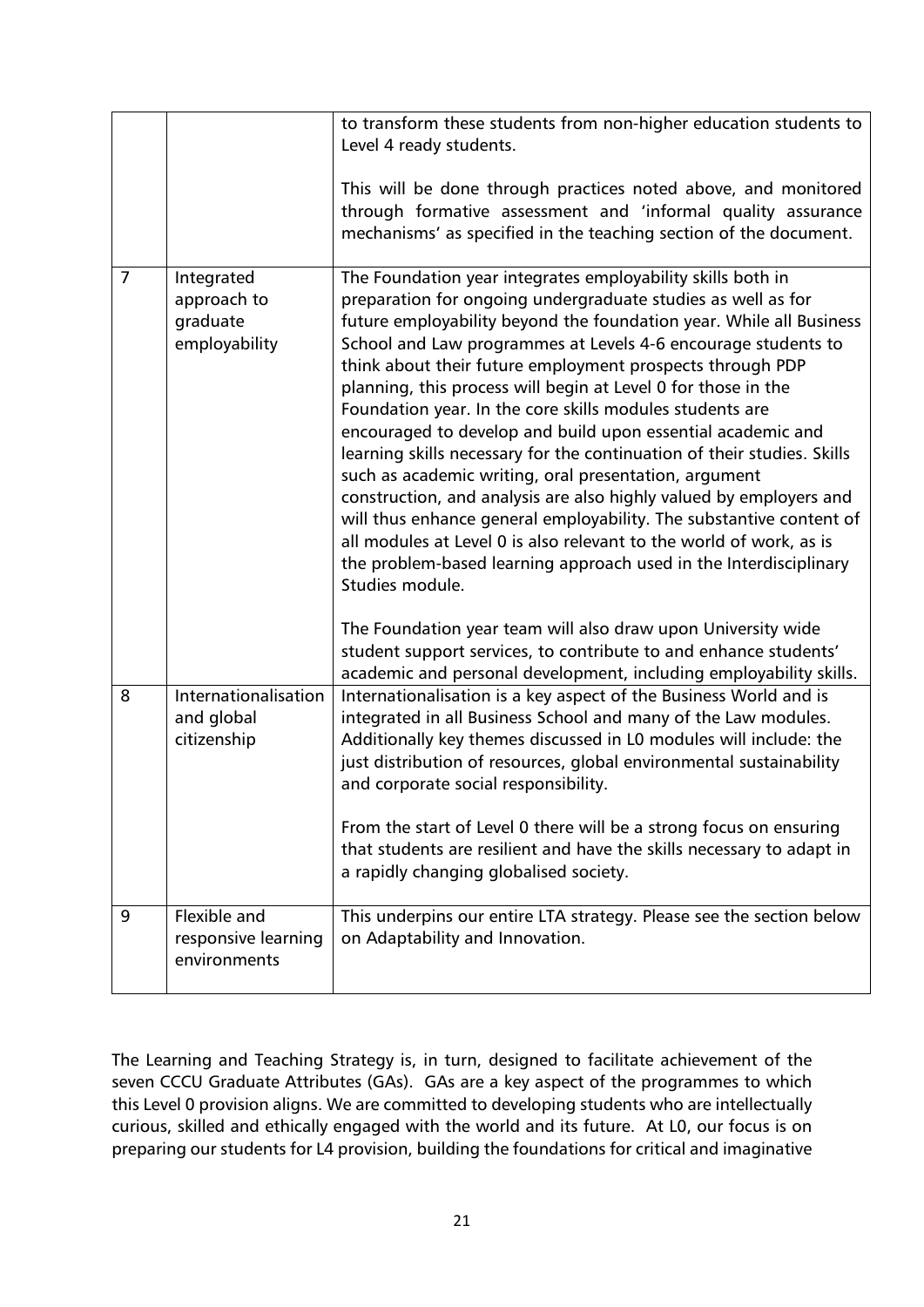thinking that will prepare our students for full achievement of the GAs upon completion of Levels 4-6, in the following ways.

**Adaptability:** The multidisciplinary nature of our Foundation year ensures that our graduates will have developed skills for learning that are adaptable across multiple contexts. Their experience of learning in multiple disciplinary contexts, within a diverse cohort, will help to prepare our graduates to apply their knowledge and skills in different environments and social contexts. From the start of Level 0 there will be a strong focus on ensuring that students are resilient and have the skills necessary to adapt to an ever changing environment. These skills will be developed throughout all the modules.

**Digital Literacy:** This programme embraces the vision for digital literacy set out in the CCCU Technology Enhanced Learning Strategy 2017-2020. We will endeavour to employ blended learning – 'a learning design that purposefully, thoughtfully and effectively integrates faceto-face and online learning opportunities, informed and driven by student needs' (ibid), to provide flexible opportunities for student learning experiences, to prepare students in readiness for graduate and professional employment.

Our taught provision embraces digital literacy, ensuring that our graduates are confident in the use of digital devices, applications and services. Our virtual learning environment (VLE) will be particularly important during the Foundation year, in line with our strategy to differentiate and scaffold learning during the Foundation year, to manage the transition to more independent learning from Level 4. Through the VLE, we will be able to provide formative assessment, to enable student to check their learning and gain confidence. We will be able to link to resources, to supplement reading lists, to help students to transition to more text-based learning. We will also be able to participate in digital lecture capture, where appropriate, to allow students to revisit their taught sessions and clarify their understanding. Discussion boards can help to build a learning community and provide peer support, supplementing tutor-led support; and students will be encouraged to record and reflect on their progress, using online applications such as PebblePad. All will be consistent with CCCU Digital Learning Thresholds, as they evolve.

In addition to the promotion of digital literacy through teaching methods, in the course of their degree students will engage at a basic level with statistical packages, word-processing, audio-visual software for presentations and online social media (for example blogging), in formative and/or summative assignments. Reputation and identity on line will be explored in the subject context, considering the impacts of internet/social media use upon individuals and/or society and the wider business community.

**Effective Communication:** All our Level 0 provision sets out to enable students to begin to build an understanding of effective communication necessary for undergraduate success and success beyond graduation. Communication as a topic of study is central to all subjects in the Foundation year and students can expect to learn about the role of communication in society and the business world.

Students will also be introduced to skills for effective communication in Level 0. Discussion will be central to taught sessions, building confidence and skills in both face-to-face and online communication. Modules set out to provide students with the necessary resources to communicate with confidence, in verbal and written work, in groups and individually. Particular emphasis is placed on developing self-assurance, on the ability to express complex ideas clearly and on communicating for collaboration: building rapport with others, through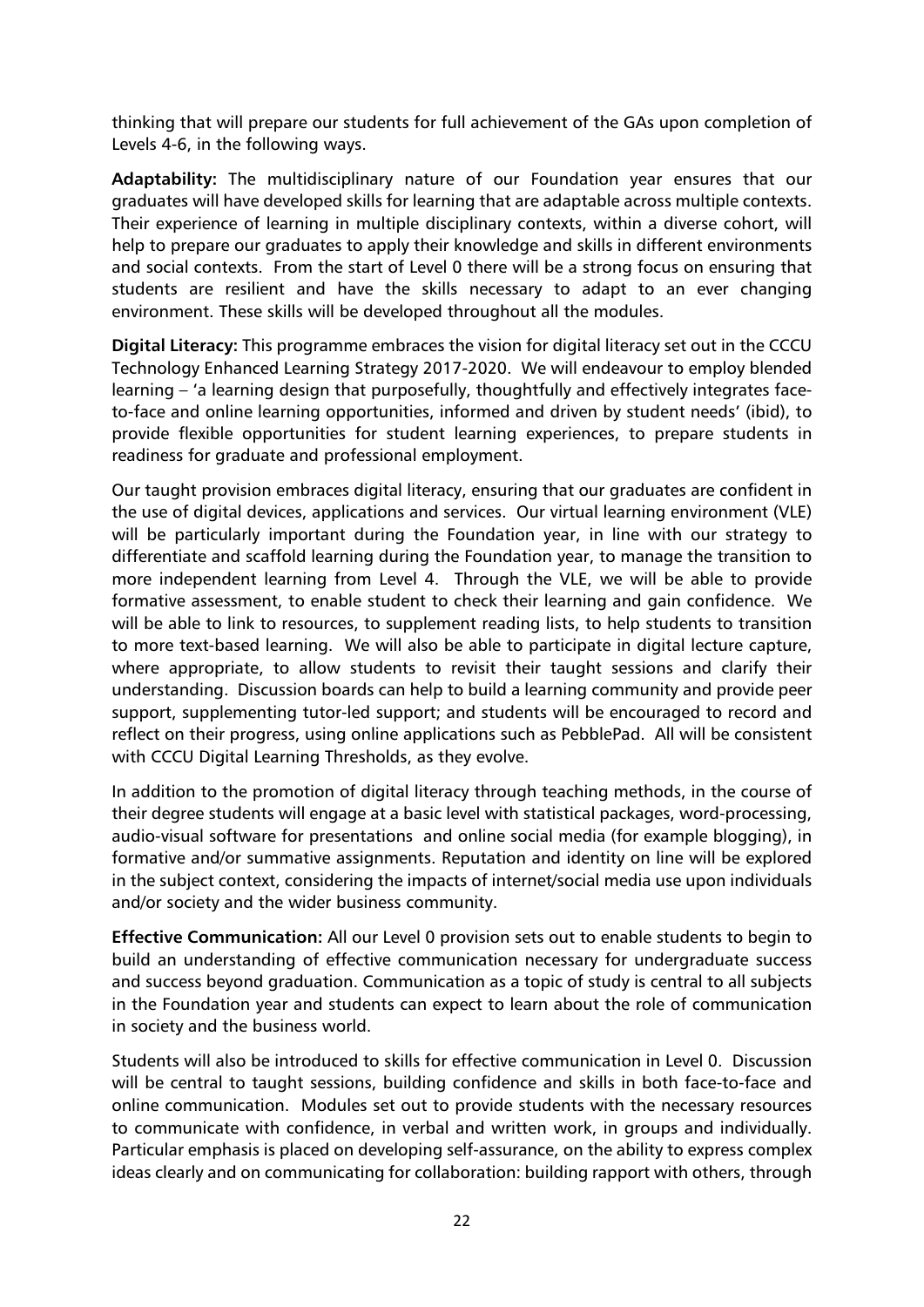communication, to enable effective team work. A full discussion of specific methods used – and rationale therein – are set out in the learning, teaching and assessments methods for the individual module outlines.

**To be informed:** Our provision will enable students to be well informed about the business and law concepts and debates that inform our society, locally, nationally and internationally. During their Foundation year, students will be introduced to the world of business and law. Some of the modules will include simulations which is a key part of the learning strategy for the Business School that will also benefit the Law students. We will also arrange trips to local businesses including law firms. They will learn about the world beyond their own individual experiences, learning how other individuals, societies and institutions work and they will begin to ask, and explain, 'why'.

**Innovation:** Throughout the Foundation Year offer, in preparation for Level 4 study, emphasis will be given to the development of skills for innovative thinking. Students will be expected to develop the ability not only to set out their own arguments, but start to defend these in the process of intellectual enquiry.

**Professionalism:** Level 0 will start to imbue in our students a level of professionalism which they will then continue to develop throughout their studies. This will include team work, effective time keeping, dressing professionally for presentations etc., taking into account the considerations of others in a professional context, awareness of difference, toleration and thoughtfulness. These values and attributes will be developed not only through learning activities that focus on problem solving, team work and other work-related experiences, but also as a result of understanding of and knowledge about the core subjects of business and law themselves. Professionalism is further discussed in relation to employability below.

**Self-Awareness:** Being self-aware is a key graduate attribute. We will develop in our students attributes of empathy and the appreciation of the points of view of others, through learning methods including discussion, debate and group work. Understanding of the self and self-reflection are critical foundations in the development of the understanding of others and the development of this skills will be critical in the Foundation year and we will utilise the 'think, pair, share' approach to learning and teaching.

## *Teaching methods*

Our philosophy of learning and teaching, our understanding of teaching for Foundation years and CCCU policies and strategies, discussed above, have all influenced our specific approach to learning and teaching for the Foundation year. Our teaching methods have been developed with explicit (though not uncritical) attention to debates pertaining to student learning styles. As such, our teaching methods provide a framework via which students develop the capacity to manage their own learning and evolve, over the course of their studies, into independent learners, acquiring the knowledge, understanding and skills that are essential to learning in Higher Education and to lifelong learning, post-graduation.

**Orientation and skills sessions:** To design effective teaching and to support student success, it is essential that we understand our students. In the initial orientation sessions in the first weeks of Level 0, students will carry out skills orientation exercises, which enable the team to assess the student skills base. These exercises are diagnostic in focus. These diagnostic tests will also be carried out at Level 4 to assess the skills base again of Level 4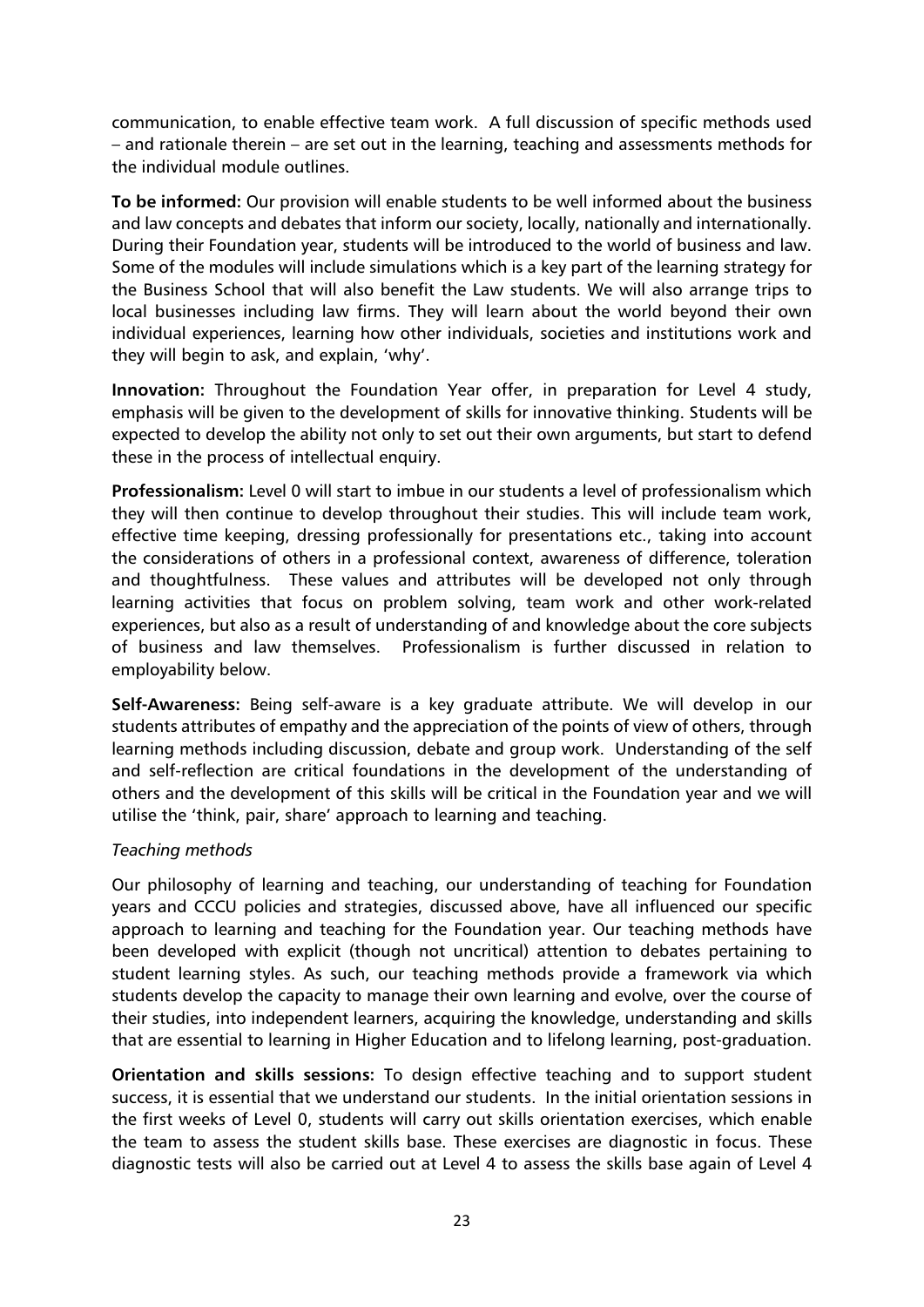students. Students are then encouraged to reflect on their skills base and, in the class context and in the context of further arranged tutorials, are supported to devise personalised strategies via which this skills base can be enhanced. Level 0 modules focus on relevant academic and graduate skills in detail, to provide appropriately comprehensive coverage of skills, but also to target individual skills needs to an appropriate depth, commensurate with the requirements of undergraduate studies from Level 4 onwards. Students – particularly, though not exclusively, in the first term – may carry out exercises on a range of themes, from reading academic texts, academic writing, using an academic evidence base to support an argument, presentation and group work, to using the internet as a research tool and developing skills in critical discussion and debate via online discussion boards. These exercises may sometimes require group work, and other times may require students to work under their own initiative. Accordingly, the aim is to enhance student skills to an appropriate standard to enter Level 4 undergraduate study.

This strategy is informed by studies exploring student experience of transition to Bachelor degrees, which emphasise the importance of equipping students with skills and confidence in order to enable them to achieve a seamless progression onto the Bachelor degree, minimising attrition (c.f. Harvey, 2009; Dixon, et al., 2005; Greenbank, 2007).

**Lectures:** These are used primarily for the purposes of disseminating knowledge, and to provide a basic framework for guiding the direction of student study. Whilst lectures are never used in isolation, but always in conjunction with other learning and teaching strategies (such as seminars/workshops and tutorials), there are clearly a number of challenges which must be met if lectures are to be an effective mechanism of delivery – particularly, if we are to acknowledge and respond to the differential (preferred) learning styles and existing knowledge, understanding and skills of our diverse student base. We also recognise potential problems of student engagement within the *traditional* lecture, and the limited contribution of the traditional lecture in helping students to develop transferable skills (c.f. Cooper et, al, 2006; Gulpinar & Yegen, 2005; Michael, 2006; Steinert & Snell, 1999; Angelo & Cross, 1993). As noted earlier, we conceive of learning as an active, dynamic process which empowers our students. As such, our Foundation Programme encourages the utilisation of interactive lectures, facilitated by a range of diverse, innovative, and flexible learning techniques and methods, and a variety of student-centred approaches to learning which may include the following:

- Audio-visuals: The incorporation of various forms of multimedia into our lectures will serve to enthuse and inspire visual and auditory Level 0 learners, and to create a dynamic classroom experience.
- Minute papers: At the end of class, Level 0 students will be asked to write a oneminute response to a particular question. In particular, students will be asked to process some specific aspect of class content already presented, or write about the main point of the lecture. This practice can facilitate student comprehension and retention; it can also provide us with immediate feedback with regard to students' comprehension and views (c.f. Angelo & Cross, 1993). Minute papers can also be shared with the class with all the benefits of formative assessment, outlined above, but anonymously, using tools for Technology Enhanced Learning (TELs) such as Padlet and Mentimeter, or via social media applications such as Twitter.
- Think-Pair-Share: Level 0 students will be asked to think about a question, then discuss with partner and with another pair. This practice can facilitate peer learning: it enables students to discuss each other's' ideas and correct each other. This practice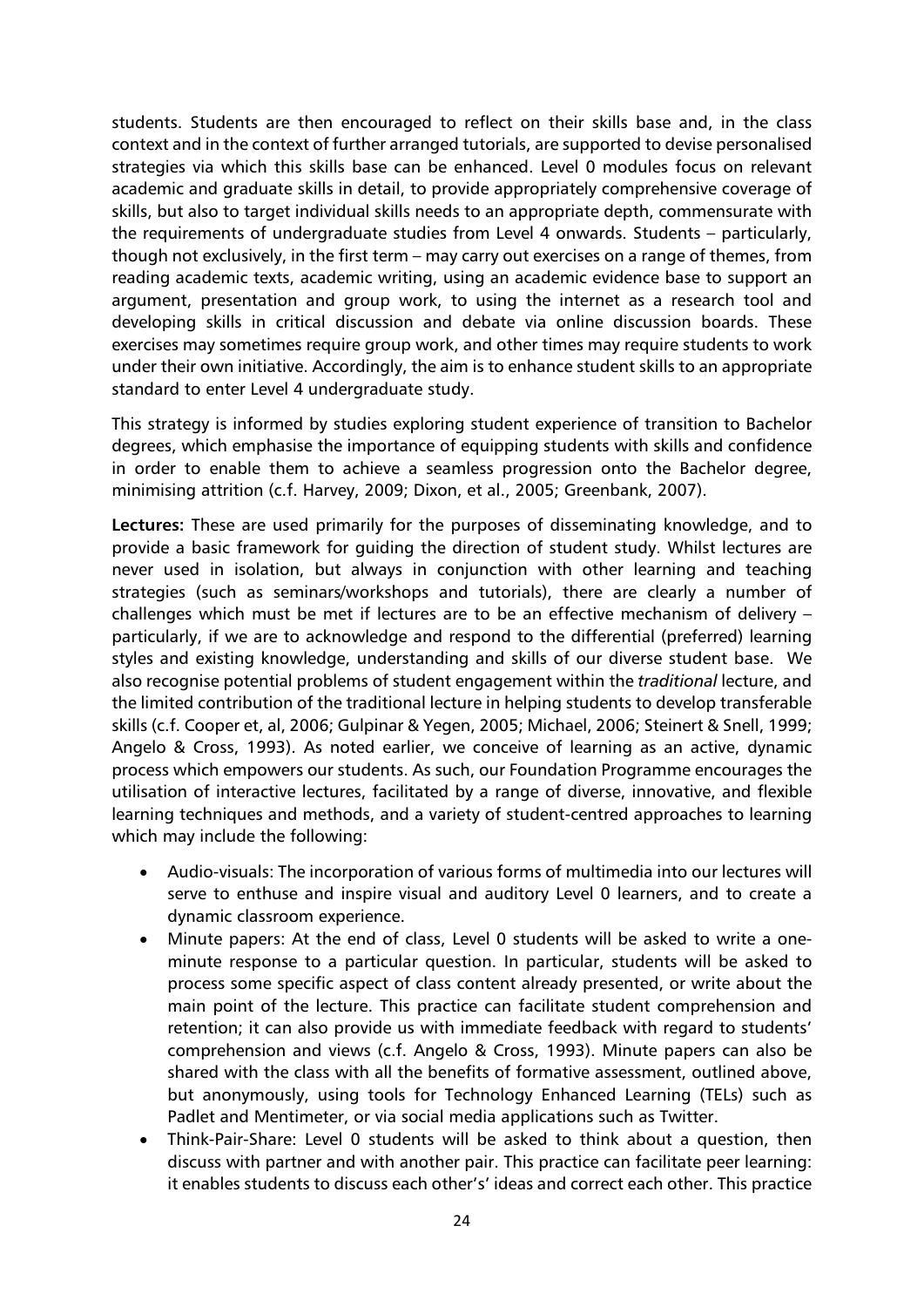is informed by recent research which suggests that peer group support and learning promotes deeper learning and enhances student autonomy and satisfaction (c.f. McGlynn 2007; Bonwell, 1996; Bonwell, et al., 1996; Bold, 2008; Doyle, 2007; Knight et al., 2006).

- Public Response System: Level 0 students will be asked to vote or answer closed multiple choice questions. This method can be used to stimulate discussion and debate, and can provide us with immediate feedback with regard to students' comprehension and retention (c.f. McGlynn, 2007; Bonwell, 1996; Bonwell, et al., 1996). This can also be anonymous, as students gain confidence, using the TELs outlined above.
- Crowdsourcing questions: Level 0 students will be invited to ask questions pertaining to the assigned readings at the beginning of each lecture – questions which we shall then incorporate into our lecture and discussion. This practice can foster students' sense of ownership, involvement, and leadership skills. Initially some students may be reluctant to participate but over time their confidence will develop.

Some of the aforementioned techniques and methods can also serve as informal quality assurance mechanisms: they can facilitate our endeavour to maintain an acute awareness of students' diverse needs, learning attitudes, and objectives, and to enable us to tailor our pedagogical practices in a way that they enhance student learning experience and satisfaction. In this sense, our teaching methods enable our students to be partners in their learning, providing continual formative feedback on the teaching that they receive.

**Seminars/workshops**: Seminars and workshops are forums for greater student interaction and engagement than lectures. These are used for a variety of purposes including the reinforcement/consolidation of concepts that have been introduced in lectures, working through directed study exercises, discussing academic conventions, structured modes of discussion (building on student reading), debates pertaining to essentially contested concepts and issues, and other formative experiences designed to prepare students for summative assessment, including essays, oral presentations and examinations.

Reflecting the anticipated student demographics at Level 0, more traditional approaches to seminars, where the seminar is considered as a free and open encounter, have been reviewed. At Level 0, seminars will be clearly structured with clearly identified aims and objectives identified at the beginning of the session, and reviewed at the end. It is important that students are able to gauge precisely how seminars contribute to the enhancement of their learning, and hence the value therein, if attendance, engagement and therefore attainment are to be maintained. In addition, structuring seminars in this way will help to build student confidence in problem solving, critical thinking and debating. This is different to the approach at Level 4, where students are expected to be more prepared and engaged with seminar activity from the outset.

**Tutorials**: The purpose of tutorials is to monitor the progress of students, to guide and offer personalised support, and to deepen understanding and use of written and oral feedback on formative and/or summative assignments. Supervision through the mechanism of tutorials is used extensively throughout the programme and is of particular importance at Level 6 when it is anticipated that many students will enrol on a directed study module. Use of tutorials at Level 0 will also, therefore, prepare students for this teaching method, which they will experience in later modules.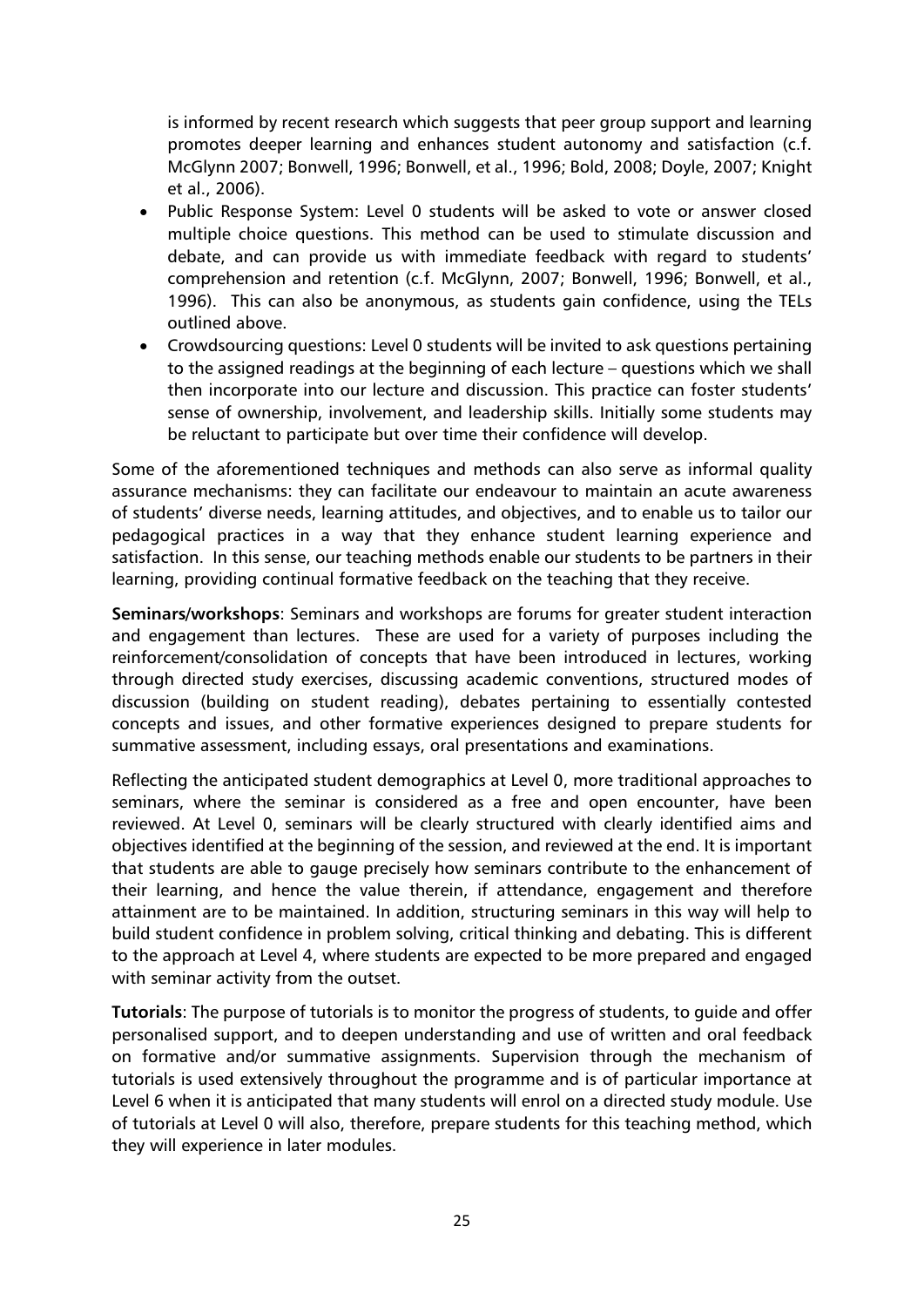**Blended Learning:** Now increasingly used in Higher Education, blended learning formats blend traditional in-classroom teaching methods with a wide variety of interactive, online pedagogies to enhance the breadth of the student's overall learning experience. We have discussed blended learning as a key component to developing our students' digital literacy in the Digital Literacies section, above. In addition to the range of TEL tools available within our VLE (e.g. generic discussion boards and online portfolio composition), blended learning may include for example online preparation for simulation games, the use of topic-specific discussion boards, the use of group-based webinars, and topic-specific podcasts, videos, and other online learning materials. These practices are informed by recent findings which suggest that blended learning fosters student autonomy, self-directed learning in general, and provides increased opportunities for enhanced learning to inhibited students, and to students with disabilities in particular (Raymond, 2000; McNaughton, 2001; Wang and Newlin, 2001).

**Learning through the media**: The media provides a valuable source of learning and a rich resource for our teaching. All our students are encouraged to engage actively with the media, to challenge the assumptions and common sense perceptions therein, and to reflect the problems of using news media as an evidence base, through comparison with other sources of evidence, particularly that provided in academic books and refereed academic journals. Students are taught to critically evaluate, question and challenge through examination of both old and new media, developing this threshold concept and these threshold skills as they develop awareness of the ways that media reflects and shapes the world around us.

**Independent learning/ Directed Study**: There is a steadily progressive emphasis on independent learning across the Foundation Year, culminating in an Individual Project where students are encouraged through regular close supervision to research a topic using their own initiative, and to seek help and guidance when needed. The Foundation Year seeks to encourage lifelong learning by offering Level 0 students sufficient opportunity for selfdirected learning and reflection. Specifically, we will support Level 0 students to develop action plans which will facilitate the learning process, and demonstrate that their learning outcomes have been met. This process begins at induction and continues as part of the Communication and Academic Skills for HE module, as students develop and reflect upon their skills and knowledge.

**Personal Academic Tutor System**: Personal academic tutoring is an important component of the Programme, reflecting the CCCU PAT Policy and learnings from the wider literature. Personal tutors will support Level 0 students with their academic and personal development. By providing high quality personal and pastoral support, we will be able to effectively address and respond to Level 0 students' different circumstances, different learning styles and different strengths and weaknesses. The importance of the personal tutor system is highlighted by a number of studies on Level 0 student experiences which emphasise its significant role in retention and student satisfaction (Dodgson and Witham, 2005; Harvey, 2009).

This Foundation year team will also draw upon University wide student support services, to contribute to and enhance students' academic and personal development. This includes:

- Drawing on Library and Research Services to support the development of e.g. information literacy.
- Drawing on Careers to develop employability skills.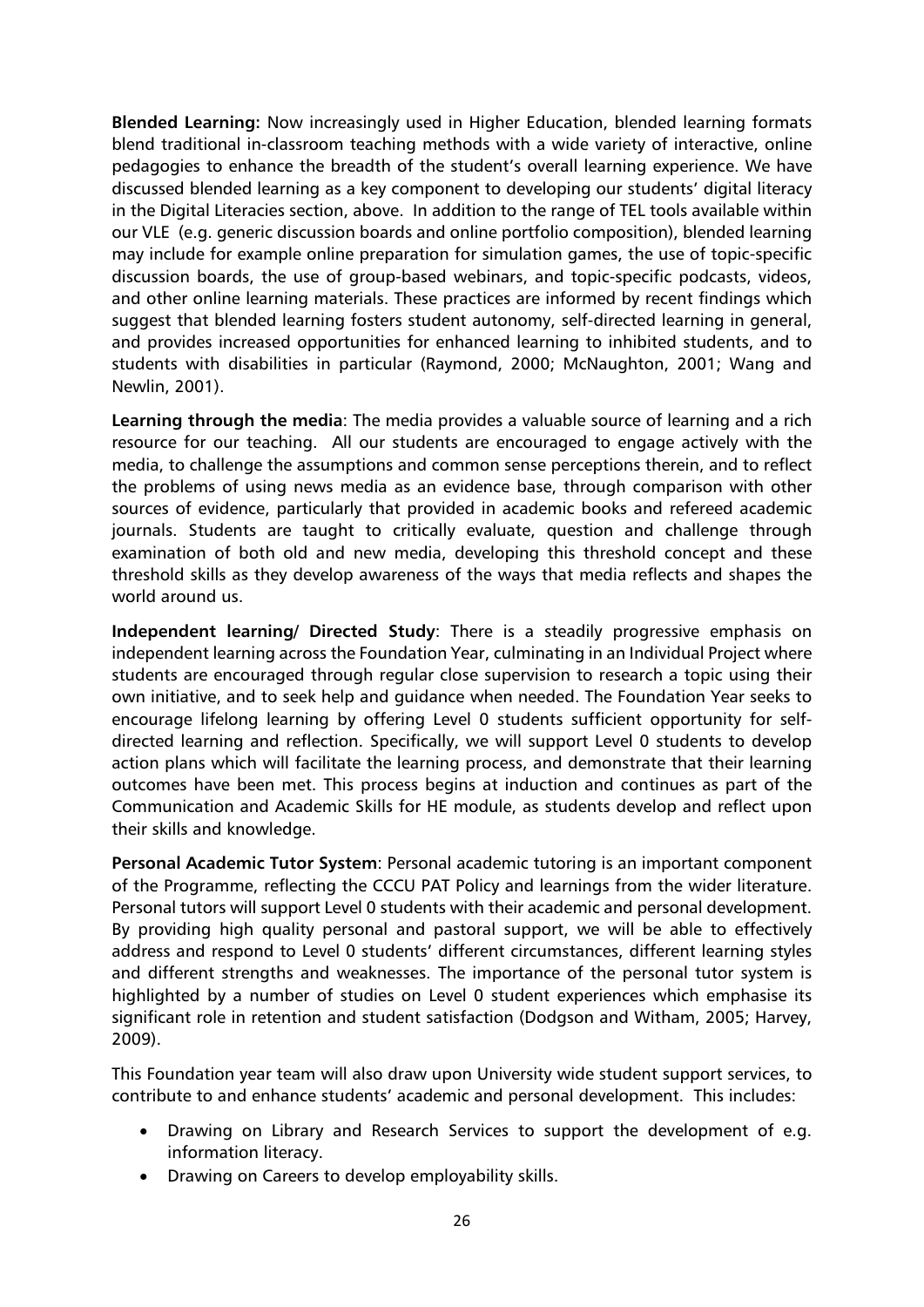- Drawing on Student Support, Health and Wellbeing for pastoral care / disability needs.
- Drawing on Academic Learning Development.

## *Assessment*

Assessment has been designed to support student learning and to enable students to demonstrate their level of attainment. Our research-informed assessment strategy is based on current best practice, and takes differential student learning and teaching styles into account. It also seeks to provide appropriately consistent assessment across the different subject areas, to ensure students have a commensurate assessment experience. At Level 0, student work does not comprise degree mark assessment but students must pass the Foundation Year to progress to Level 4 study. Over the course of Level 0, students undertake a variety of assessment methods, both formative and summative. Our assessments have been designed to be appropriate to both the level and subject. We employ a variety of assessment methods, to ensure that students can demonstrate their learning in a variety of ways, whilst learning key skills through the assessment process.

As shown in table 3, summative assessment in the Foundation Year makes significant use of a range of task-based assessments complete with formative feedback and reflexive student comments. Students receive a variety of formative feedback on their work, and have the opportunity to revise it in light of this feedback prior to its submission for summative assessment. Summative assessment focuses on alternative presentation formats (posters or websites), essay, report, and reflective logs, all of which are key forms of assessment used on degree level programmes within the School. The essay used to assess the 'Individual Project' is the culminate assessment of the Foundation Year that effectively brings together all the skills and knowledge acquired across the year.

As should be clear, formative assessment is used as a strategy to structure the student study experience; students are helped to cultivate the necessary skills and intellectual tools that will enable them to successfully progress to a Bachelor degree, enhance their motivation and confidence, and reduce anxiety about academic reading—a key concern for Level 0 students (c.f. Harvey, 2009; Goddard and Penketh, 2009). Formative assessment may use the same assessment methods as summative work, but differs by its diagnostic role and is used to enable the students to develop and enhance their subject knowledge and understanding and their subject, cognitive and graduate skills base. Formative assessment also supports self-reflection.

This Foundation Year integrates formative, diagnostic assessment into learning and teaching strategies and incorporates formative assignments, feedback and reflective self-evaluation as part of the summative strategy. For example, Level 0 students may undertake formative assessment on alternate weeks in seminar or workshop sessions - with the aim of building knowledge, understanding, skills and confidence. Such structured learning, growing increasingly independent as time and ability develop, is likely to more closely reflect the learning experiences that our students have from school/college, particularly those entering with BTECs, or without A Levels. It is also likely to develop and maintain their engagement with their learning. Examples of assignments set may include: literature searches; referencing and bibliography exercises; oral presentations and preparation; written exercises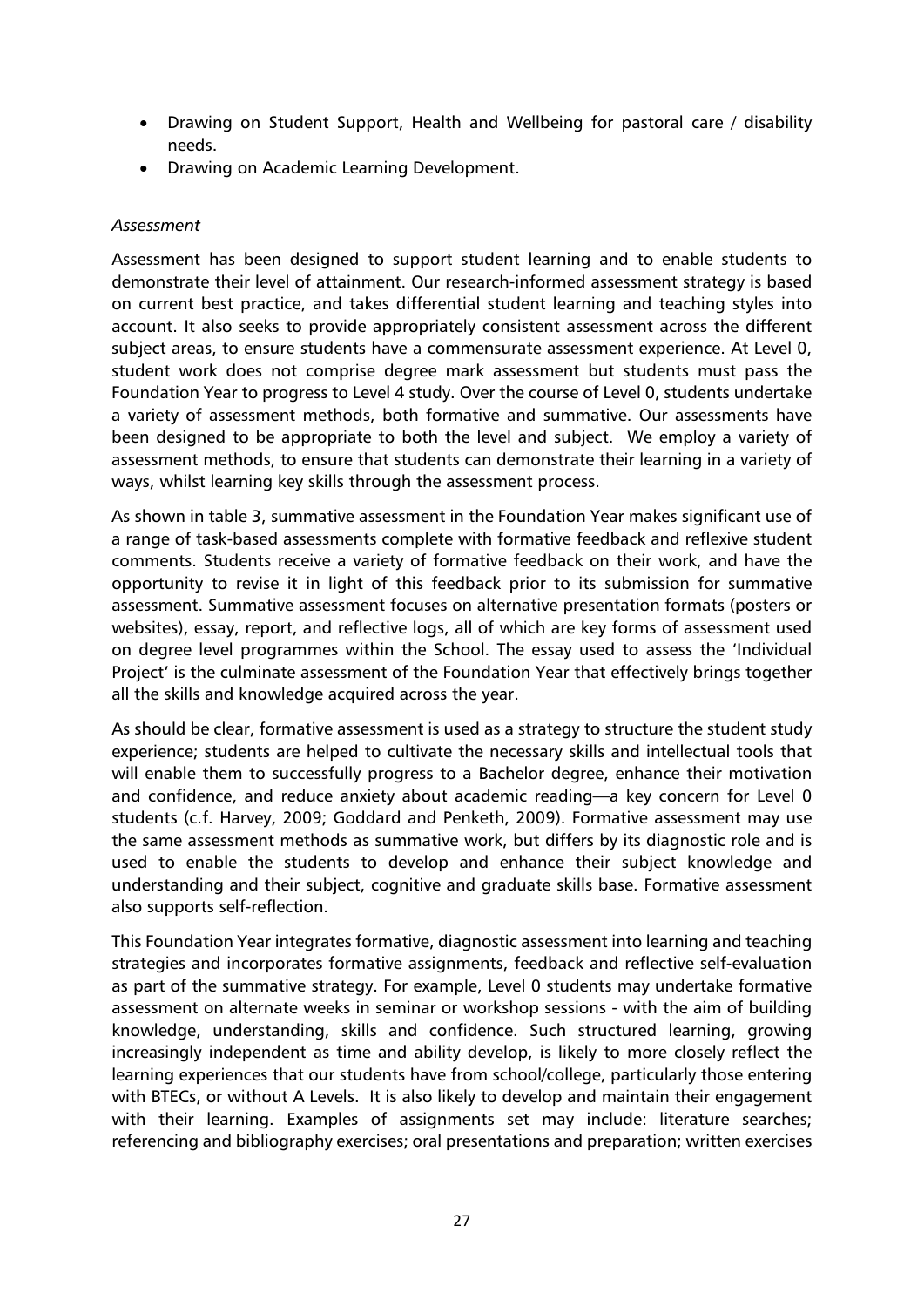including: essay writing, short answer question responses and report or blog writing; and other appropriate methods.

Formative assessment thus has a two-fold assessment impact: firstly, as noted, students receive formative feedback on portfolio components and are given the opportunity to revise them in light of this prior to their submission for summative assessment; secondly, as a result students should feel better prepared for other subsequent summative assessments and as such less likely to panic, underachieve, feel tempted to plagiarise, or to adopt a 'surface' or 'superficial' approach to learning (c.f. Harvey, 2008; Goddard and Penketh, 2009).

## **10 Employability**

For detailed discussion and summary of employability, employability skills development and work-related experience in relation to the University's undergraduate skills statements across levels 4-6, please see respective subject-specific validation documents.

The Foundation year integrates employability skills both in preparation for ongoing undergraduate studies as well as for future employability beyond the foundation year. While all Business School and law programmes at Levels 4-6 encourage students to think about their future employment prospects and have a Level 5 Work Based Learning Module as core in the majority of programmes. In the Personal and Career Development module students are encouraged to develop and build upon essential academic and learning skills necessary for the continuation of their studies. Skills such as academic writing, oral presentation, argument construction, and analysis are also highly valued by employers and will thus enhance general employability. The substantive content of all modules at Level 0 is also relevant to the world of work. Additionally, students will be alerted to potential career pathways in each subject specific module. Additionally in line with the University's Learning and Teaching Strategy the Foundation year includes assessments that require applied skills.

## **11 Programme-specific student support and guidance**

All students in the Foundation Year have access to the full range of academic and personal support and guidance provided by the University. Information on these services is linked in the **Standard Information Items for Validation**.

Students entering the University on a Foundation Year may have experienced either educational or personal difficulties in the past, and it is hence very important that their specific needs and requirements are known and attended to. To this end, staff involved in Foundation Year teaching may undertake some form of pedagogic action-research in order to better understand the student cohort. This research will inform best-practice in the teaching and tutoring of this diverse group of students.

In addition, taking into account the particular needs and requirements of this cohort, the Foundation year team will: match students with a personal academic tutor (PAT) according to particular needs (for example, creating a tutor group with all mature students); work with prospective and new students to ensure that they have made an appropriate degree choice; engage in pre-arrival contact to initiate a personalised relationship with the students and to smooth the transition into Higher Education; engage in a diverse range of induction and orientation events designed to ensure social, cultural and academic integration, as well as a sense of community among the Foundation year cohort. Such a learning community creates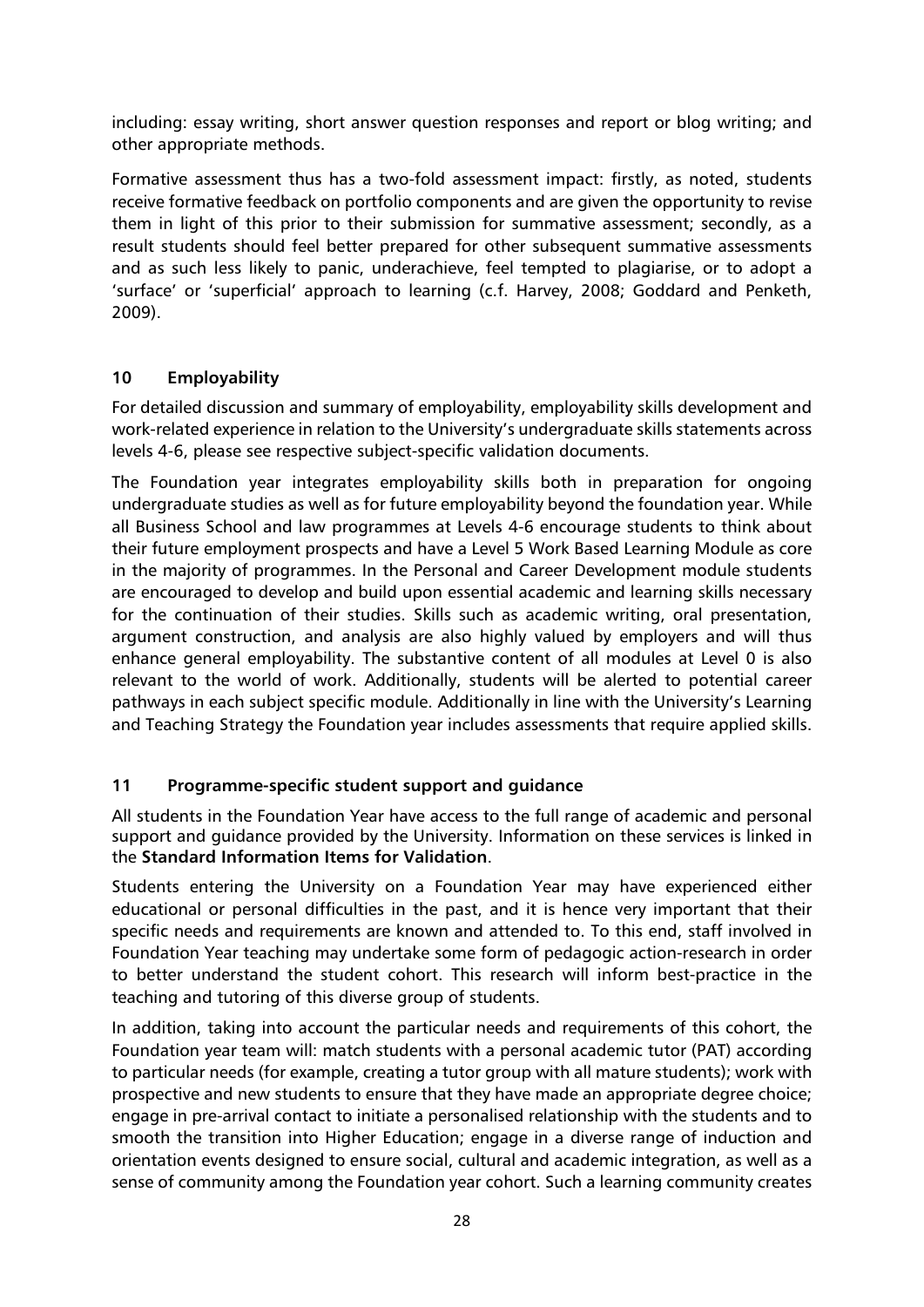a sense of belonging and encourages participation in extra-curricular activities as well as enhancing retention and continuation to further study. This learning community is particularly important in the Foundation year where students may have previously disengaged from study or encountered certain obstacles in a teaching and learning environment. A learning community will be promoted during the Contemporary Issues in Business, Management and Marketing module where students can use this time to meet and discuss issues relevant to them and the course. These sessions may be moderated by a member of staff at the beginning of the programme but it is hoped that these sessions will ultimately be run by students. We would also aim to encourage Level 5 and 6 students to be involved in Peer Assisted Learning with Foundation Year students.

Induction for Level 0 students will begin with orientation activities, designed to foster student belonging and community. The Level 0 modules will be designed to contain a number of carefully staged and supported activities and exercises aimed at encouraging integration and effective transition; and core modules at Level 4 in each subject ensure that progressive transition is smooth and that support is consistent for all students in each degree pathway.

As noted, students on the Foundation year will be additionally supported through the curriculum with subject-specific modules designed to provide a progressively deeper knowledge, skills and understanding of key concepts and methods; the Communication and Academic Skills module which will further develop and enhance their knowledge of core academic skills; and a project-based module (Individual Project) allowing independent, inquiry-based learning.

Additionally, as noted, all students on the programme can access the full range of academic and personal support and guidance that is provided by the professional services departments within the University. Overall the Foundation year will work within and beyond the requirements of the University. (See: the Equal Opportunities Policy, Equality and Diversity Information, University policies and guidance for student support, University webpages on Personal Tutoring, University webpages on the Disability Advice Service, University webpages on Student Support Services, University webpages on Employability and Careers Services, University webpages on Student Study Support.)

## **12 Work-Based Learning / Distance Learning / Placement Arrangements (if any)**

N/A

## **13 Collaborative Arrangements (if any)**

N/A

## **14 The programme-specific approach to student engagement and programme management**

The Foundation Year operates within the policies and protocols of the University. Overall managerial responsibility for the programme lies with the Programme Director who will reside in the Business School, however a link tutor will be appointed from the School of LCJC. These members of staff will meet regularly to ensure that students form both schools receive a consistent and coherent experience. In addition, the Foundation Year has a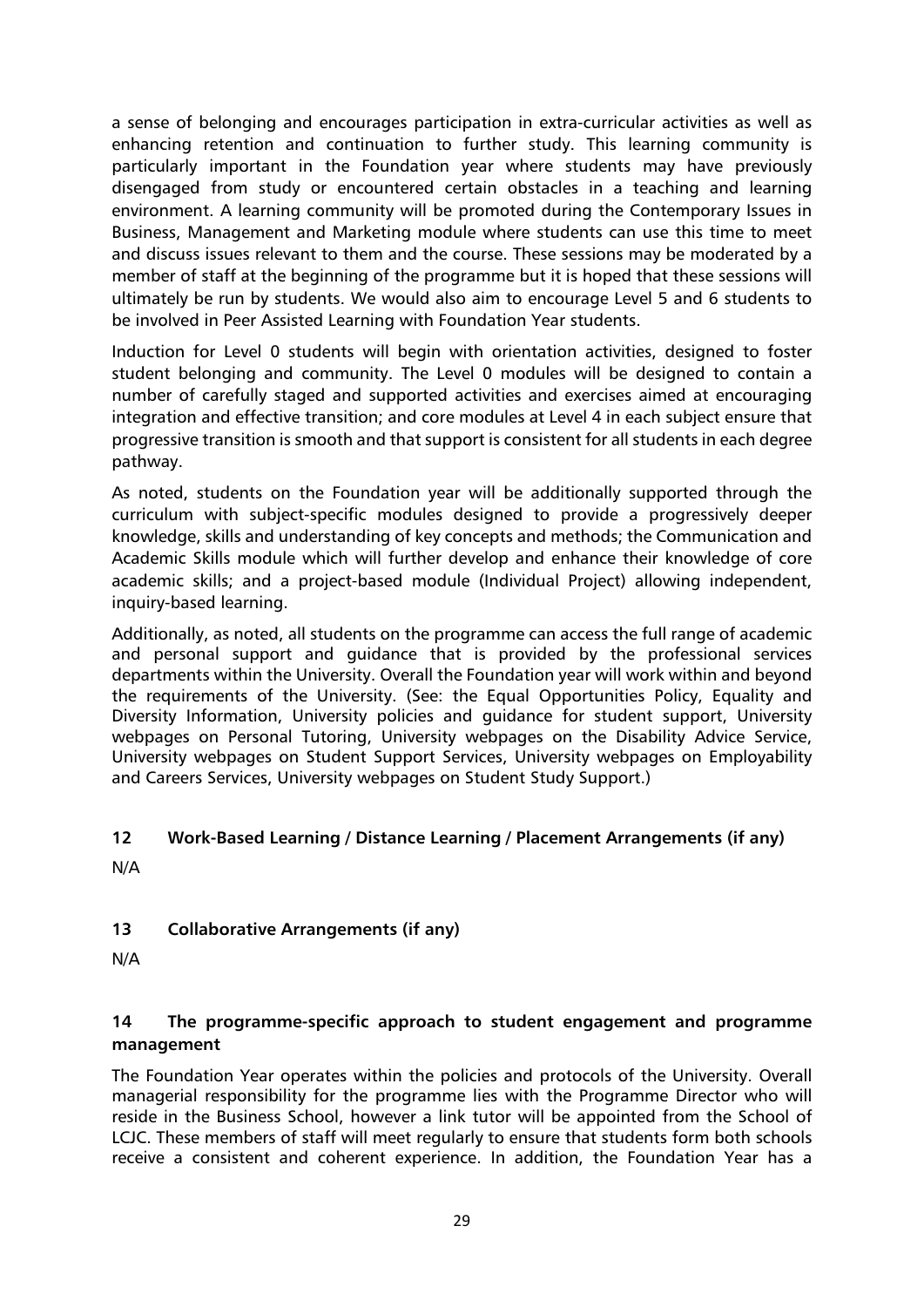dedicated member of the School administrative staff providing all aspects of administrative support.

Staff-student liaison committee (SSLC) meetings will be held once per semester. Outcomes and issues from these meetings feed into School meetings and Programme Management team meetings which they may in turn be taken to Faculty and University Management group meetings as appropriate.

Additionally, there is annual monitoring of the curriculum, student progress and characteristics, module evaluations and External Examiner reports. Following the requirements of the General Modular Scheme (GMS), the Foundation Year team holds internal and external examination boards, and are represented at GMS Scheme boards and committees. The student voice is central to the management process throughout and is accessed through personal academic tutoring, module evaluations, the SSLC and the University Student Survey analysis.

## **15 Programme-specific resources**

All resources for the Foundation Year, both technical and human, are shared with those of the School's existing undergraduate programmes. For subject-specific details, please see the equivalent section of respective subject-specific Programme Specifications.

## **16 External Professional, Statutory and Regulatory Bodies (PSRBs) (if any)**

These are not applicable at Level 0.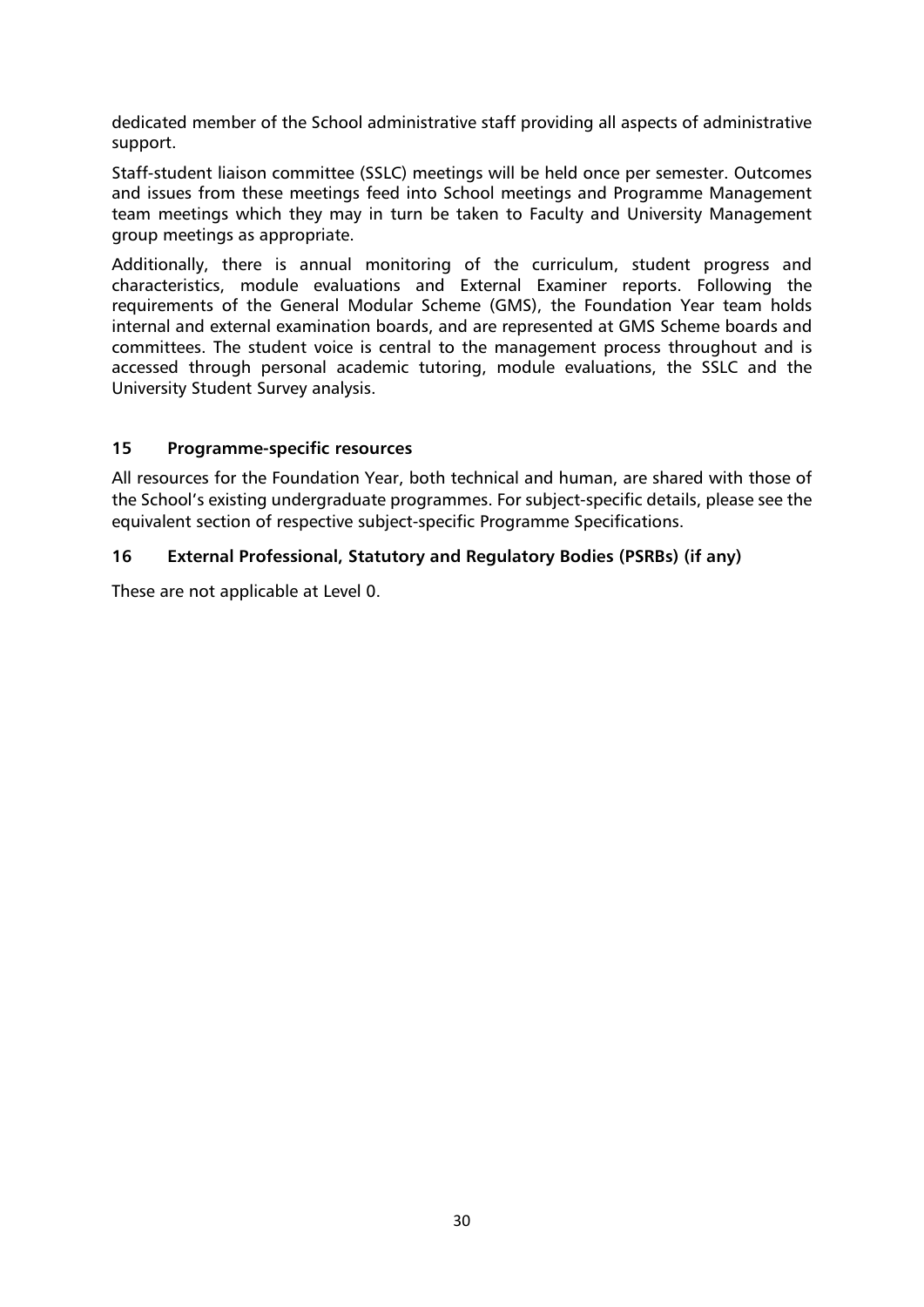# **17 Module descriptors**

| Level    | <b>Module Title</b>                                          | New /<br><b>Validated</b><br>in another<br>programme |
|----------|--------------------------------------------------------------|------------------------------------------------------|
|          | <b>Communication and Academic Skills for HE</b>              | <b>New</b>                                           |
| 0        | Contemporary Issues in Accounting                            | <b>New</b>                                           |
|          | Contemporary Issues in Business, Management and<br>Marketing | New                                                  |
| $\Omega$ | Contemporary Issues in Law                                   | <b>New</b>                                           |
| $\Omega$ | <b>Individual Project</b>                                    | <b>New</b>                                           |
| $\Omega$ | Introduction to Law                                          | <b>New</b>                                           |
|          | Personal and Career Development                              | <b>New</b>                                           |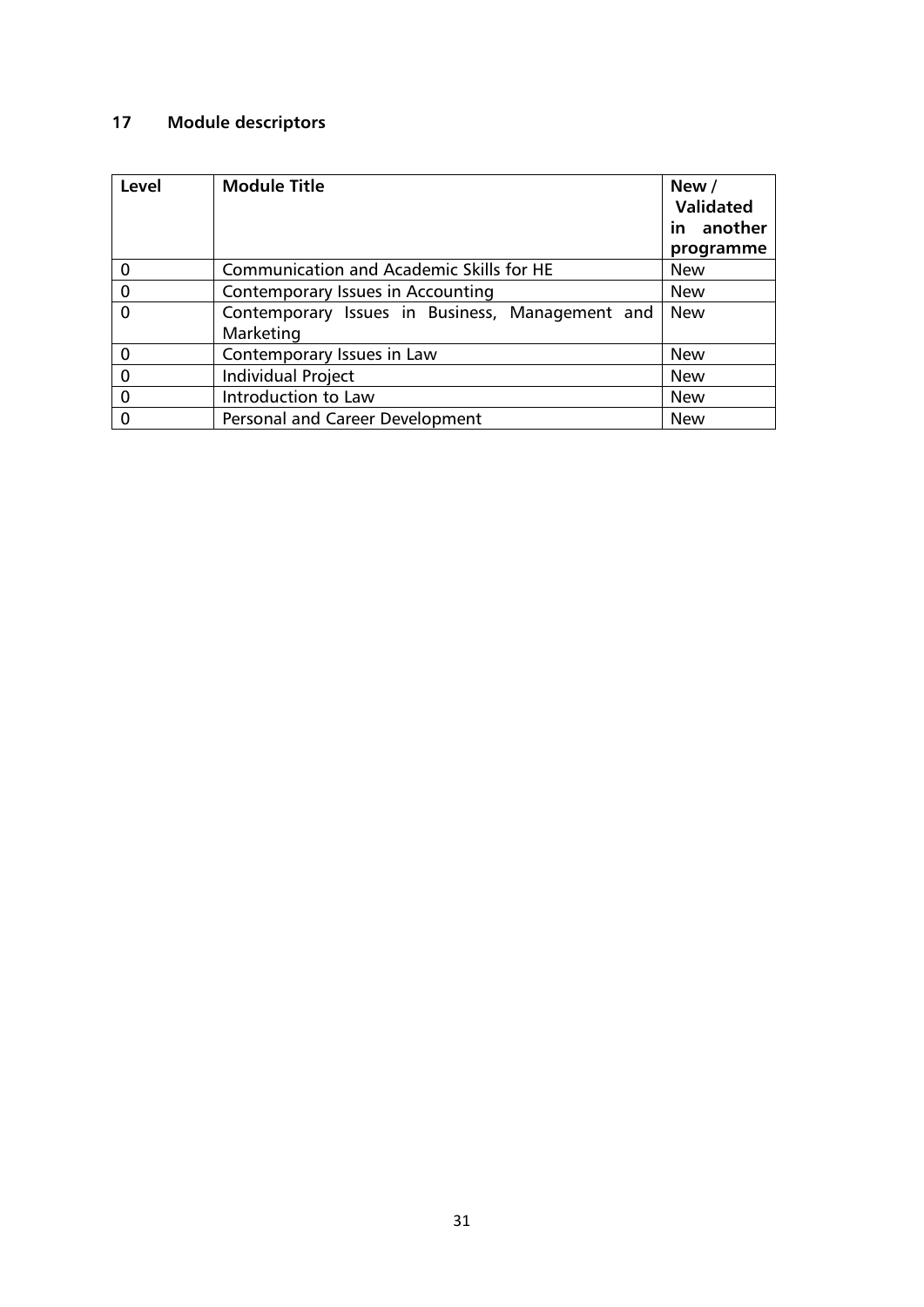| <b>Parent Programme</b>        | <b>Business School Suite and LLB programmes</b>            |
|--------------------------------|------------------------------------------------------------|
| <b>Module Title</b>            | <b>Communication and Academic Skills for HE</b>            |
| Level                          | 0                                                          |
| <b>Credit Rating</b>           | 0 credits                                                  |
| <b>Duration</b>                | 50 hours academic direction/150 hours independent<br>study |
| <b>Academic Responsibility</b> | Okey Okonkwo                                               |
| <b>Pre-Requisites</b>          | n/a                                                        |

#### **Module Aims**

The aim of this module is to provide and support students with the necessary skills base for engaging with Foundation Year modules, and to help students identify and develop a range of transferable skills in preparation for studying at degree level. The module aims to develop a reflective approach by helping students identify their own strengths and weaknesses, and plan for their personal, educational and career development.

#### **Learning Outcomes**

By the end of this module students should be able to:

- 1. Understand how to communicate orally and in writing in a clear and concise style;
- 2. Appreciate the benefits of effective time management and organisation;
- 3. Demonstrate an understanding of the research process and basic concepts underpinning social / business research;
- 4. Demonstrate an ability to collect, manipulate, summarise and present data using computer software as appropriate;

## **Indicative Module Content**

This module content will cover the development of study skills specific to a HE setting. This will include: planning and writing assignments, preparing and delivering oral presentations, collating and presenting relevant information, reading, note taking and referencing from academic sources. It will then go on to introduce the purpose of research, and consider a range of methods of data collection including surveys, focus groups, interviews and secondary data collection. Then students will look at examples of data and how to utilise the relevant software to summarise and present the data. Analysis will also be considered – what can we usefully and accurately say based upon the data?

## **Learning and Teaching Strategies**

Teaching will be primarily through small group seminars, workshops, VLE/e-learning resources, and regular one-to-one tutorials with personal tutors/supervisors.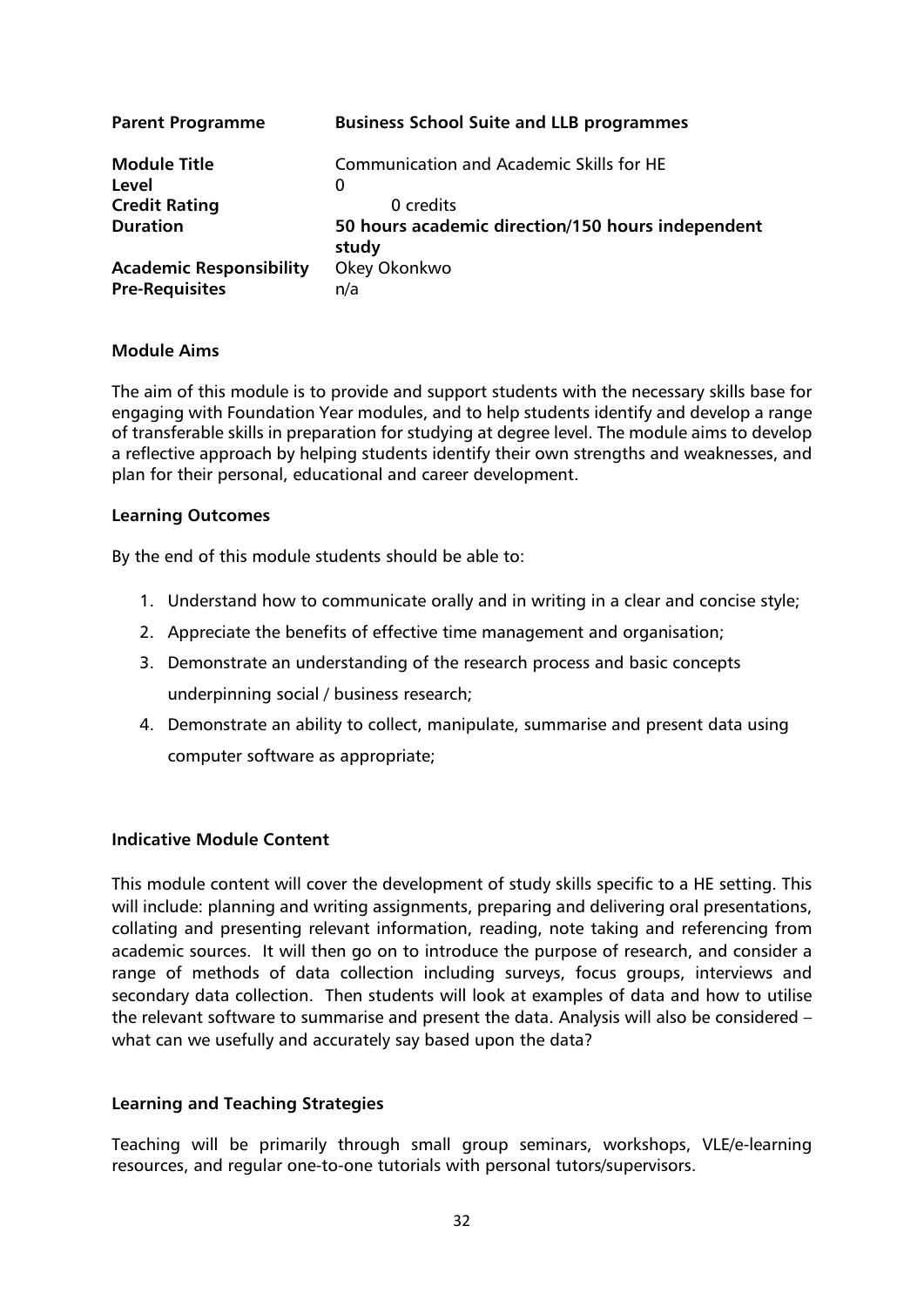Our philosophy of learning and teaching, our understanding of teaching for Foundation years and CCCU policies and strategies have all influenced our specific approach to learning and teaching for the Foundation year. Our teaching methods have been developed with explicit attention to debates pertaining to student learning styles. As such, our teaching methods provide a framework via which students develop the capacity to manage their own learning and evolve, over the course of their studies, into independent learners, acquiring the knowledge, understanding and skills that are essential to learning in Higher Education and to lifelong learning, post-graduation.

## **Indicative Assessment**

| Nature of assessment    | Duration/volume                | Assessment weighting |
|-------------------------|--------------------------------|----------------------|
| <b>Group Coursework</b> | 2,800 words                    | 70%                  |
| Group presentation      | 20 minutes including 5 minutes | $-30%$               |
|                         | for questions (800 words)      |                      |

## **Indicative Resources**

## **Bibliography**

Cottrell, S (2013) *The Study Skills Handbook* Palgrave MacMillan, Basingstoke Cottrell, S. (2015) *Skills for Success: Personal Development and Employability.* 2<sup>nd</sup> edition.

Palgrave.

Creme, P., Lea, M. (2008).*Writing at University: A guide for students* (3rd ed). Maidenhead, UK: Open University Press. **[Primary]**

Pears, R. and Shields, G. (2013) *Cite them Right: The Essential Referencing Guide*. 9<sup>th</sup> edition. Palgrave Publishing.

Stuart-Hoyle, M and Wiles, J (2012) *Orientation to Higher Education, 2nd Ed*: a Reader' Pearson

Pears, R. and Shields, G. (2013) *Cite them Right: The Essential Referencing Guide*. 9th edition. Palgrave Publishing.

Trought, F. (2017) *Brilliant Employability Skills: How to stand out from the crowd in the Graduate Job Market.* Pearson.

## **Other Learning Resources**

Relevant learning and support resources will be uploaded to the module Blackboard, and also provided on a student-specific basis by personal tutors. Students will be instructed and guided on usage of this material throughout the module.

*Websites:*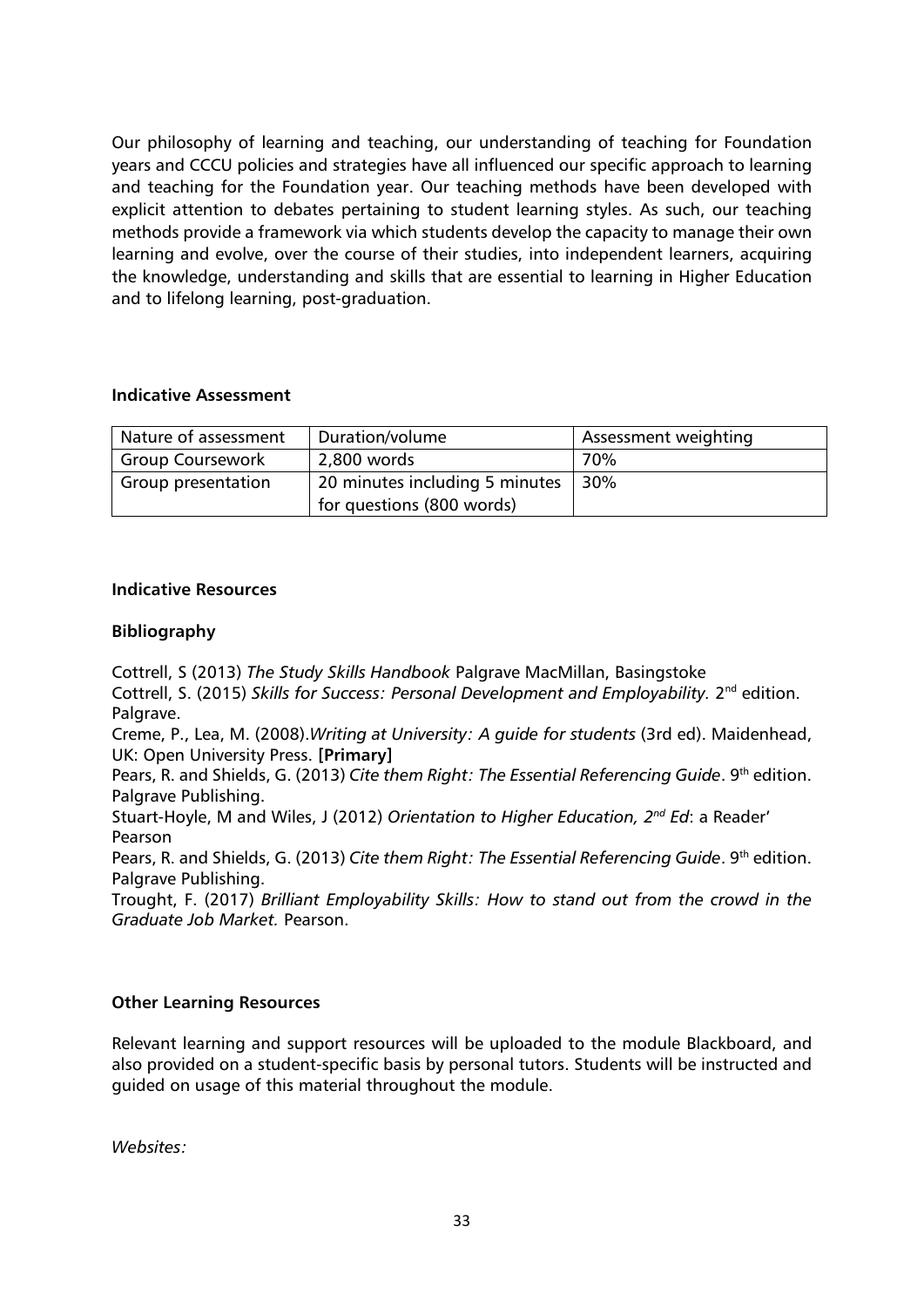Canterbury Christ Church University Library Search: [http://primo-](http://primo-44ccc.hosted.exlibrisgroup.com/primo_library/libweb/action/search.do?vid=44CCC_VU1)[44ccc.hosted.exlibrisgroup.com/primo\\_library/libweb/action/search.do?vid=44CCC\\_VU1](http://primo-44ccc.hosted.exlibrisgroup.com/primo_library/libweb/action/search.do?vid=44CCC_VU1) Cite Them Right:<http://www.citethemrightonline.com/> ONS (Office for National Statistics):<https://www.ons.gov.uk/>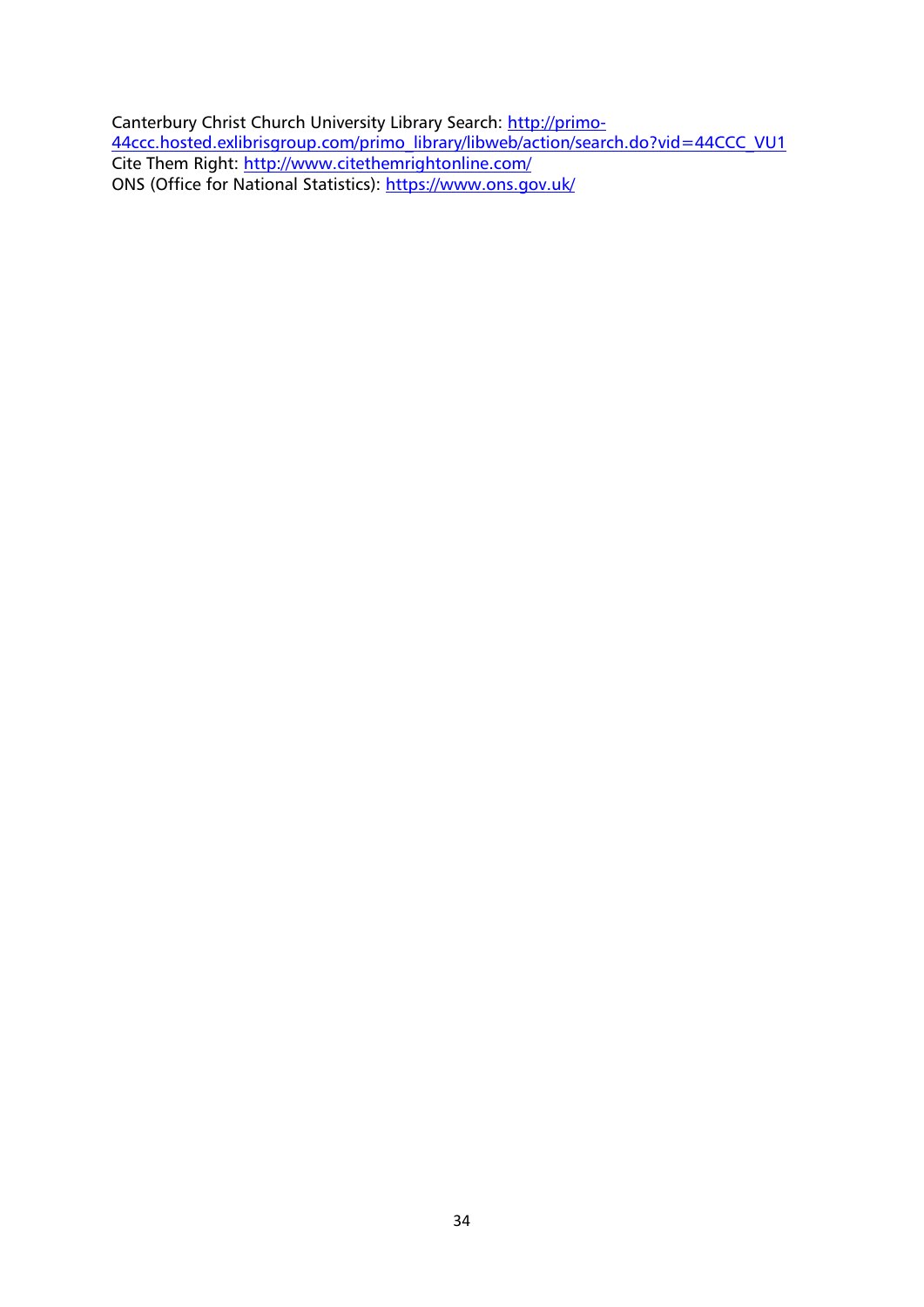| <b>Parent Programme</b>        | <b>Business School Suite and LLB programmes</b>            |  |
|--------------------------------|------------------------------------------------------------|--|
| <b>Module Title</b>            | Personal and Career Development                            |  |
| Level                          | 0                                                          |  |
| <b>Credit Rating</b>           | 0 credits                                                  |  |
| <b>Duration</b>                | 50 hours academic direction/150 hours independent<br>study |  |
| <b>Academic Responsibility</b> | Lorraine Duffy                                             |  |
| <b>Pre-Requisites</b>          | n/a                                                        |  |

#### **Module Aims**

The aim of this module is to provide and support students with the necessary skills base for engaging with Foundation Year modules, and to help students identify and develop a range of transferable skills in preparation for studying at degree level. The module aims to develop a reflective approach by helping students identify their own strengths and weaknesses, and plan for their personal, educational and career development.

#### **Learning Outcomes**

By the end of this module students should be able to:

- 1. Understand and act upon specific gaps in their skills as identified during the module.
- 2. Demonstrate an awareness of the value of study at HE level in the context of their individual and career development.
- 3. Understand how to communicate more effectively both in an oral and written manner.

## **Indicative Module Content**

You will focus upon issues associated with commencing Higher Education with a primary focus upon personal development and employability. This module content will include: establishing pre and quashing mis-conceptions about University life; the staff-student relationship and expectations; the importance of employability within the HE curriculum and engagement with Career Development Services and the CORE.

#### **Learning and Teaching Strategies**

Teaching will be primarily through small group seminars, workshops, VLE/e-learning resources, and regular one-to-one tutorials with personal tutors/supervisors.

Our philosophy of learning and teaching, our understanding of teaching for Foundation years and CCCU policies and strategies have all influenced our specific approach to learning and teaching for the Foundation year. Our teaching methods have been developed with explicit attention to debates pertaining to student learning styles. As such, our teaching methods provide a framework via which students develop the capacity to manage their own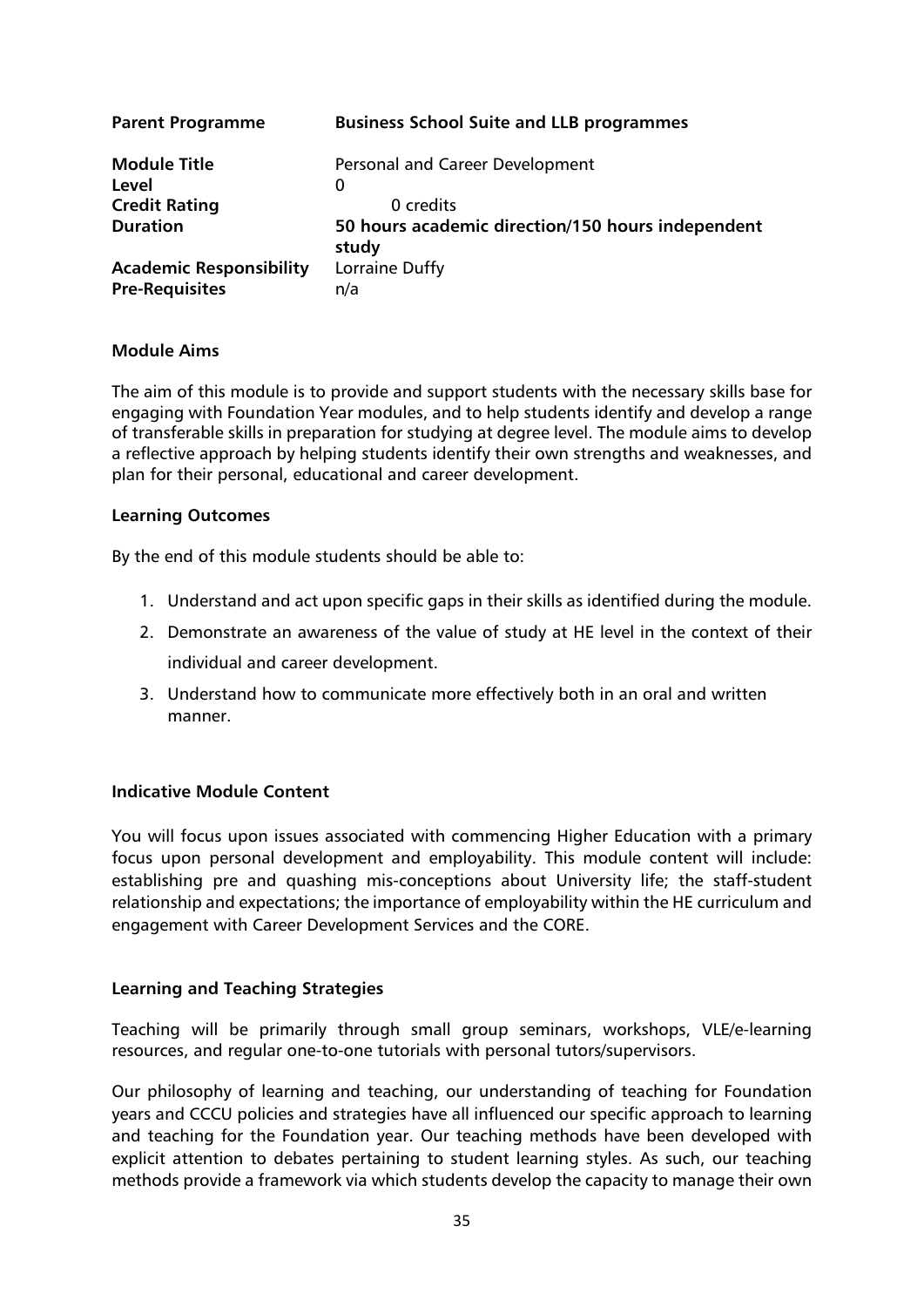learning and evolve, over the course of their studies, into independent learners, acquiring the knowledge, understanding and skills that are essential to learning in Higher Education and to lifelong learning, post-graduation.

## **Indicative Assessment**

| Nature of assessment      | Duration/volume | Assessment weighting |
|---------------------------|-----------------|----------------------|
| Written course work       | 1,200 words     | 30%                  |
| <b>Reflective Writing</b> | 2,800 words     | 70%                  |

## **Indicative Resources**

## **Bibliography**

Cottrell, S (2013) *The Study Skills Handbook* Palgrave MacMillan, Basingstoke Cottrell, S. (2015) *Skills for Success: Personal Development and Employability.* 2<sup>nd</sup> edition. Palgrave.

Creme, P., Lea, M. (2008).*Writing at University: A guide for students* (3rd ed). Maidenhead, UK: Open University Press. **[Primary]**

Pears, R. and Shields, G. (2013) *Cite them Right: The Essential Referencing Guide*. 9<sup>th</sup> edition. Palgrave Publishing.

Stuart-Hoyle, M and Wiles, J (2012) *Orientation to Higher Education, 2nd Ed*: a Reader' Pearson

Pears, R. and Shields, G. (2013) *Cite them Right: The Essential Referencing Guide*. 9th edition. Palgrave Publishing.

Trought, F. (2017) *Brilliant Employability Skills: How to stand out from the crowd in the Graduate Job Market.* Pearson.

## **Other Learning Resources**

Relevant learning and support resources will be uploaded to the module Blackboard, and also provided on a student-specific basis by personal tutors. Students will be instructed and guided on usage of this material throughout the module.

*Websites:*

Canterbury Christ Church University Library Search: [http://primo-](http://primo-44ccc.hosted.exlibrisgroup.com/primo_library/libweb/action/search.do?vid=44CCC_VU1)[44ccc.hosted.exlibrisgroup.com/primo\\_library/libweb/action/search.do?vid=44CCC\\_VU1](http://primo-44ccc.hosted.exlibrisgroup.com/primo_library/libweb/action/search.do?vid=44CCC_VU1) Cite Them Right:<http://www.citethemrightonline.com/> ONS (Office for National Statistics):<https://www.ons.gov.uk/>

The reflective log consists of an individual student's regular, ongoing self-reflections on their learning experiences and developmental needs, informed by tutorial discussion and feedback.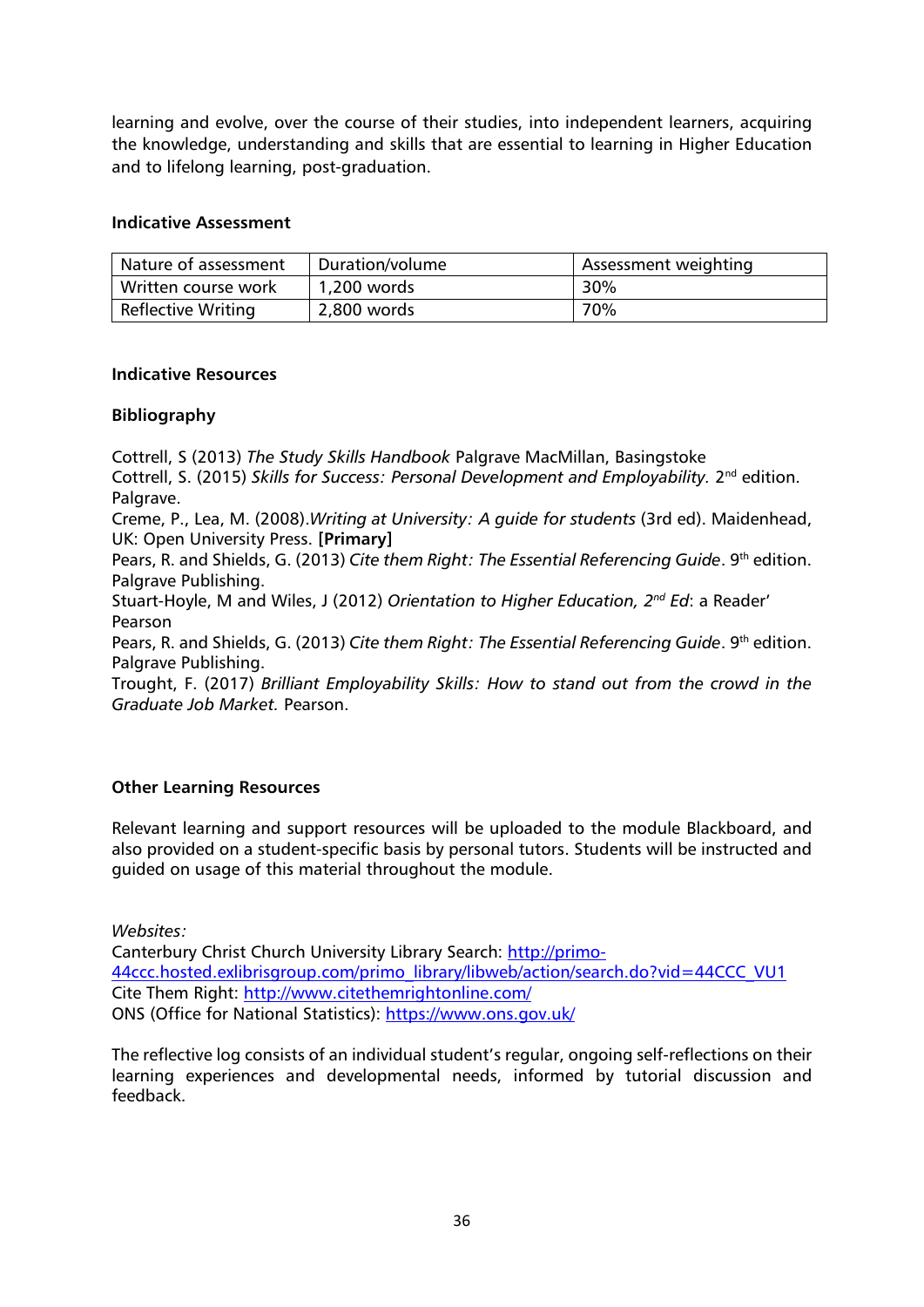**Level 0 Credit Rating & Duration 0 credits**

**Parent Programme Business School Suite and LLB programmes Module Title Contemporary Issues in Accounting 50 hours academic direction/150 hours independent study Academic Responsibilities Suzanne O'Brien**

**Pre-Requisites None Co-Requisites None**

## **Module Aims**

The aims of the module are to introduce business students to the basic mechanics and processes of financial accounting in both theory and practice and so prepare them for degree studies in Business Studies and Accounting and Finance.

The module also aims to help students to understand the importance of financial and management accounting procedures in running a business effectively and the contemporary issues that are currently affecting these disciplines.

## **Learning Outcomes**

By the end of this module students should be able to:

- 1. Demonstrate an understanding of basic theory and practice of financial and management accounting and its basic terms and concepts.
- 2. Explain the value of financial and management accounting processes to a business.
- 3. Use key ratios to interpret Statement of Financial Position and Income Statement.
- 4. Demonstrate how ICT supports the contemporary accounting function.
- 5. Demonstrate an understanding of the current contemporary issues affecting the accounting discipline.

## **Indicative Module Content**

This module provides the appropriate foundation in accounting to enable students to be successful in business-related undergraduate studies.

The main topics covered are accounting records and their importance to commercial operations, source materials and their use in preparing journals/day-books and ledger accounts, calculation of some key ratios and the use of these to interpret a basic profit and loss account and balance sheet.

This modules also introduces students to basic management accounting and how it provides information to managers for decision-making, planning, control and performance measurement.

The module further covers the main applications of ICT in business accounting.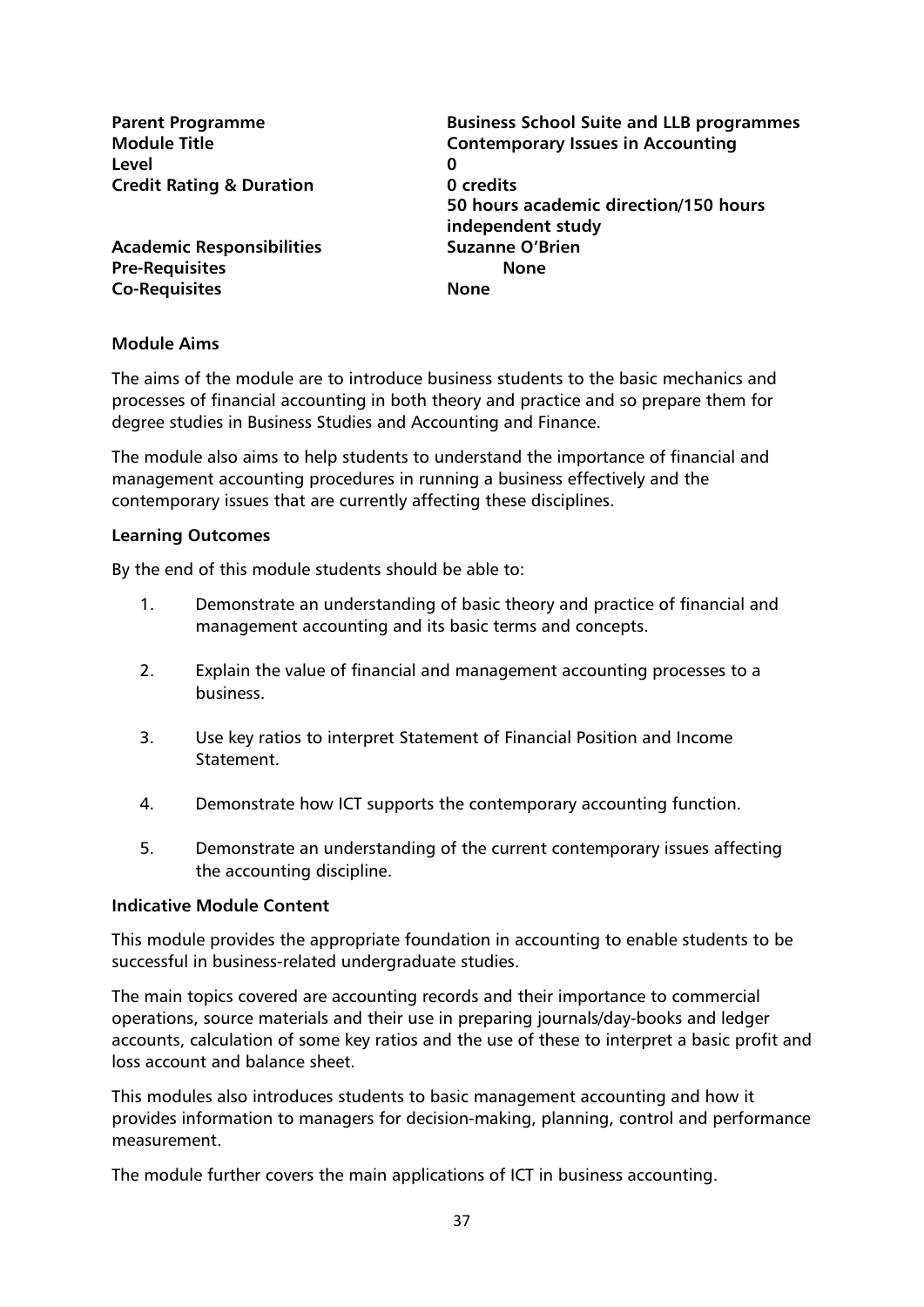## **Learning and Teaching Strategies**

Our philosophy of learning and teaching, our understanding of teaching for Foundation years and CCCU policies and strategies have all influenced our specific approach to learning and teaching for the Foundation year. Our teaching methods have been developed with explicit attention to debates pertaining to student learning styles. As such, our teaching methods provide a framework via which students develop the capacity to manage their own learning and evolve, over the course of their studies, into independent learners, acquiring the knowledge, understanding and skills that are essential to learning in Higher Education and to lifelong learning, post-graduation.

Lectures, tutorials and student-centred learning exercises will be employed. Practical sessions will support the learning of abstract concepts. Workshops and demonstrations will be organised in different topics to help the students master the necessary skills to develop their knowledge in these areas. Wherever possible, reference will be made to additional material and academic journals in the relevant field of Accounting and Finance. The VLE will be used to augment face to face teaching and learning with additional opportunities for learning and access to resources. There will be an introduction to the use of the library and a supportive tutorial framework to give individual support where required.

## **Indicative Assessment**

| Nature of assessment | Duration/volume               | Assessment weighting |
|----------------------|-------------------------------|----------------------|
| Individual poster    | To the value of approximately | 50%                  |
|                      | 2,000 words                   |                      |
| Open Book            | 2 hours                       | 50%                  |
| examination          |                               |                      |

## **Indicative Resources**

## **Bibliography**

Atrill, P. and McLaney E.(2017) *Accounting and Finance for non-specialists (10th Edition)*  Pearson Education Limited: Harlow

Dyson, J. (2010) *Accounting for non-accounting students* (8<sup>th</sup> edition) Pearson Education Limited: Harlow

Fortes, H. (2011) *Accounting Simplified* Pearson Education Limited: Harlow

Wood, F. and Sangster, A. (2018) *Business accounting* (Revised 14th edition) Pearson Education Limited: Harlow

**Journal**

*British Accounting Review*

**Websites**

[www.accaglobal.com](http://www.accaglobal.com/) (ACCA)

<http://www.bbc.co.uk/news/business> (BBC)

<http://www.ft.com/home/uk> (The Financial Times)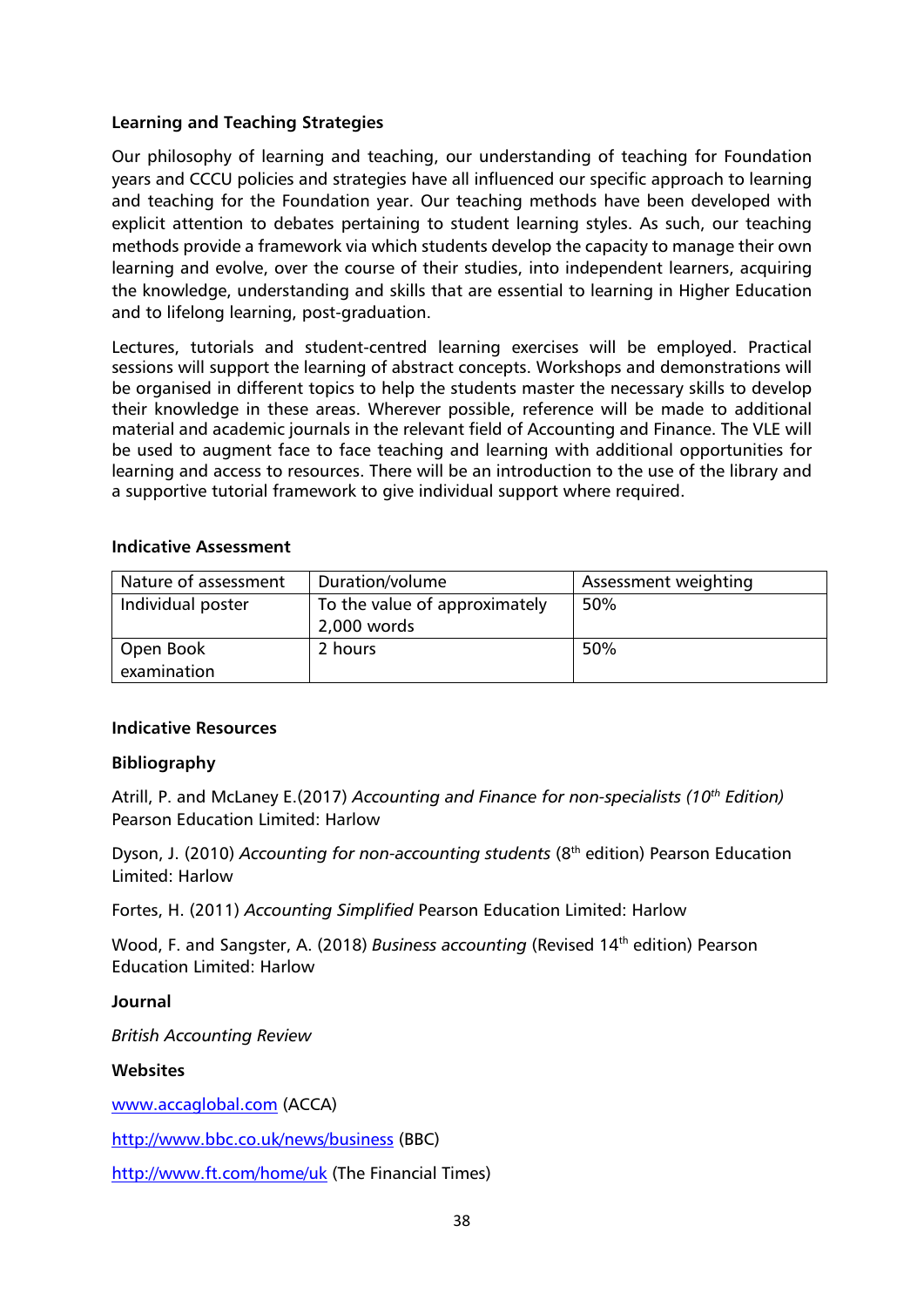| <b>Parent Programme</b>             | <b>Business School Suite and LLB programmes</b>                     |
|-------------------------------------|---------------------------------------------------------------------|
| <b>Module Title</b>                 | Contemporary Issues in Business, Management and<br><b>Marketing</b> |
| Level                               | 0                                                                   |
| <b>Credit Rating &amp; Duration</b> | 0 credits                                                           |
|                                     | 50 hours academic direction/150 hours independent<br>study          |
| <b>Academic Responsibility</b>      | <b>Lorraine Duffy</b>                                               |
| <b>Pre-Requisites</b>               | <b>None</b>                                                         |
| <b>Co-Requisites</b>                | <b>None</b>                                                         |

#### **Module Aims**

To prepare students for the academic study of business, management and marketing by developing a knowledge of contemporary and emerging business issues to support students' personal, academic and professional development to prepare for work in the modern business environment.

This will be achieved through addressing key questions concerning current business issues. Students will begin to put into practice the study skills that are required at university level and begin to use tools of analysis to discuss important contemporary issues.

The module further aims to help students to understand the importance of issues around work and people in organisations by looking at basic HRM functions, activities and issues.

#### **Learning Outcomes**

By the end of this module students should be able to:

- 1. Demonstrate an understanding of the significant and influential issues shaping the operation, management, marketing and performance of the modern organisation;
- 2. Demonstrate the ability to research, analyse and interpret business information and evaluate the impact on business organisations;
- 3. Explain the HR role and functions in terms of recruitment, appointment, training and appraisal of staff and show how HR can contribute to change management and conflict resolution within businesses;
- 4. Define the development, role, scope and definition of marketing as a function in different types of organisations, applying knowledge gained to relevant business situations;
- 5. Demonstrate a range of relevant personal, interpersonal and professional skills and behaviours relating to work in the contemporary business environment.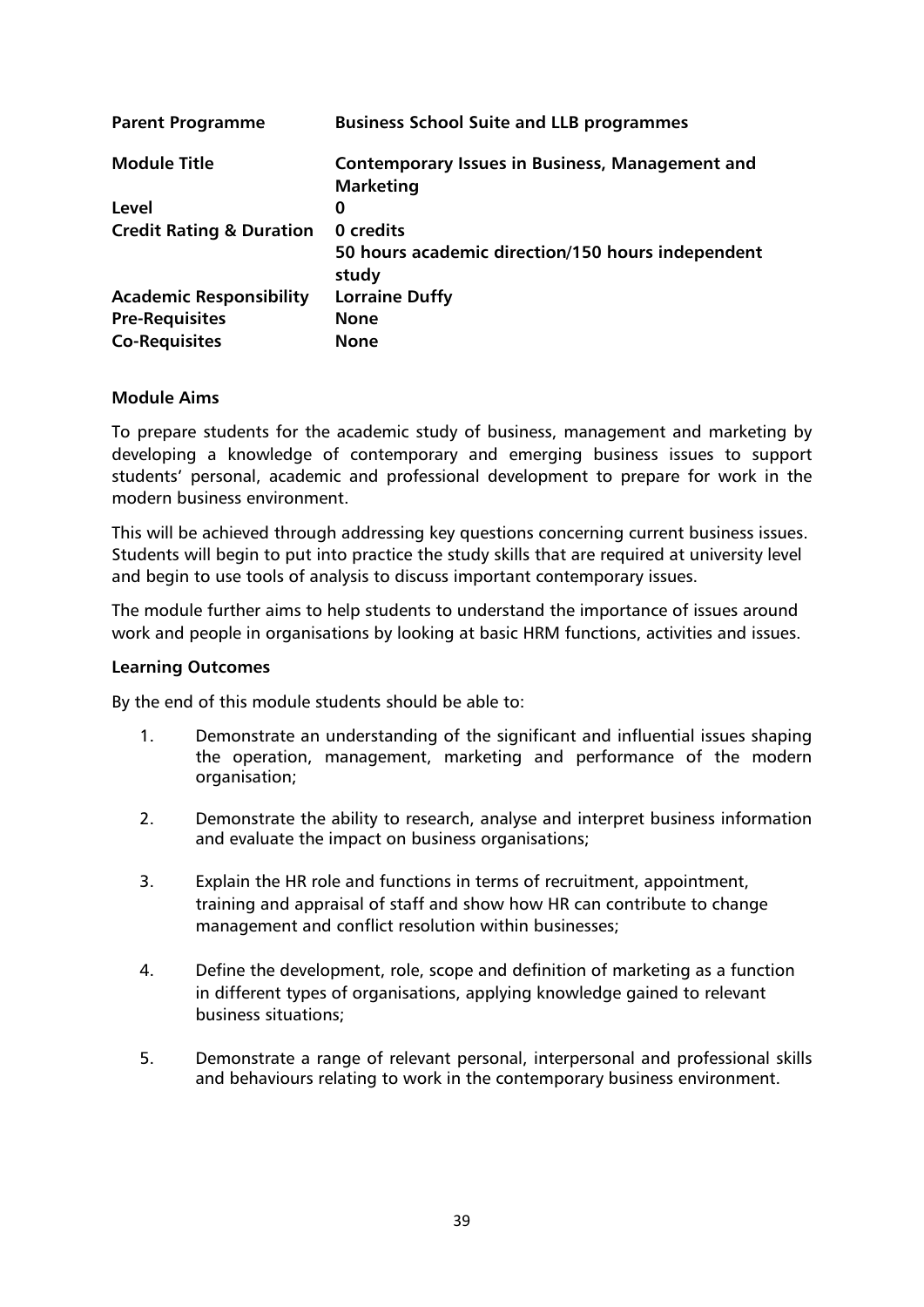## **Indicative Module Content**

The module will provide you with an introduction to business concepts and models including marketing and human resource management and the information sources needed to research, analyse and apply these concepts to the practice of business. It includes an overview of contemporary and emerging business themes including the changing macroenvironment, emergence of new economies and inter-relatedness of the global trade, the structure and organisation of different industry sectors e.g. services, SME's.

Students will be encouraged to develop an interest and awareness of current events, examining how trends are interpreted, evaluated and used to understand the performance of an organisation. Students will be encouraged to review a variety of business information sources, assessing their validity, reliability and application.

The module will support development of students' study skills necessary at University level for both their academic studies and skills in the modern workplace and assist with the transition into Higher Education. This will include IT applications and business communication tools. It will also include the opportunity to understand communication requirements in an academic and business context for example, constructing and supporting a balanced discussion.

Students will also introduced to the roles and function of management; various approaches to and styles of management and development of different theories of management.

## **Learning and Teaching Strategies**

Our philosophy of learning and teaching, our understanding of teaching for Foundation years and CCCU policies and strategies have all influenced our specific approach to learning and teaching for the Foundation year. Our teaching methods have been developed with explicit attention to debates pertaining to student learning styles. As such, our teaching methods provide a framework via which students develop the capacity to manage their own learning and evolve, over the course of their studies, into independent learners, acquiring the knowledge, understanding and skills that are essential to learning in Higher Education and to lifelong learning, post-graduation.

Lectures, tutorials and student-centred learning exercises will be employed. Practical sessions will support the learning of abstract concepts. Workshops and demonstrations will be organised in different topics to help the students master the necessary skills to develop their knowledge in these areas. Wherever possible, reference will be made to additional material and academic journals in the relevant field of Business and Management. The VLE will be used to augment face to face teaching and learning with additional opportunities for learning and access to resources. There will be an introduction to the use of the library and a supportive tutorial framework to give individual support where required.

| Nature of assessment    | Duration/volume | Assessment weighting |
|-------------------------|-----------------|----------------------|
| Group Coursework        | 2,000 words     | 50%                  |
| <b>Individual Essay</b> | 2,000 words     | 50%                  |

#### **Indicative Assessment**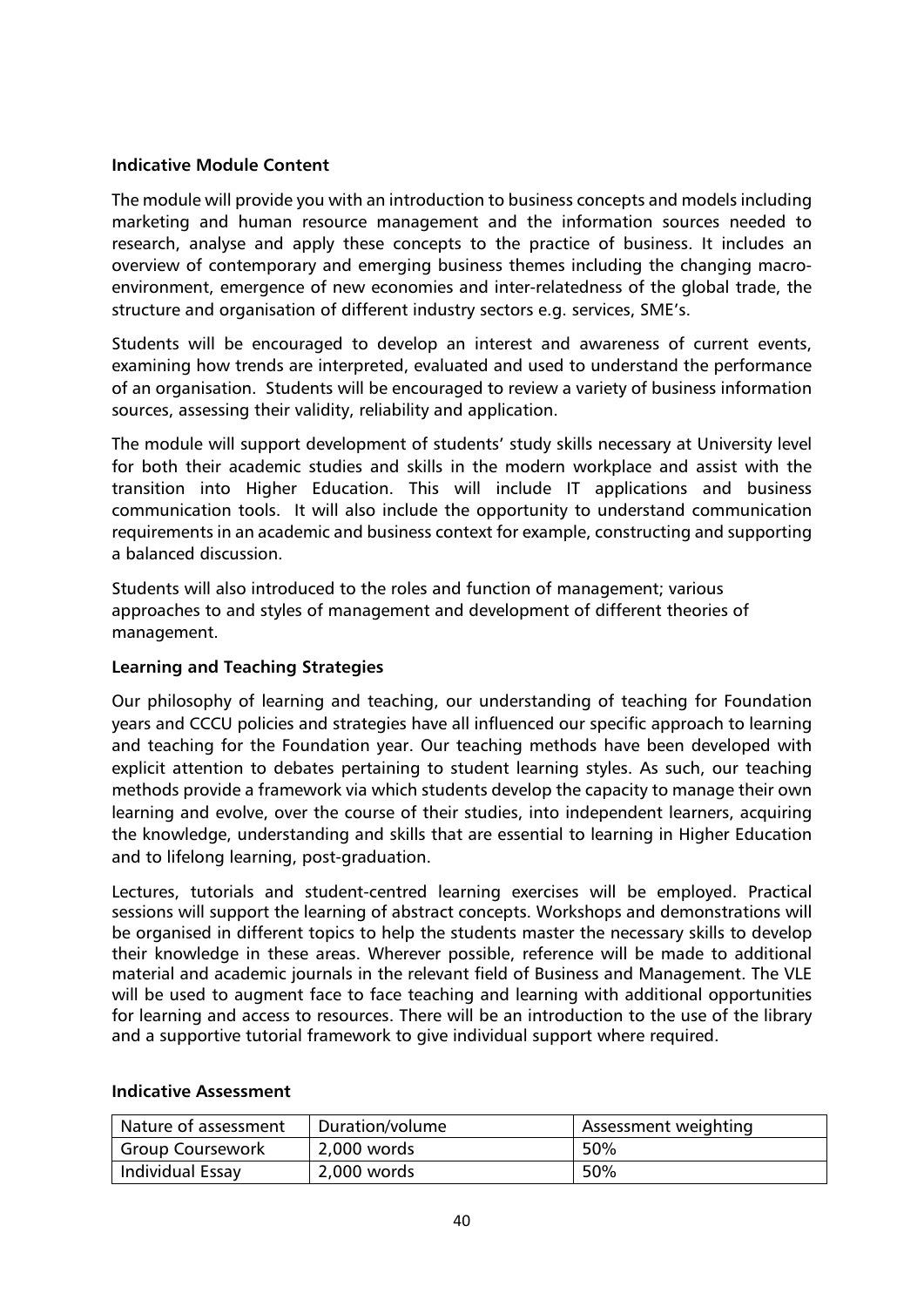Varied form of Reassessment for Group Work Element

In the event of a student being unable to complete, or failing to pass, the group report will be replaced by an individual report.

#### **Indicative Resources**

#### **Bibliography**

Buzan, T. (2011) *The Buzan study skills handbook*. BBC Publications/Pearson: Essex

Cottrell, S. (2013) *The Study Skills Handbook*. 4th Ed. Basingstoke: Palgrave MacMillan

Gallagher, K. (2013) *Skills development for business & management students*.2<sup>nd</sup> Ed. OUP: Oxford

Marsen, S. (2013) *Professional Writing*. Palgrave MacMillan: Basingstoke

Masterson, R. and Pickton, D. (2014) *Marketing; an Introduction*, 3rd Edition, McGraw-Hill

Mullins, L.J. (2016) *Management and Organisational Behaviour* (11th edition) FT Prentice Hall

Palmer, A and Hartley, B (2011) *The Business Environment* 7th Ed. McGraw-Hill Higher Education: London

Palmer, A. (2012) *Introduction to Marketing, theory and practice*, 3<sup>rd</sup> Edition, Oxford University Press

Pears, R. and Shields, G. (2016) *Cite them right: The essential referencing guide.*  Northumbria University Press: Northumbria

Sumner, R. (2012) *Kaplan's Guide to Core Skills & Employability*. Kaplan Publishing: Wokingham.

Wetherly P & Otter D (2014) *The Business Environment 3rd Ed*. Oxford: OUP

#### **Websites**

BBC Click - [http://news.bbc.co.uk/1/hi/programmes/click\\_online/](http://news.bbc.co.uk/1/hi/programmes/click_online/) Computer weekly [http://bitpipe.computerweekly.com/rlist/org/1309983984\\_985.html](http://bitpipe.computerweekly.com/rlist/org/1309983984_985.html) Brand republic<http://www.brandrepublic.com/> <http://www.campaignlive.co.uk/> Keynote Office of National Statistics - [www.ons.gov.uk](http://www.ons.gov.uk/) The Work Foundation - [www.theworkfoundation.com/](http://www.theworkfoundation.com/) [www.warc.com](http://www.warc.com/) Passport GMID (via elibrary)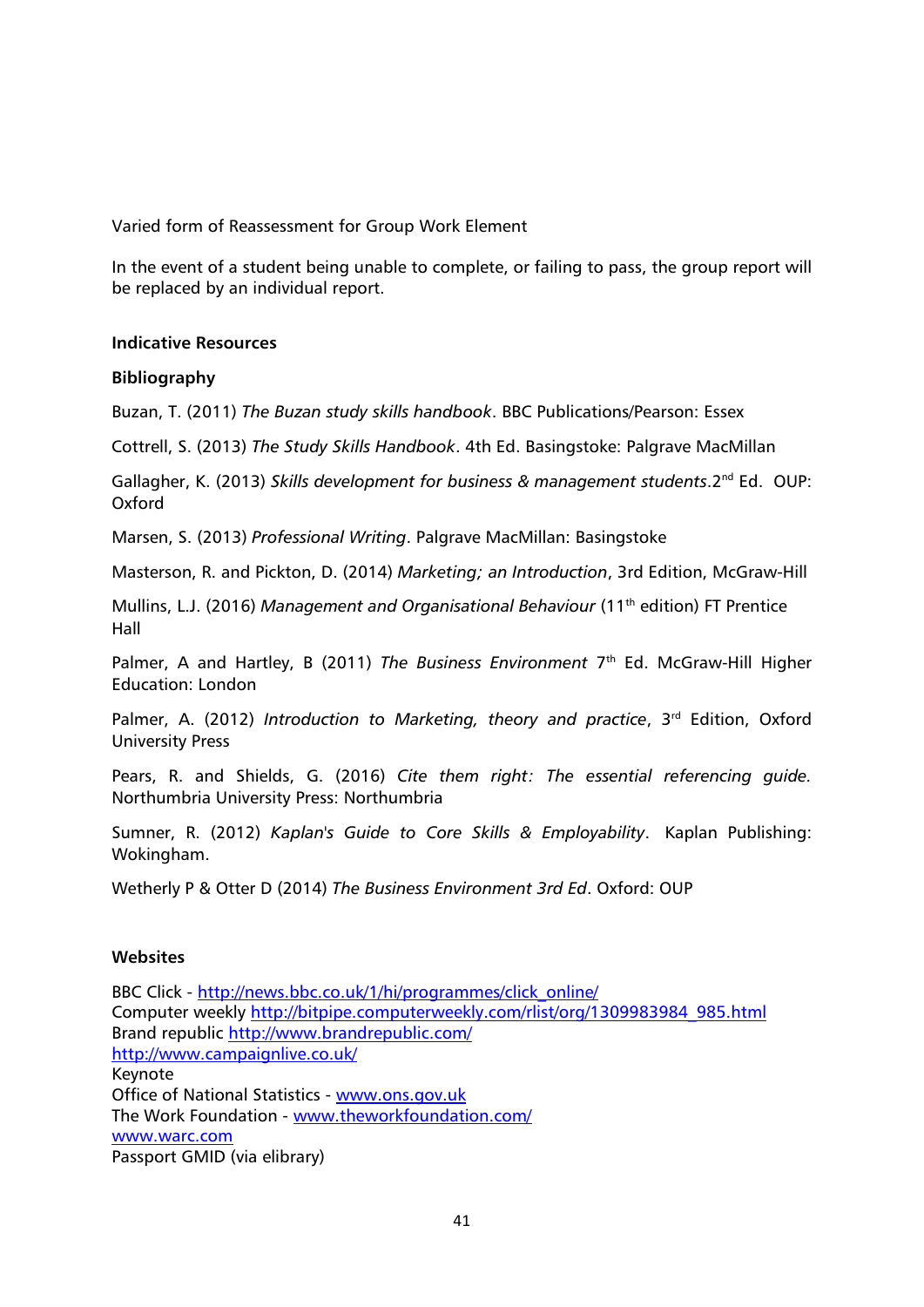# **Journals/Newspapers (italics for journals)**

Lexis Nexis (via the e-library) The Economist The FT Business weekly Management Today Scanned readings will be used as appropriate.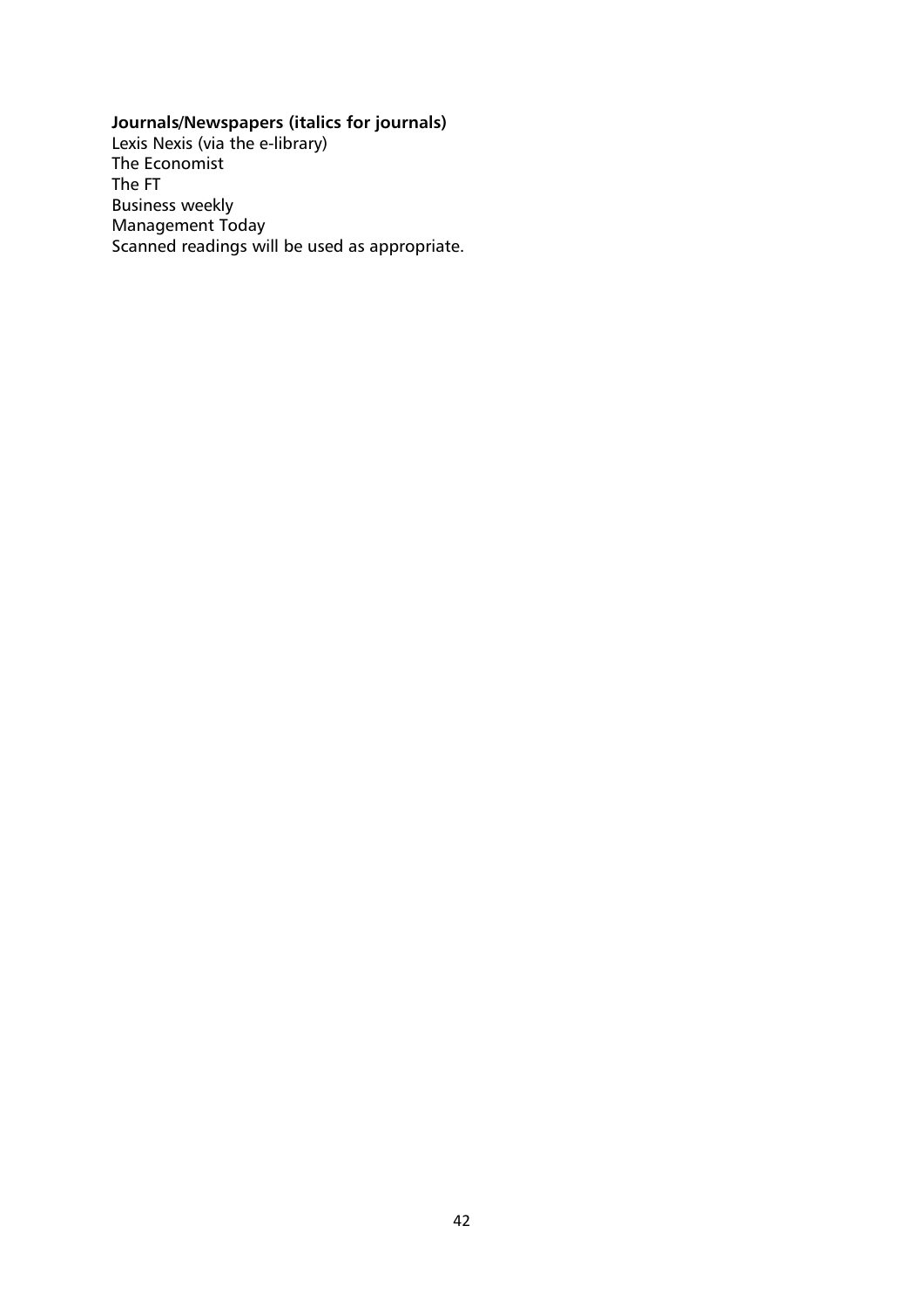| <b>Parent Programme</b><br><b>Module Title</b> | <b>Business School Suite and LLB programmes</b><br><b>Contemporary Issues in Law</b> |
|------------------------------------------------|--------------------------------------------------------------------------------------|
| Level                                          | 0                                                                                    |
| <b>Credit Rating &amp; Duration</b>            | 0 Credits                                                                            |
|                                                | 50 hours academic direction/150 hours of practice                                    |
|                                                | learning & independent study                                                         |
| <b>Academic Responsibility</b>                 | <b>Kos Siliafis</b>                                                                  |
| <b>Pre-Requisites</b>                          | <b>None</b>                                                                          |
| <b>Co-Requisites</b>                           | <b>None</b>                                                                          |

## **Module Aims**

The aims of the module are to provide students with a basic understanding of contemporary issues in law. Students will be introduced to a number of contemporary issues through the perspective of different areas of legal study. Students will be able to look into a range of contemporary issues that require the application of legal rules and structures to develop their awareness of the implications and limitations of different areas of law in regards to specific issues.

## **Learning Outcomes**

By the end of this module, students should be able to:

- 1) Demonstrate an understanding and knowledge of a contemporary issue in law.
- 2) Demonstrate an ability to evaluate and discuss the implications of contemporary issue(s) in law within the wider socio-economic context.
- 3) Be able to construct a simple piece of written work on a contemporary issue in law.
- 4) Develop the ability of making effective use of library and electronic resources to research the relevant specific legal information.

## **Indicative Module Content**

This module will enable you to understand Law from the perspective of specific contemporary issues. This should allow them to develop the skills and appreciate how the legal system operates within different legal areas, for instance looking at areas such as Contract law, Criminal law, Law of Tort, Cyberlaw, Human Rights. The main topics covered will include the theoretical and practical aspects of the issues within the aforementioned areas. The module will provide an overview to the students in order to allow them to get acquainted with the basics of such areas and the specific issues discussed. The module will promote essential legal skills in identifying the specific legal areas and the relevant ways of approaching legal problems in those areas. The module will also enable the student to challenge accepted ideas and practices in order to help them become a critical thinker and allow them to reflect on their own learning and research progress.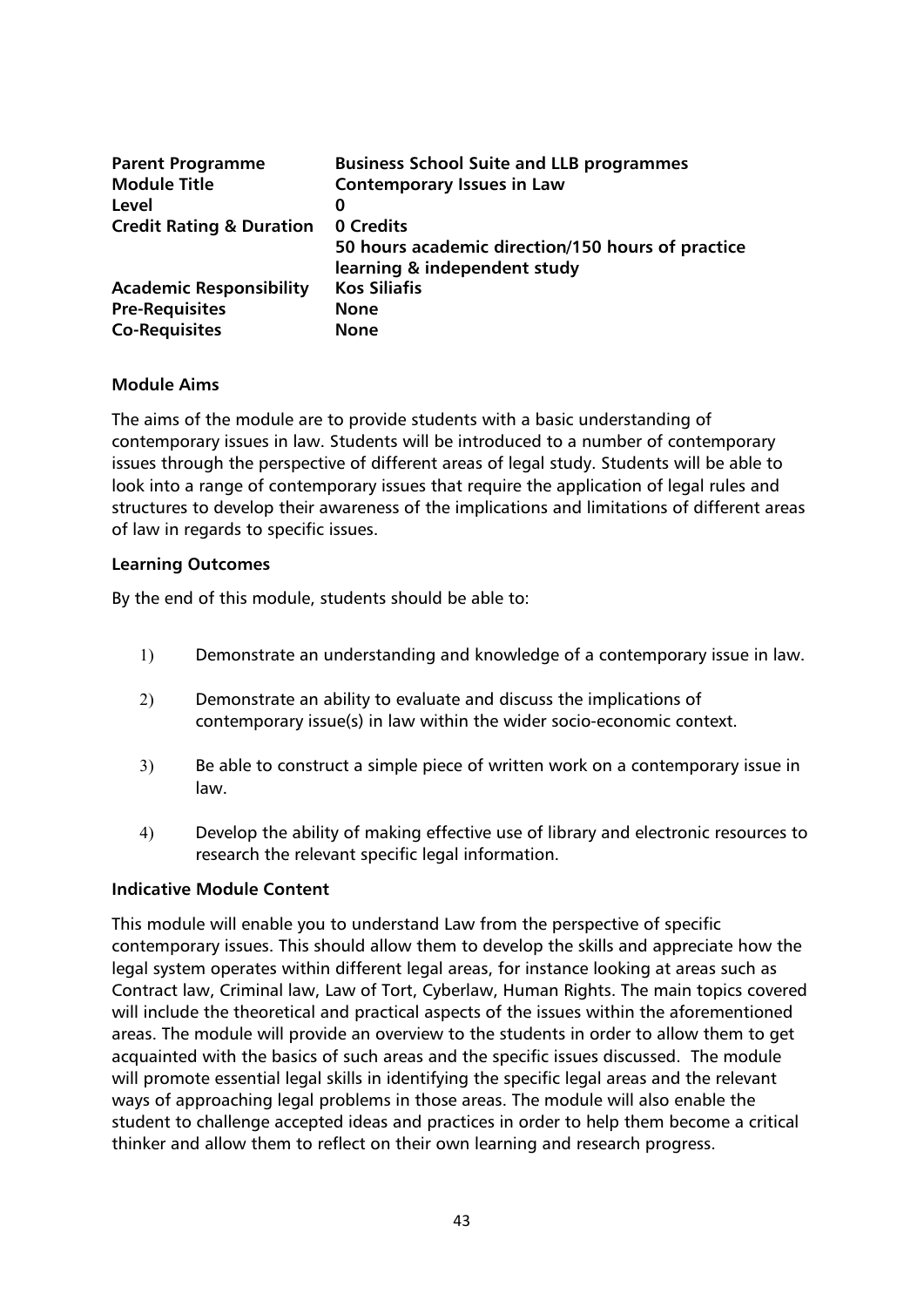## **Learning and Teaching Strategies**

Our philosophy of learning and teaching, our understanding of teaching for Foundation years and CCCU policies and strategies have all influenced our specific approach to learning and teaching for the Foundation year. Our teaching methods have been developed with explicit attention to debates pertaining to student learning styles. As such, our teaching methods provide a framework via which students develop the capacity to manage their own learning and evolve, over the course of their studies, into independent learners, acquiring the knowledge, understanding and skills that are essential to learning in Higher Education and to lifelong learning, post-graduation.

Lectures, tutorials and student-centred learning exercises will be employed. Practical sessions will support the learning of abstract concepts. Workshops and demonstrations will be organised in different topics to help the students master the necessary skills to develop their knowledge in these areas. Wherever possible, reference will be made to additional material and academic journals in the relevant field of Law. The VLE will be used to augment face to face teaching and learning with additional opportunities for learning and access to resources. There will be an introduction to the use of the library and a supportive tutorial framework to give individual support where required.

## **Indicative Assessment**

| Nature of assessment          | Duration/volume | Assessment weighting |
|-------------------------------|-----------------|----------------------|
| <b>Preparatory Assessment</b> | 800 words       | 20%                  |
| Essay                         | 3,200 words     | 80%                  |

## **Indicative Resources**

## **Bibliography**

The following books may help in introducing you to legal skills/how lawyers think

Ashworth, A. and Horder, J. (2016) *Principles of criminal law.* (Oxford: Oxford University Press ) 8th edition)

Barnard, C. O'Sullivan, J. and Virgo, G.(2011) *What about Law: Studying Law at University (2nd revised edition)* - some leading cases are discussed in a highly accessible manner in this book, and it provides an introduction to the study of each of the foundation subjects, as well as to the study of law as an academic discipline. You might find chapter 1 and the chapters on Crime, Tort and Constitutional Law especially useful.

Clinch, P. (2001) *Using a Law Library: A Student's Guide to Legal Research Skills (2nd Edition)* - Sooner or later you're going to have to do legal research (i.e., find your way around a law library quickly and competently in order to look up material). This is a useful guide.

Honoré, T. (1996) *About Law: An Introduction* Oxford University Press

Horsey, K. and Rackely, E. (2017) *Tort Law, Oxford University Press,* 5th edn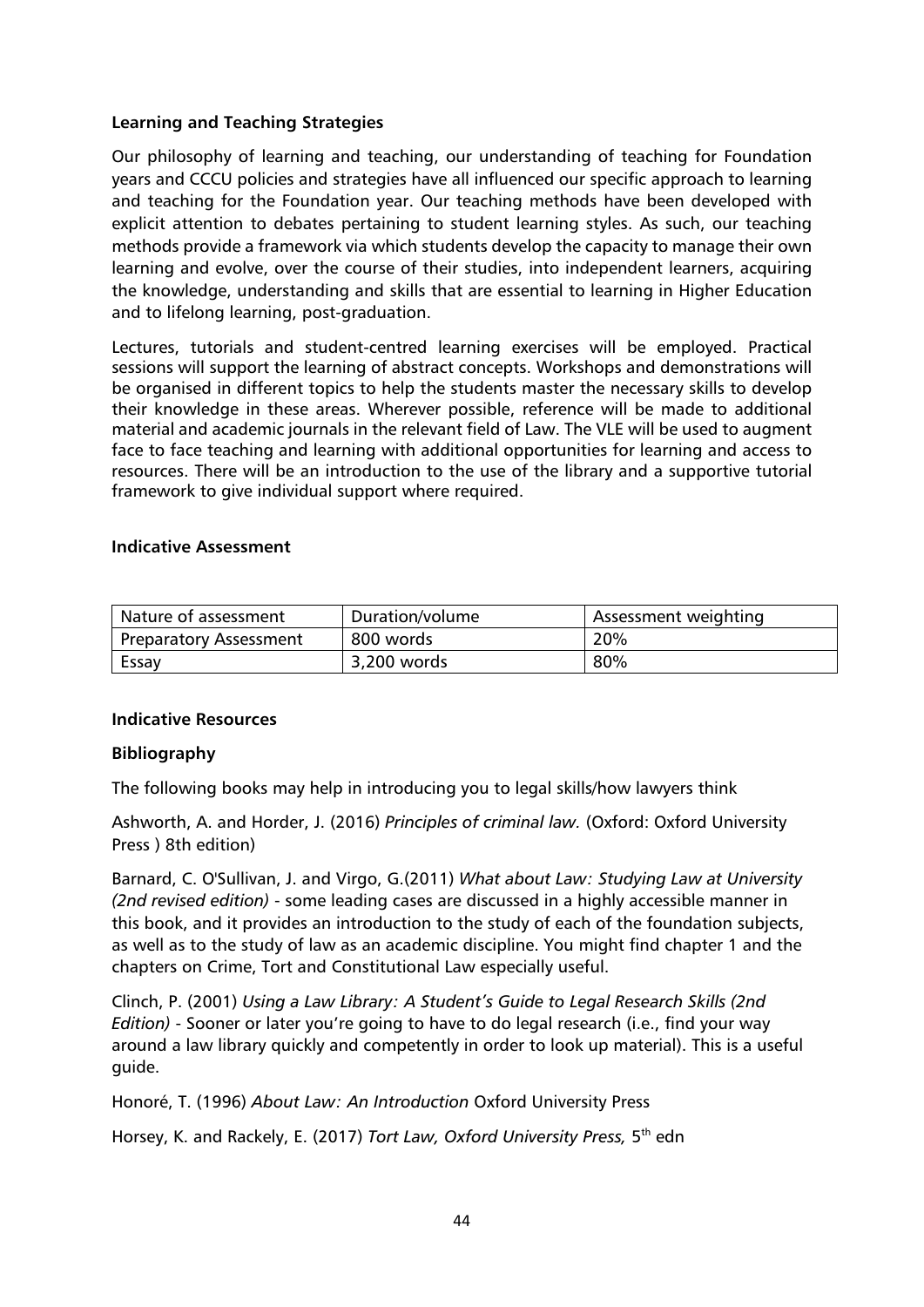Hutchinson, A. (2010) *Is Eating People Wrong? Great Legal Cases and How They Shaped the World* Cambridge University Press - all the chapters are useful, but see particularly chapters 1,2,6,8 and 10.

Llewellyn, K. (1960) *The Bramble Bush: On Our Law and Its Study* Oxford University Press,

McBride, N. (2014) *Letters to a Law Student: A Guide to Studying Law at University* (3rd edition) Pearson

McLeod, I. (2013) *Legal Method (9th edition)* Palgrave Macmillan

Moeckli, D. et al (eds) (2017) *International Human Rights Law* (3rd edition, Oxford University Press)

Morgan, J. *Great debates in contract law* (2015) (Basingstoke: Palgrave Macmillan, 2nd Edn.)

Murray: (2016) *Information Technology Law: Law and Society,* (3rd Edition) (Oxford University Press).

Williams, G.(2010) *Learning the Law* (*14th edition*) ATH Smith - this is a popular introductory book. It will not give you any specific, substantive legal knowledge, but it will provide you with useful information ranging from how to read cases to what the abbreviations mean.

## **Online Resources**

How to Read a Legal Opinion: a Guide for New Law Students, Orin S. Kerr, George Washington University - Law School, posted to SSRN:

http://papers.ssrn.com/sol3/papers.cfm?abstract\_id=1160925 Also published in The GREEN BAG, An Entertaining Journal of Law, Vol 11, No. 1, p. 51, Autumn 2007.

Wish I Would Have Known: Advice from Law Students on How They Would Do Things Over http://wishiwouldhaveknown.blogspot.com/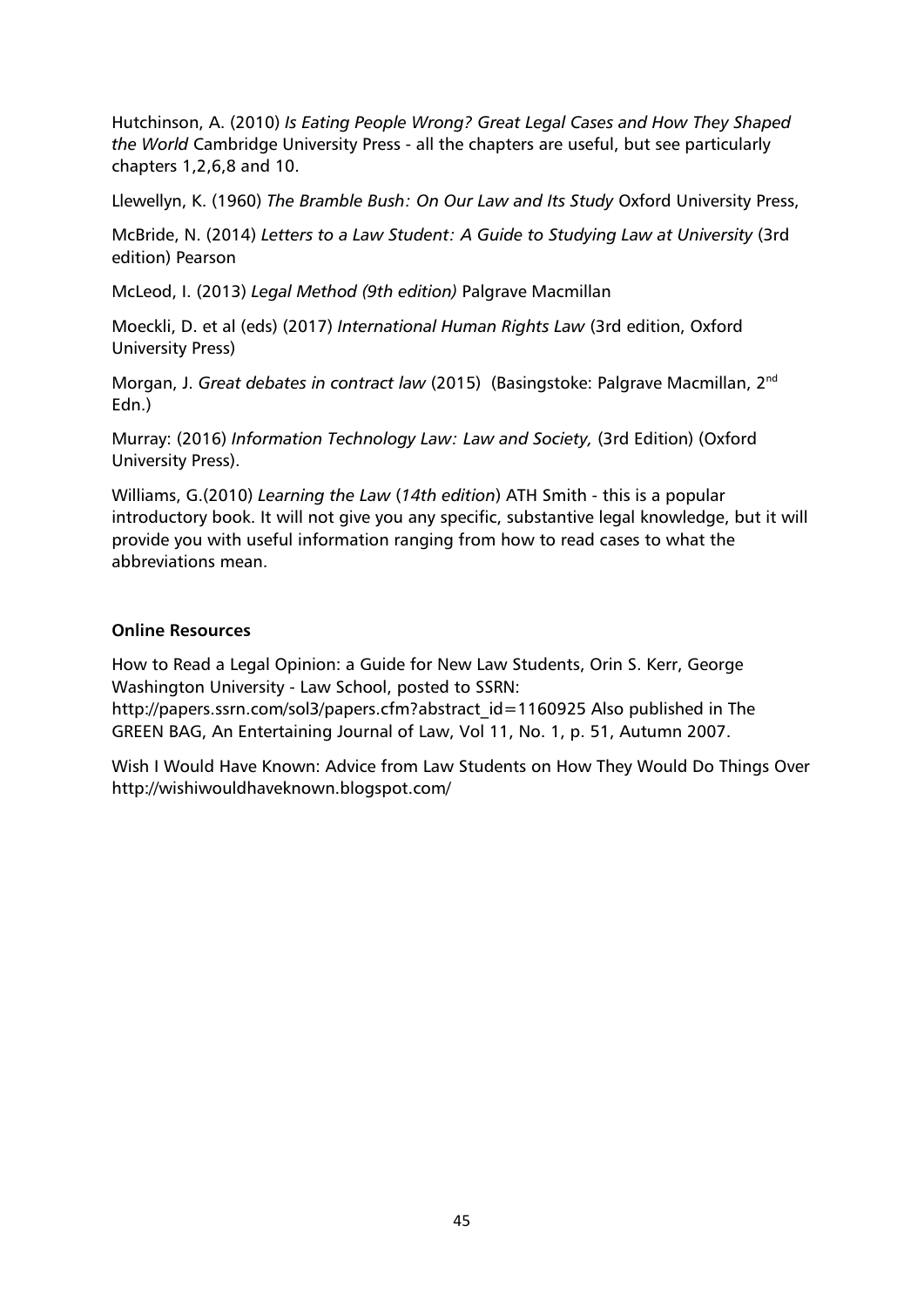| <b>Parent Programme</b>        | <b>Business School Suite and LLB programmes</b>              |
|--------------------------------|--------------------------------------------------------------|
| <b>Module Title</b>            | <b>Individual Project</b>                                    |
| Level                          | 0                                                            |
| <b>Credit Rating</b>           | 0 credits                                                    |
| <b>Duration</b>                | 15 hours academic direction / 185 hours independent<br>study |
| <b>Academic Responsibility</b> | <b>Nicky Leatherbarrow</b>                                   |
| <b>Pre-Requisites</b>          | n/a                                                          |
| <b>Co-Requisites</b>           | n/a                                                          |

## **Module Aims**

This module gives students the opportunity to investigate, under supervisory guidance, a particular topic or issue related to material covered in the subject-specific modules. A major aim of the project is to help students prepare for their chosen subject-specific study at Level 4.

## **Learning Outcomes**

By the end of this module students should be able to:

- 1. Undertake a basic, subject-specific literature review relevant to the focus of study;
- 2. Employ a simple, discipline-appropriate methodology for their investigation;
- 3. Communicate their ideas, arguments and findings clearly using an essay and a presentation

## **Indicative Module Content**

The module invites you to choose, carry out, and write up a small individual project within their chosen subject area (Business and Law) under the supervision and guidance of an appropriate member of the teaching staff. During initial meetings with their supervisor, students select and agree an appropriate topic / method / timetable for their study, including key deadlines that are monitored by the supervisor throughout the semester. At the end of the semester, they submit a written essay and present their findings in the form of a concise individual presentation.

## **Learning and Teaching Strategies**

Our philosophy of learning and teaching, our understanding of teaching for Foundation years and CCCU policies and strategies have all influenced our specific approach to learning and teaching for the Foundation year. Our teaching methods have been developed with explicit attention to debates pertaining to student learning styles. As such, our teaching methods provide a framework via which students develop the capacity to manage their own learning and evolve, over the course of their studies, into independent learners, acquiring the knowledge, understanding and skills that are essential to learning in Higher Education and to lifelong learning, post-graduation.

Teaching will be primarily through regular one-to-one tutorial supervision, small group seminars, and VLE/e-learning resources.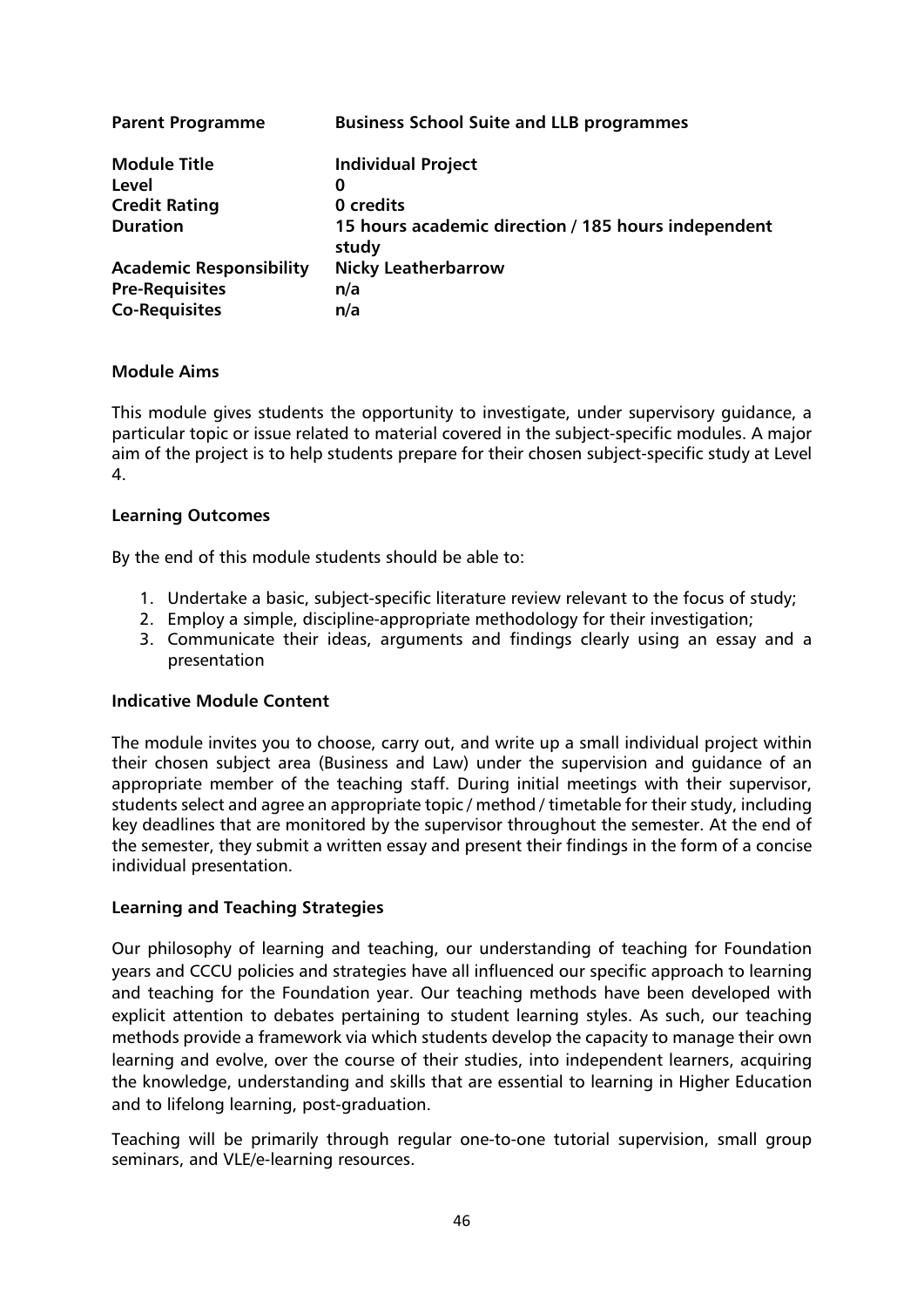#### **Indicative Assessment**

| Nature of assessment           | Duration/volume      | Assessment weighting |
|--------------------------------|----------------------|----------------------|
| <b>Individual Written</b>      | 3,200 words          | 80%                  |
| Essay                          |                      |                      |
| <b>Individual Presentation</b> | l 15 minutes         | 20%                  |
|                                | 800 words equivalent |                      |

#### **Indicative Resources**

The following are indicative of generic texts for selective/directed use.

## **Bibliography**

Anderson, V. (2013) Research Methods in Human Resource Management. 3rd edn. CIPD.

Blumberg, B., Cooper, D. R. and Schindler, P. S. (2011) Business Research Methods. 3rd edn. McGraw Hill.

Collis, J. & Hussey, R. (2014) Business Research. 4th edn. Palgrave Macmilan (available online from CCCU Library)

Reardon, D. (2013) Doing your undergraduate Project. Sage.

Redman, P. (2006) Good Essay Writing: a social sciences guide. 3rd edn. Sage.

Saunders, M, Lewis, P & Thornhill, A. (2012) Research Methods for Business Students. 6th edn. FT Prentice Hall. (available online from CCCU Library)

Sekaran, U. & Bougie, R. (2013) Research Methods for Business: A Skill Building. 6th edn. Wiley.

## **Other Learning Resources**

*As befits the nature of the module, subject-specific resources will be identified by individual supervisors on a student-by-student basis in accordance with the focus of the student's project.* 

See also indicative resource listings for subject-specific modules and Communication and Academic Skills for HE.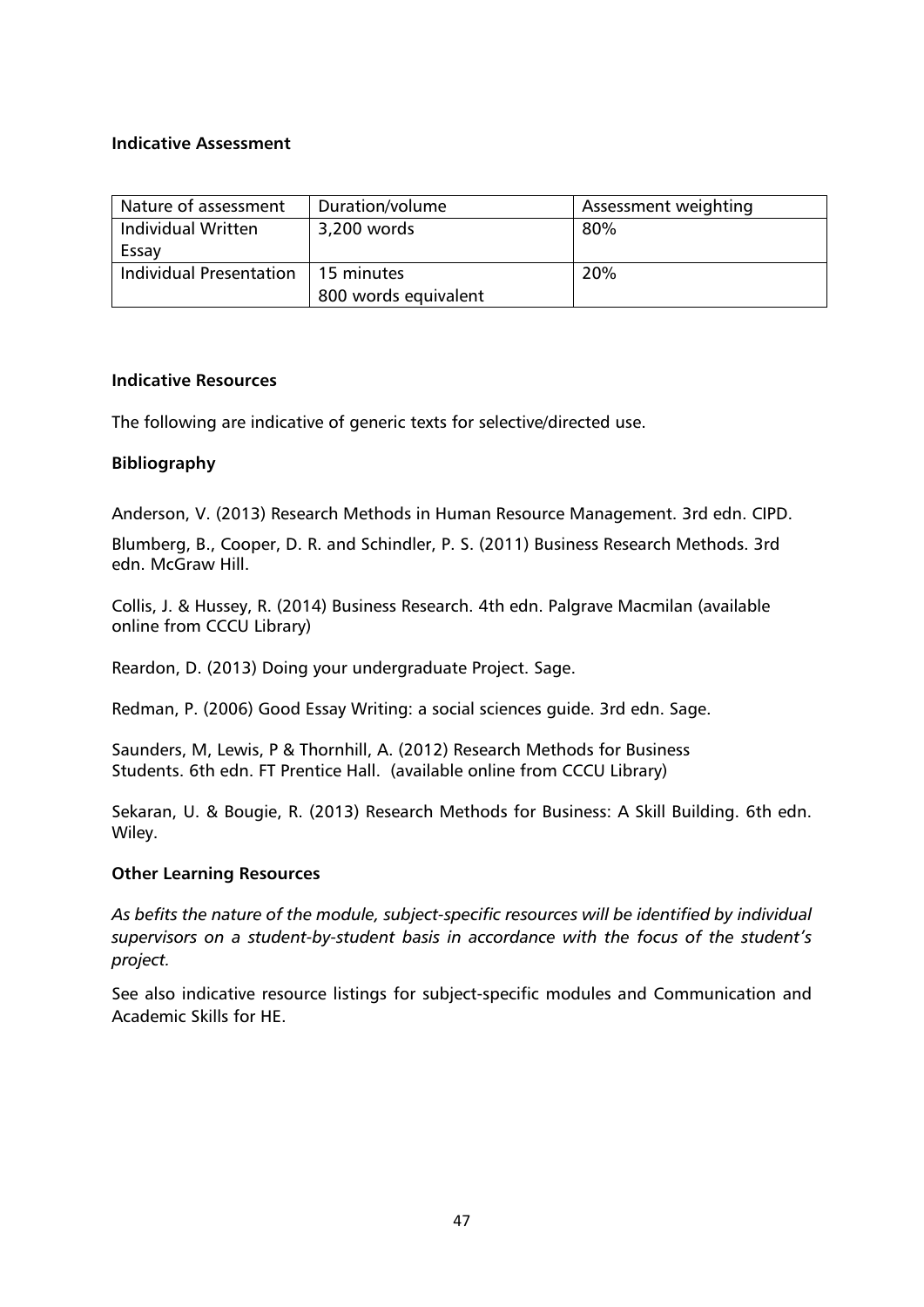| <b>Parent Programme</b>             | <b>Business School Suite and LLB programmes</b>                                   |  |
|-------------------------------------|-----------------------------------------------------------------------------------|--|
| <b>Module Title</b>                 | Introduction to Law                                                               |  |
| Level                               | 0                                                                                 |  |
| <b>Credit Rating &amp; Duration</b> | 0 Credits                                                                         |  |
|                                     | 50 hours academic direction/150 hours of practice<br>learning & independent study |  |
| <b>Academic Responsibility</b>      | <b>Petrena Notice</b>                                                             |  |
| <b>Pre-Requisites</b>               | <b>None</b>                                                                       |  |
| <b>Co-Requisites</b>                | None                                                                              |  |

## **Module Aims**

The aims of the module are to provide students with an introduction to the study of Law and a basic grounding in its theories and concepts with an overview of legal practice and wider implications. This will enable students to understand Law both as a discipline and in its practical role within society. Practical examples are provided through case studies to support or illustrate the theory. Students will also be helped further to develop their presentation skills by researching and delivering an individual presentation on a legal topic.

#### **Learning Outcomes**

By the end of this module, students should be able to:

- 1) Demonstrate an understanding of the basic theoretical principles of law and identify relevant case law.
- 2) Demonstrate an understanding of the techniques of legal reasoning in order to be able to identify and develop basic legal arguments.
- 3) Demonstrate an understanding of the basic structures of the English legal system and its relation to the wider UK and EU legal scene.
- 4) Develop initial skills of critical analysis in relation to the operation of the English legal system and its socio-economic implications and show an understanding of legal research

## **Indicative Module Content**

This module enables you to understand the concept of Law and appreciate how it operates within society for the State as well as for the individual citizen. The main topics covered include the theoretical and practical aspects of the English legal system and its operation. The module will provide an introduction to the Courts in England & Wales and an overview of their role and significance in applying law as well as creating a pathway for students to get acquainted with legislation and case-law. It aims to introduce students to the relevant legal institutions and the relevance of EU law will be considered to illustrate the wider context of the current legal framework in the UK. The module will promote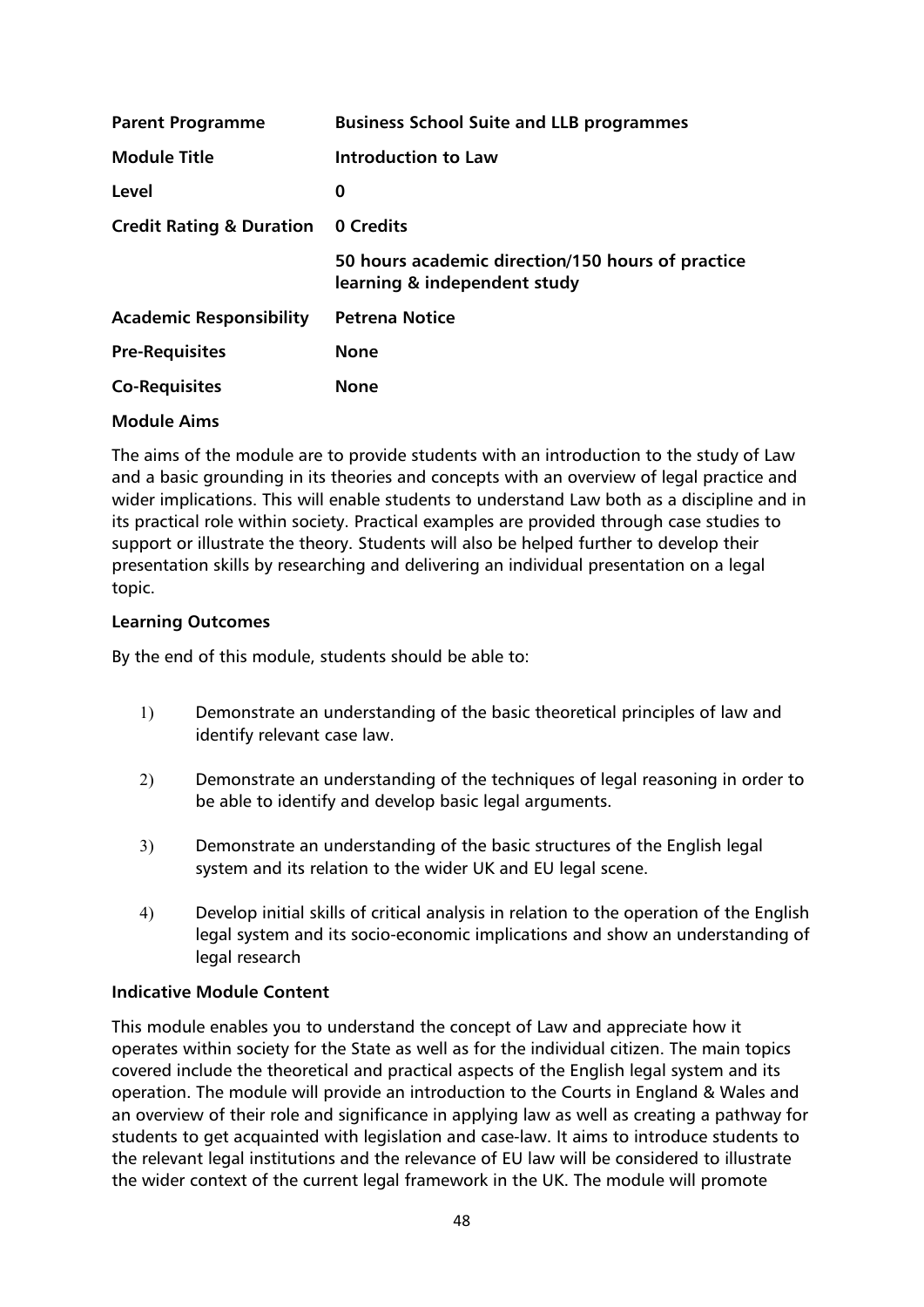essential legal skills of identifying the method and developing reasoning in order to help the students identify the wider implications of the legal system; the social, the political, the moral and the economic.

## **Learning and Teaching Strategies**

Our philosophy of learning and teaching, our understanding of teaching for Foundation years and CCCU policies and strategies have all influenced our specific approach to learning and teaching for the Foundation year. Our teaching methods have been developed with explicit attention to debates pertaining to student learning styles. As such, our teaching methods provide a framework via which students develop the capacity to manage their own learning and evolve, over the course of their studies, into independent learners, acquiring the knowledge, understanding and skills that are essential to learning in Higher Education and to lifelong learning, post-graduation.

Lectures, tutorials and student-centred learning exercises will be employed. Practical sessions will support the learning of abstract concepts. Workshops and demonstrations will be organised in different topics to help the students master the necessary skills to develop their knowledge in these areas. Wherever possible, reference will be made to additional material and academic journals in the relevant field of Law. The VLE will be used to augment face to face teaching and learning with additional opportunities for learning and access to resources. There will be an introduction to the use of the library and a supportive tutorial framework to give individual support where required.

## **Indicative Assessment**

| Nature of assessment    | Duration/volume                       | Assessment weighting |
|-------------------------|---------------------------------------|----------------------|
| Individual presentation | 20 minutes (2000 words<br>equivalent) | 50%                  |
| Written exam            | 2 hours                               | <b>50%</b>           |

## **Indicative Resources**

## **Bibliography**

The following books may help in introducing you to legal skills/how lawyers think:

Barnard, C. O'Sullivan, J. and Virgo, G.(2011) *What about Law: Studying Law at University (2nd revised edition)* - some leading cases are discussed in a highly accessible manner in this book, and it provides an introduction to the study of each of the foundation subjects, as well as to the study of law as an academic discipline. You might find chapter 1 and the chapters on Crime, Tort and Constitutional Law especially useful.

Bingham, T (2011) *The Rule of Law* (Penguin)

Clinch, P. (2001) *Using a Law Library: A Student's Guide to Legal Research Skills (2nd Edition)* - Sooner or later you're going to have to do legal research (i.e., find your way around a law library quickly and competently in order to look up material). This is a useful guide.

Hanson S, (2009) *Legal Method, Skills and Reasoning* (3rd edn Routledge)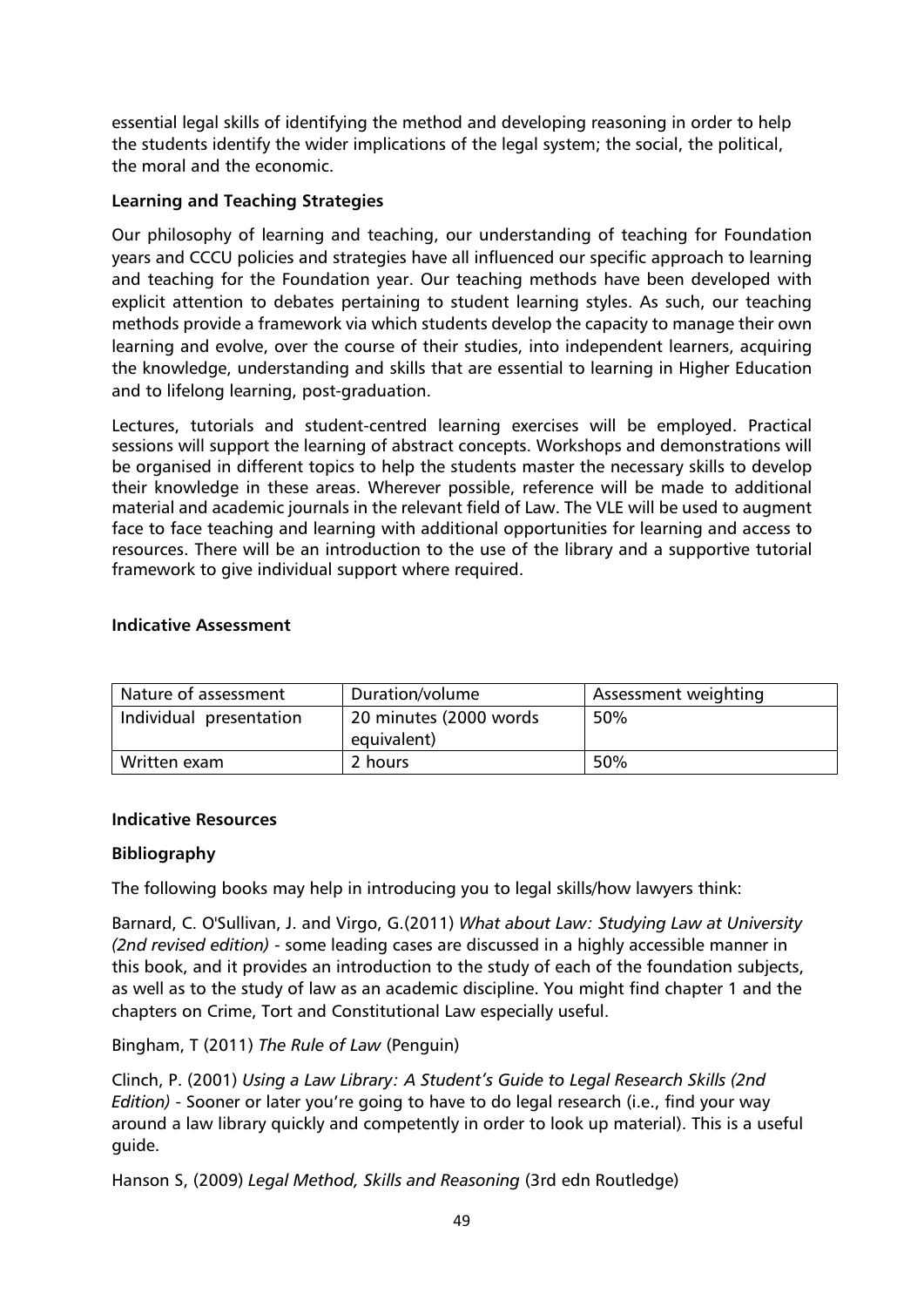Hedley, S. (2011) *Tort* (7th edition, Oxford University Press)

Herring, J. (2013) *Criminal Law* (8th edition, Palgrave Macmillan)

Honoré, T. (1996) *About Law: An Introduction* Oxford University Press

Hutchinson, A. (2010) *Is Eating People Wrong? Great Legal Cases and How They Shaped the World* Cambridge University Press - all the chapters are useful, but see particularly chapters 1,2,6,8 and 10.

Llewellyn, K. (1960) *The Bramble Bush: On Our Law and Its Study* Oxford University Press,

Macdonald E, Atkins R, Koffman and Macdonald (2014*) The Law of Contract* (8th edn, OUP)

McBride, N. (2014) *Letters to a Law Student: A Guide to Studying Law at University* (3rd edition) Pearson

McKendrick E, (2013) *Contract Law* (10th edn, Palgrave Macmillan

McKendrick E, (2012) *Contract Law: Text, Cases and Materials* (5th edn, OUP)

McLeod, I. (2013) *Legal Method (9th edition)* Palgrave Macmillan

Williams, G.(2010) *Learning the Law* (*14th edition*) ATH Smith - this is a popular introductory book. It will not give you any specific, substantive legal knowledge, but it will provide you with useful information ranging from how to read cases to what the abbreviations mean.

#### **Online Resources**

How to Read a Legal Opinion: a Guide for New Law Students, Orin S. Kerr, George Washington University - Law School, posted to SSRN:

http://papers.ssrn.com/sol3/papers.cfm?abstract\_id=1160925 Also published in The GREEN BAG, An Entertaining Journal of Law, Vol 11, No. 1, p. 51, Autumn 2007.

Wish I Would Have Known: Advice from Law Students on How They Would Do Things Over <http://wishiwouldhaveknown.blogspot.com/>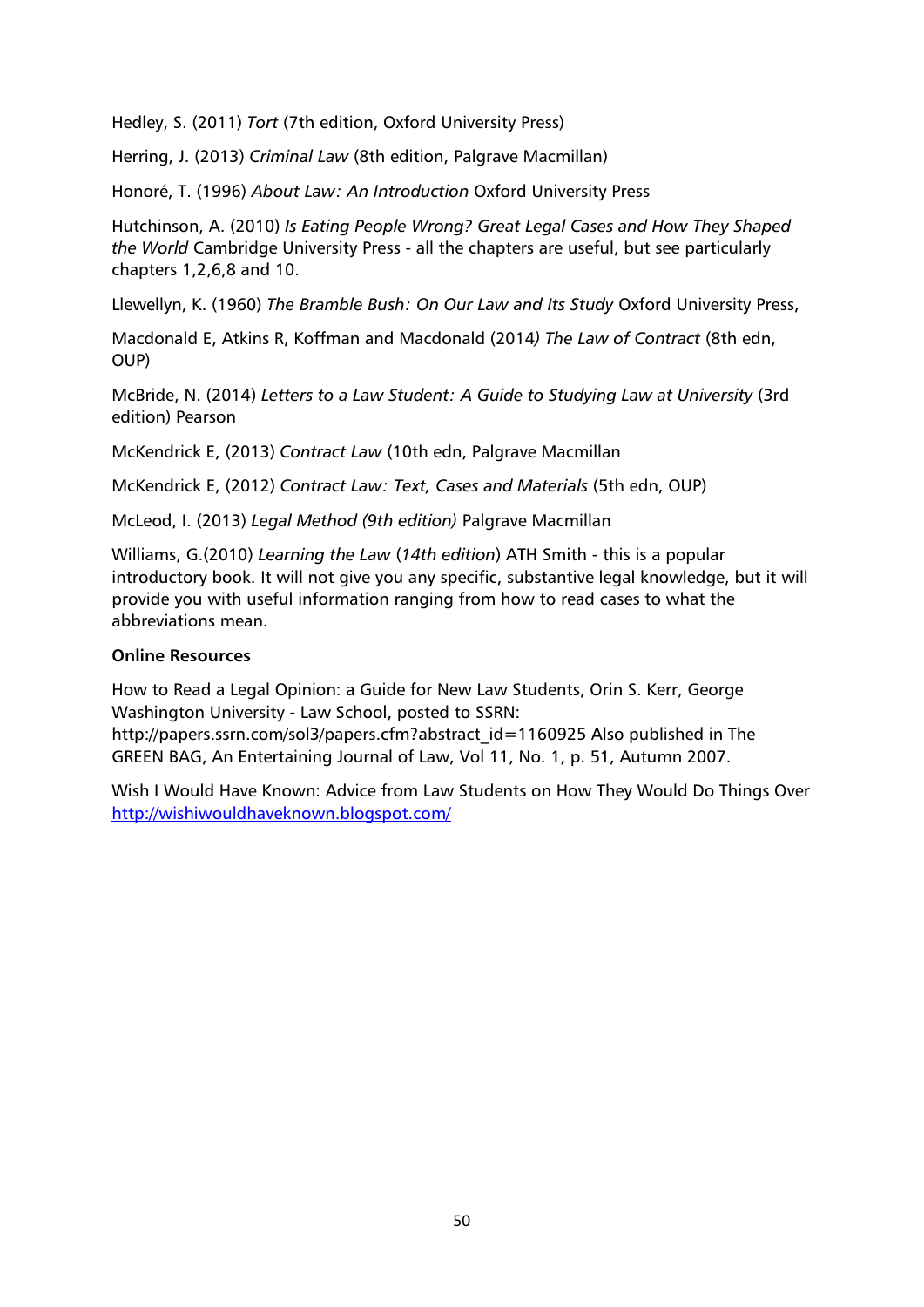## **References**

Angelo, T. A. and Cross, K. P. (1993): *Classroom Assessment Techniques: A Handbook for College Teacher*s. Jossey-Bass.

Bainbridge, A. (2005): Investigating the gender discourse for mature women on a Foundation degree programme. *Paper presented at 5th Annual SCUTREA Conference*, University of Sussex, England, July 5-7.

Bonwell, C. C. (1996): Enhancing the Lecture: Revitalizing a Traditional Format. Using Active Learning in College Classes. *New Directions for Learning and Teaching*, 67, 31 – 44.

Bonwell, C. C., and Eison, J. A. (1991): *Active Learning: Creating Excitement in the Classroom*. [https://www.ydae.purdue.edu/lct/hbcu/documents/Active\\_Learning\\_Creating\\_Excitement\\_i](https://www.ydae.purdue.edu/lct/hbcu/documents/Active_Learning_Creating_Excitement_in_the_Classroom.pdf) [n\\_the\\_Classroom.pdf](https://www.ydae.purdue.edu/lct/hbcu/documents/Active_Learning_Creating_Excitement_in_the_Classroom.pdf)

Caller, T. (2005): What do local sixth form students think of Foundation degrees and vocational qualifications? *Forward*. 7, 16–18. Available at: [www.fdf.ac.uk/files/journal10.pdf.](http://www.fdf.ac.uk/files/journal10.pdf)

Cooper, J.L., Robinson, P., and Ball, D. A. (2006): The interactive Lecture: Reconciling Group and Active Learning Strategies with Traditional Instructional Formats. *The online journal of Teaching and Learning in the CSU*. Available at: [http://web.mit.edu/jrankin/www/Active\\_Learning/interactive\\_lectures2.pdf](http://web.mit.edu/jrankin/www/Active_Learning/interactive_lectures2.pdf)

Dixon, J., Tripathi, S., Sanderson, A., Gray, C., Rosewall, I. and Sherriff, I. (2005): Accessible higher education: meeting the challenges of HE in FE. *Forward*. 6, 34–38. Available at: <http://www.fdf.ac.uk/files/journal6.pdf>

Dodgson, R. and Whitam, H. (2005): *Learner Experience of Foundation Degrees in the North East of England: Access, support and progression*. Aimhigher North East/Universities for North East.

Doyle, M., (2007): A reflexive critique of learner-managed learning: An emerging curriculum model for a foundation degree. *Reflective Practice*. 8(2), 193–207.

Edge Foundation (2008): *The VQ Landscape 2008: A review of vocational qualification achievements in the UK*. Available at: [www.edge.co.uk](http://www.edge.co.uk/)

Fallows, S., and Ahmet, K. (1999): *Inspiring Students*. London: Kegan Page.

Goddard, G. and Penketh, C. (2007): Students in transition: foundation degree to honours level 6, a narrative journey of development. *Paper presented at the British Educational Research Association Annual Conference*, Institute of Education, University of London, 5–8 September 2007.

Greenbank, P., 2007. From foundation to honours degree: the student experience. *Education and Training*, 49(2), 91–102.

Gulpinar, M. A., and B.C. Yegen (2005): Interactive lecturing for meaningful learning in large groups. *Medical Teacher*, 27 (7), 590-594.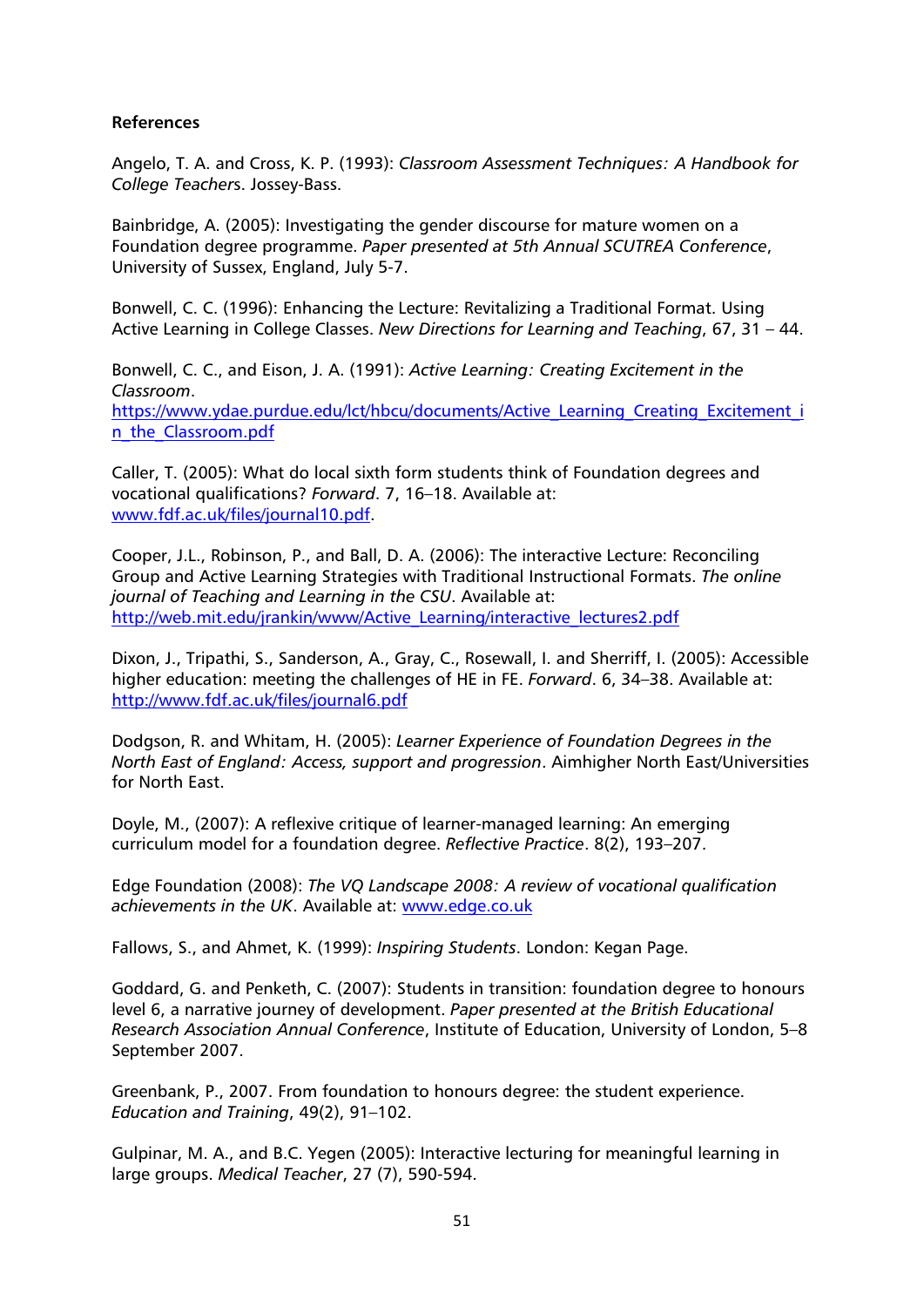Harvey, L. (2009): *Review of research literature focussed on Foundation degrees*. Lichfield: Foundation

Degree Forward. Available at: [https://www.heacademy.ac.uk/system/files/review-of](https://www.heacademy.ac.uk/system/files/review-of-research-literature-focussed-on-foundation-degrees.pdf)[research-literature-focussed-on-foundation-degrees.pdf](https://www.heacademy.ac.uk/system/files/review-of-research-literature-focussed-on-foundation-degrees.pdf)

Harvey, L. and Burrows, A. (1992): Empowering students, *New Academic*, 1(3): 1ff.

HESA. (2004): *Mature students lead the way for foundation degrees*. Available at: <https://www.hesa.ac.uk/news/02-04-2004/mature-students-on-foundation-degrees>

Jones, R. (1998): Student retention and success: a synthesis of research, *Higher Education Academy*.

[https://www.heacademy.ac.uk/resources/detail/inclusion/wprs/WPRS\\_retention\\_synthesis](https://www.heacademy.ac.uk/resources/detail/inclusion/wprs/WPRS_retention_synthesis) Lakoff, G., and Johnson, M. (1980): Metaphors we live by. Chicago, IL: University of Chicago Press.

Knight, T., Tennant, R., Dillon, L. and Weddell, E., (2006): *Evaluating the Early Years Sector Endorsed Foundation Degree: A qualitative study of students' views and experiences*. Nottingham: Department of Education and Skills. Available at: [www.dcsf.gov.uk/research/data/uploadfiles/RR751.pdf](http://www.dcsf.gov.uk/research/data/uploadfiles/RR751.pdf)

McGlynn, A.P. (2007): *Teaching Today's College Students: Widening the Circle of Success*. Atwood, 2007.

McNaughton, M. (2001): Distance learning: one student's perspective. *Academic Exchange Quarterly*, 5(4): 1-2.

Michael, J. (2006): Where is the evidence that active learning works? *Advances in Physiology Education*, 30, 159-167.

Pritchard, J., Matthew, R., Tierney, A., MacKenzie, J., Storck, L., Thomson, K., Hood, A., Carroll, J., Crothers, A., Wisbey, J., Fletcher, M., Hope, D., Morrow, L., Bridges, M., & Blanton, W. (2008): *Developing the Enquiring Student and Enhancing the Research-Teaching Interface: Student-led Pedagogical Research and Educational Initiatives in Enquiry Based Learning. Practice and Evidence of the Scholarship of Teaching and Learning in Higher Education*, 3 (1), pp 6- 19.

QAA. (2010): *Foundation Degree qualification benchmark*. Available at: [http://www.qaa.ac.uk/en/Publications/Documents/Foundation-Degree-qualification](http://www.qaa.ac.uk/en/Publications/Documents/Foundation-Degree-qualification-benchmark-May-2010.pdf)[benchmark-May-2010.pdf](http://www.qaa.ac.uk/en/Publications/Documents/Foundation-Degree-qualification-benchmark-May-2010.pdf)

Raymond, F. (2000): Delivering distance education through technology. *CW Information Systems*, 17(2): 49-57.

Rodriguez, V. (2012): The teaching Brain and the End of the Empty Vessel. *Mind, Brain, and Education*. 6(4): 177-185.

Steinert. Y., and Snell. L.S (1999): Interactive lecturing: strategies for increasing participation in large group presentations. *Medical Teacher*, 21, 1.